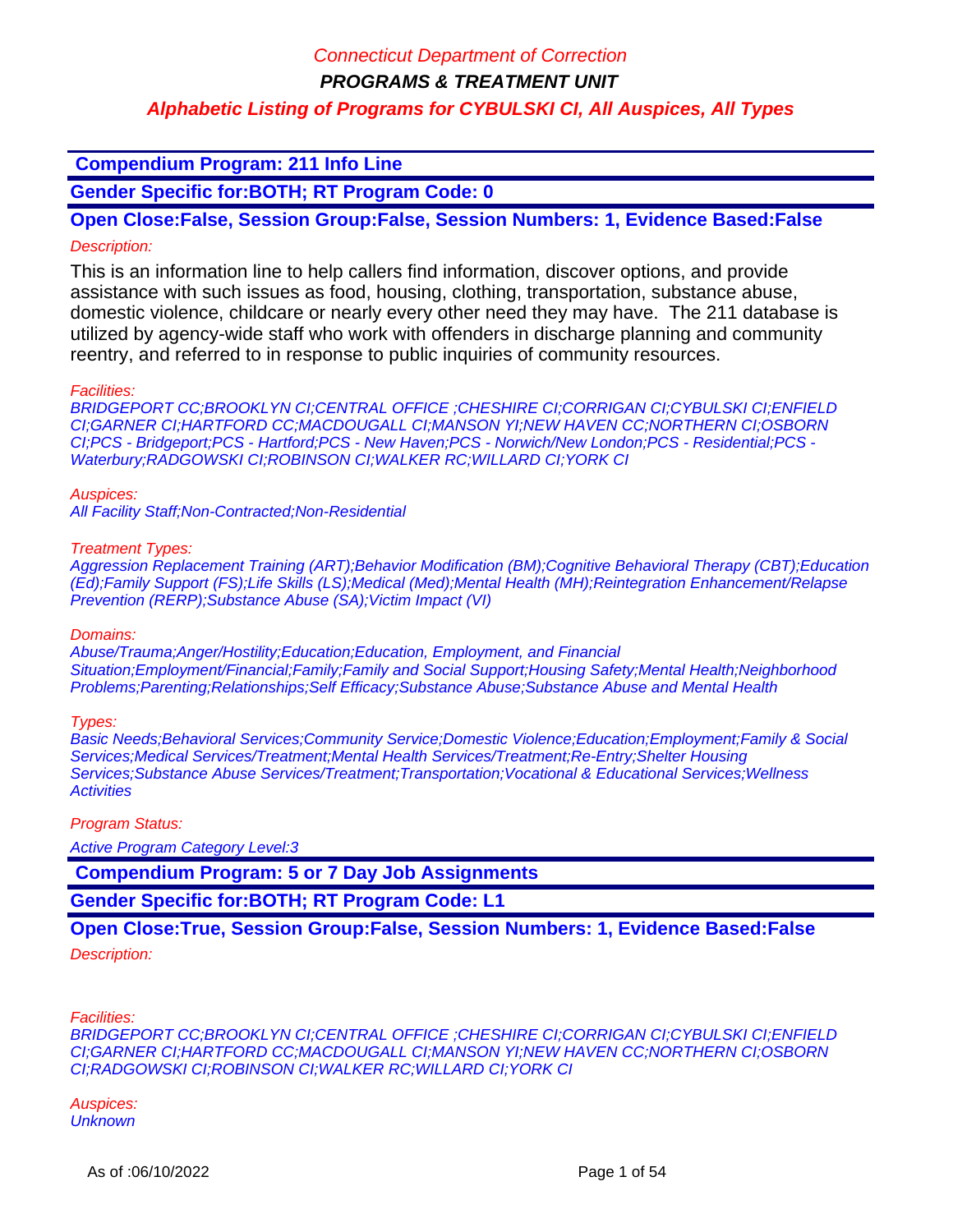Treatment Types: Life Skills (LS)

Domains:

Education, Employment, and Financial Situation;Employment/Financial

Types: **Unknown** 

### Program Status:

Active Program Category Level:2

 **Compendium Program: Alcoholics Anonymous**

**Gender Specific for:BOTH; RT Program Code: 0**

### **Open Close:True, Session Group:False, Session Numbers: 1, Evidence Based:False**

#### Description:

This is a 12-Step Fellowship self-help group for men and women who provide mutual support in obtaining and maintaining sobriety while also helping others to recover from alcoholism. Meetings, in a variety of formats (Big Book, Step Meetings, Speaker, etc.), are held on a weekly basis. Addiction Services or Volunteer Services staff coordinate the meetings and provide oversight for the program.

Facilities:

BRIDGEPORT CC;BROOKLYN CI;CORRIGAN CI;CYBULSKI CI;GARNER CI;HARTFORD CC;MACDOUGALL CI;MANSON YI;NEW HAVEN CC;RADGOWSKI CI;ROBINSON CI;WALKER RC;WILLARD CI;YORK CI

Auspices: Addiction Services;Volunteer Services

Treatment Types: Behavior Modification (BM);Substance Abuse (SA)

Domains: Substance Abuse;Substance Abuse and Mental Health

Types: Addiction;Re-Entry

Program Status: Active Program Category Level:3

 **Compendium Program: Anger Management Program**

**Gender Specific for:BOTH; RT Program Code: 26**

### **Open Close:True, Session Group:False, Session Numbers: 10, Evidence Based:False**

#### Description:

This program was designed based upon research regarding what works for Anger Management Programs. This 10-week program includes skill building, cognitive techniques, relaxation techniques and role play. In addition, an assessment tool to ensure program fidelity audits this program. This program can be modified for special populations.

#### Facilities: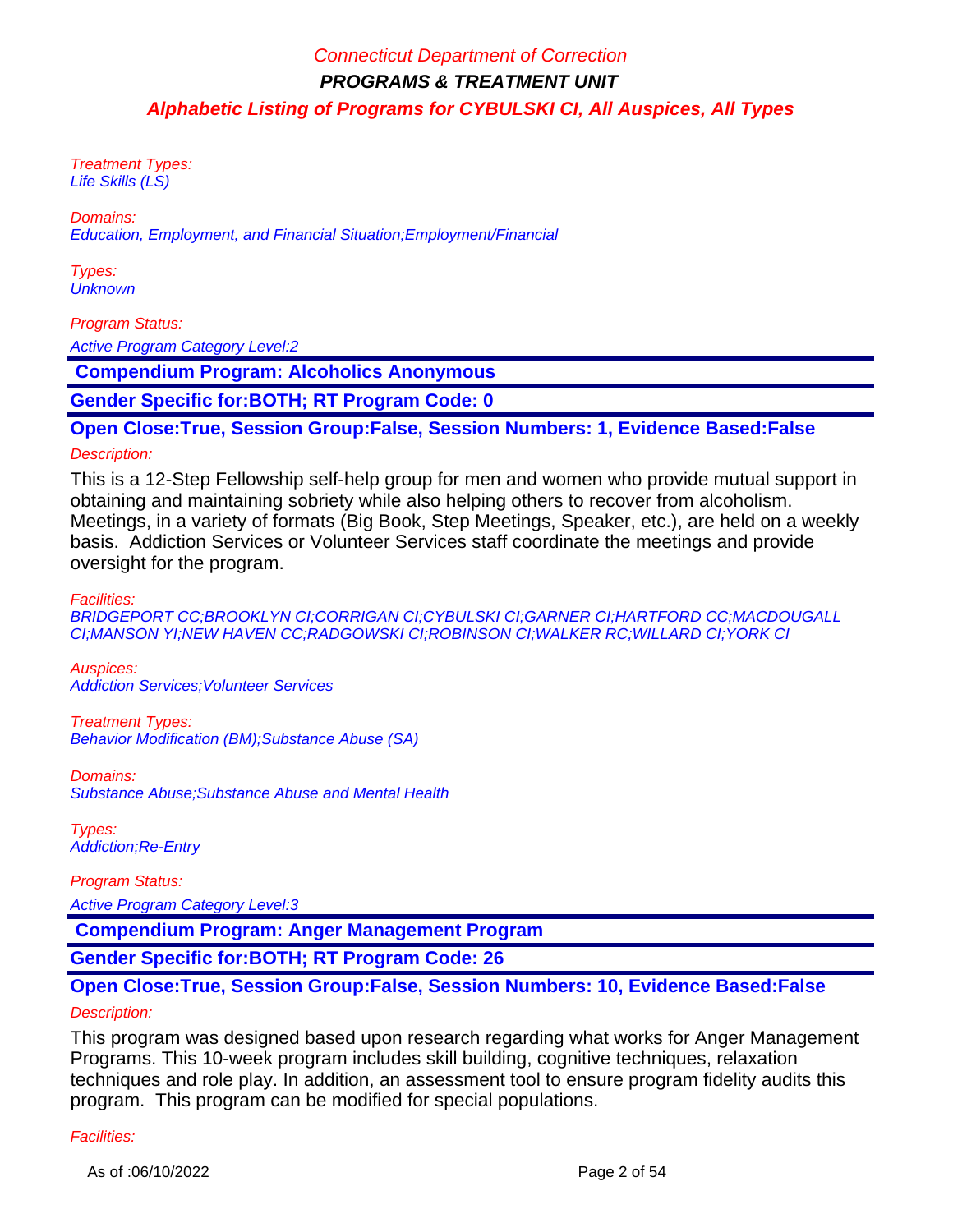BROOKLYN CI;CHESHIRE CI;CORRIGAN CI;CYBULSKI CI;ENFIELD CI;GARNER CI;MACDOUGALL CI;MANSON YI;OSBORN CI;RADGOWSKI CI;ROBINSON CI;WILLARD CI;YORK CI

Auspices:

All Facility Staff;Programs & Treatment Unit

Treatment Types:

Aggression Replacement Training (ART);Cognitive Behavioral Therapy (CBT);Life Skills (LS);Victim Impact (VI)

Domains: Anger/Hostility;Criminal Attitudes and Behavioral Patterns

Types: Anger Management;Mental Health;Self Improvement

Program Status:

Active Program Category Level:1

 **Compendium Program: Arabic Language**

**Gender Specific for:MALE; RT Program Code: 0**

**Open Close:True, Session Group:False, Session Numbers: 1, Evidence Based:False**

Description:

This is an introduction to the Arabic language. It is designed to teach the Arabic alphabet and basic everyday words. This will also include an introduction to Arabic writing.

Facilities:

BROOKLYN CI;CHESHIRE CI;CYBULSKI CI;ENFIELD CI;MACDOUGALL CI;WILLARD CI

Auspices: Religious Services

Treatment Types: **Unknown** 

Domains: **Unknown** 

Types: Religious;Self Improvement

Program Status:

Active Program Category Level:3

 **Compendium Program: Catholic Bible Study**

**Gender Specific for:BOTH; RT Program Code: 0**

### **Open Close:True, Session Group:False, Session Numbers: 1, Evidence Based:False** Description:

An academic study of the books of the bible or biblical topics and themes. This program seeks to foster understanding of scripture and help inmates develop self-awareness and personal growth based on biblical principles.

### Facilities:

As of :06/10/2022 Page 3 of 54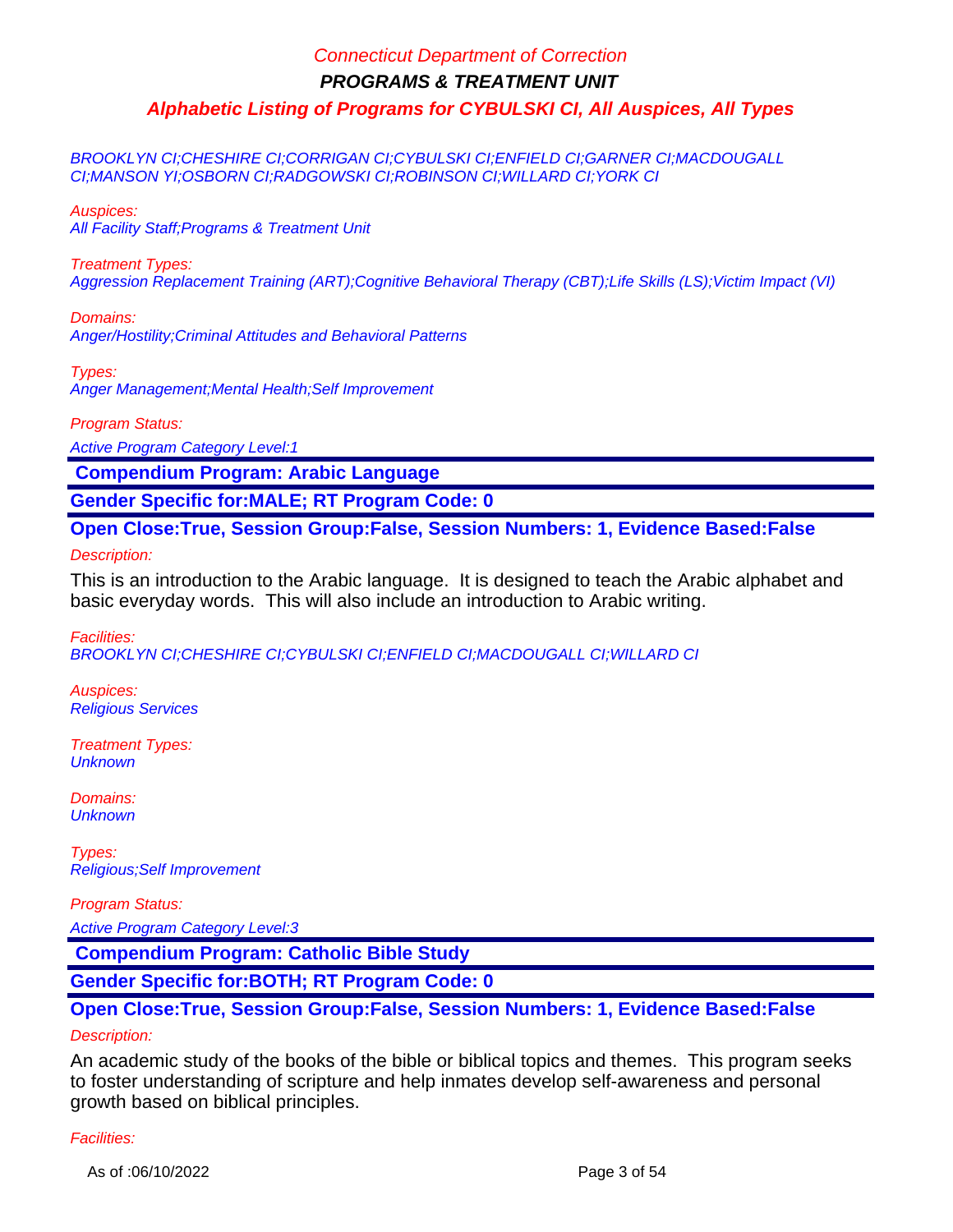BRIDGEPORT CC;BROOKLYN CI;CHESHIRE CI;CYBULSKI CI;ENFIELD CI;GARNER CI;HARTFORD CC;MACDOUGALL CI;MANSON YI;NEW HAVEN CC;OSBORN CI;RADGOWSKI CI;WALKER RC;WILLARD CI;YORK CI

Auspices: Religious Services ;Volunteer Services

Treatment Types: **Unknown** 

Domains: **Unknown** 

Types: **Religious** 

Program Status:

Active Program Category Level:3

 **Compendium Program: Catholic Faith Sharing**

**Gender Specific for:MALE; RT Program Code: 0**

**Open Close:True, Session Group:False, Session Numbers: 1, Evidence Based:False**

Description:

A sharing of bible readings following the Catholic seasonal calendar. Thoughts generated by the readings are discussed as they apply to daily life helping the inmate to change attitude, values and behavior.

Facilities: CYBULSKI CI;ENFIELD CI;GARNER CI;MACDOUGALL CI;MANSON YI;OSBORN CI

Auspices: Religious Services

Treatment Types: **Unknown** 

Domains: **Unknown** 

Types: **Religious**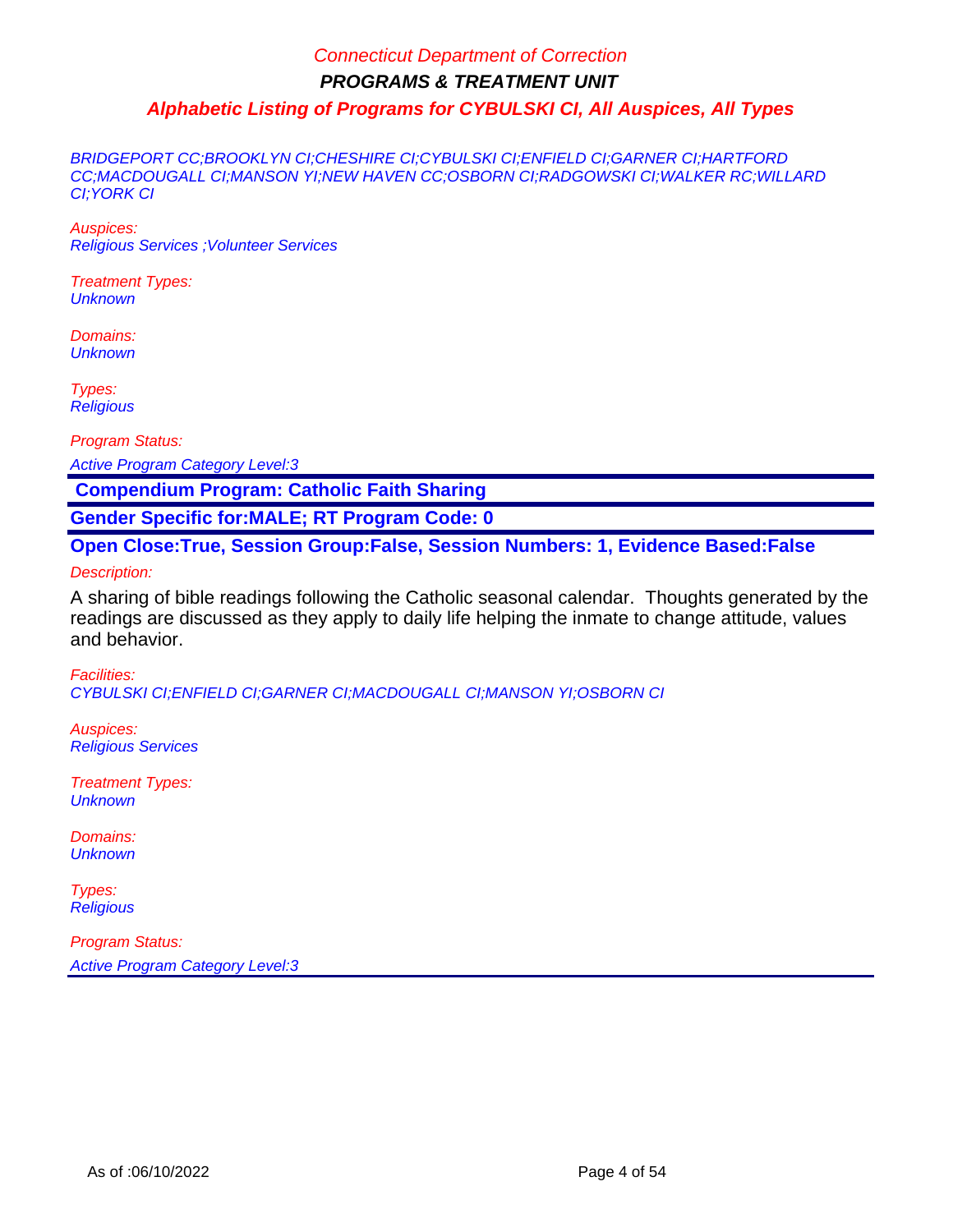**PROGRAMS & TREATMENT UNIT**

### **Alphabetic Listing of Programs for CYBULSKI CI, All Auspices, All Types**

 **Compendium Program: Catholic Prayer and Healing Program Gender Specific for:MALE; RT Program Code: 0**

**Open Close:True, Session Group:False, Session Numbers: 1, Evidence Based:False**

### Description:

A program of music, scriptural teaching and prayer that leads the inmate to an inner healing through self-examination, confronting personal weakness, changing lifestyles and in turn making positive moral and spiritual decisions.

Facilities: CYBULSKI CI;OSBORN CI

Auspices: Religious Services

Treatment Types: **Unknown** 

Domains: **Unknown** 

Types: **Religious** 

Program Status:

Active Program Category Level:3

 **Compendium Program: Catholic Worship Service**

**Gender Specific for:BOTH; RT Program Code: 0**

**Open Close:True, Session Group:False, Session Numbers: 1, Evidence Based:False**

Description:

The weekly Catholic service is the Mass (or a communion service when Mass cannot be held due to the unavailability of a priest). Fulfills constitutional right to worship.

Facilities:

BRIDGEPORT CC;BROOKLYN CI;CHESHIRE CI;CORRIGAN CI;CYBULSKI CI;ENFIELD CI;GARNER CI;HARTFORD CC;MACDOUGALL CI;MANSON YI;NEW HAVEN CC;OSBORN CI;RADGOWSKI CI;ROBINSON CI;WALKER RC;WILLARD CI;YORK CI

Auspices: Religious Services ;Volunteer Services

Treatment Types: **Unknown** 

Domains: **Unknown** 

Types: Worship Services

Program Status:

As of :06/10/2022 Page 5 of 54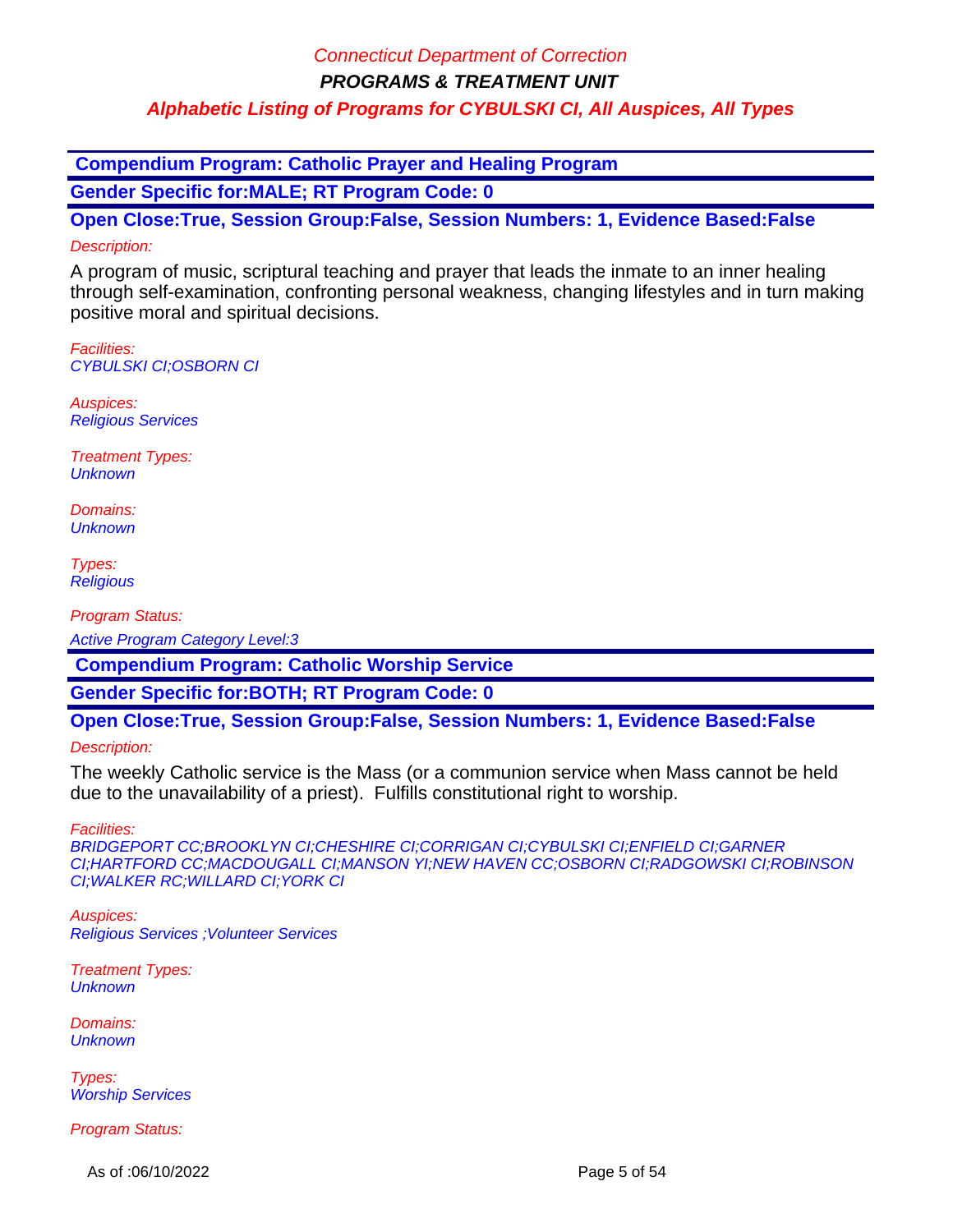Active Program Category Level:3

 **Compendium Program: Certified Birth Certificate or Registration of Birth**

**Gender Specific for:BOTH; RT Program Code: I2**

**Open Close:True, Session Group:False, Session Numbers: 1, Evidence Based:False**

Description:

\*\*\*\*

Facilities:

BRIDGEPORT CC;BROOKLYN CI;CENTRAL OFFICE ;CHESHIRE CI;CORRIGAN CI;CYBULSKI CI;ENFIELD CI;GARNER CI;HARTFORD CC;MACDOUGALL CI;MANSON YI;NEW HAVEN CC;NORTHERN CI;OSBORN CI;RADGOWSKI CI;ROBINSON CI;WALKER RC;WILLARD CI;YORK CI

Auspices: Programs & Treatment Unit

Treatment Types: Reintegration Enhancement/Relapse Prevention (RERP)

Domains: Education, Employment, and Financial Situation;Employment/Financial

Types: Re-Entry

Program Status:

Active Program Category Level:3

 **Compendium Program: CLICC Literacy Program**

**Gender Specific for:BOTH; RT Program Code: CL**

**Open Close:True, Session Group:True, Session Numbers: 24, Evidence Based:False**

Description:

Facility-Based Services

Utilizing trained mentors and contracted grant partners, The Center will offer a twenty-four (24) session program that fosters discussions among parents regarding reconnecting with their children and nurtures parent/child communication through the use of literature. Throughout the course of the facility based component of the program, both child and parent will be assigned specific books (one per month), and will complete literacy exercises through letters to/from child and parent. These excercises will be facilitated by The Center staff, partners and mentors.

Facilities: CHESHIRE CI;CYBULSKI CI;YORK CI

Auspices: Parenting Unit- Facility Staff;Programs & Treatment Unit

Treatment Types: Education (Ed);Family Support (FS)

Domains: Education, Employment, and Financial Situation;Family;Family and Social Support;Parenting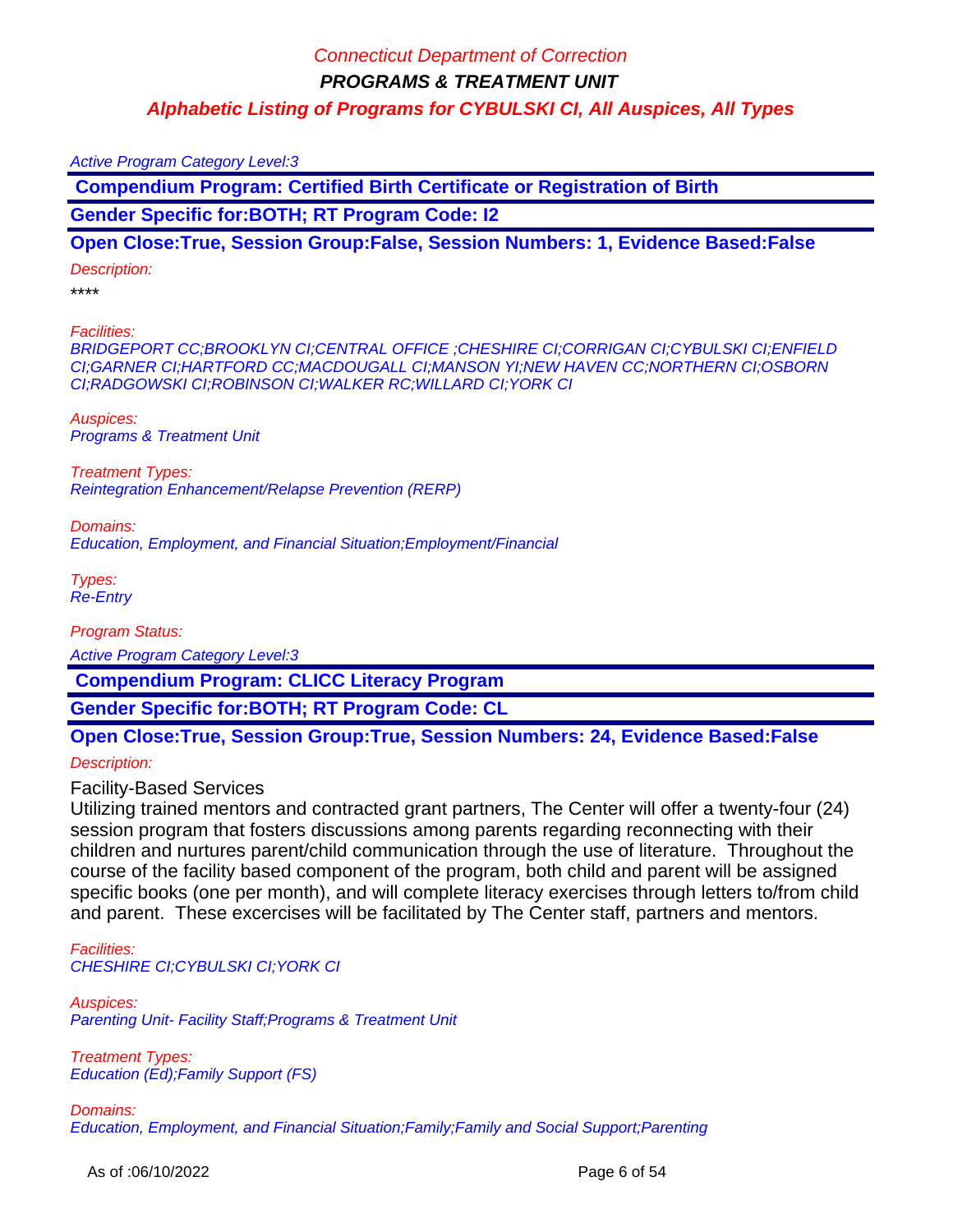Types: Re-Entry

Program Status:

Active Program Category Level:3

 **Compendium Program: Community Details**

**Gender Specific for:MALE; RT Program Code: 0**

**Open Close:True, Session Group:False, Session Numbers: 1, Evidence Based:False**

#### Description:

In this program minimum security inmates who are determined eligible and suitable, work for local towns, the Connecticut Department of Transportation, or eligible non-profit organizations providing various maintenance tasks. In addition to providing a community service, the experience assists inmates in developing good work habits. The inmates are supervised by trained employees from the jurisdiction where they work.

Facilities: CYBULSKI CI

Auspices: **All Facility Staff** 

Treatment Types: Life Skills (LS);Reintegration Enhancement/Relapse Prevention (RERP)

Domains:

Education, Employment, and Financial Situation

Types:

Community Service;Community Work Group;Re-Entry;Self Improvement

Program Status:

Active Program Category Level:0

 **Compendium Program: CONNTAC-EOC (CT Talent Assistance Cooperative-Education Opportunity Center)**

**Gender Specific for:BOTH; RT Program Code: 0**

**Open Close:True, Session Group:False, Session Numbers: 1, Evidence Based:False**

#### Description:

Representatives from CONNTAC-EOC are provided with names of students to meet with while the student is still incarcerated. The representatives assist students with their post-secondary plans and financial aid.

Facilities:

BROOKLYN CI;CYBULSKI CI;ENFIELD CI;MANSON YI;OSBORN CI;RADGOWSKI CI;ROBINSON CI;WILLARD CI;YORK CI

Auspices: USD#1

Treatment Types:

As of :06/10/2022 Page 7 of 54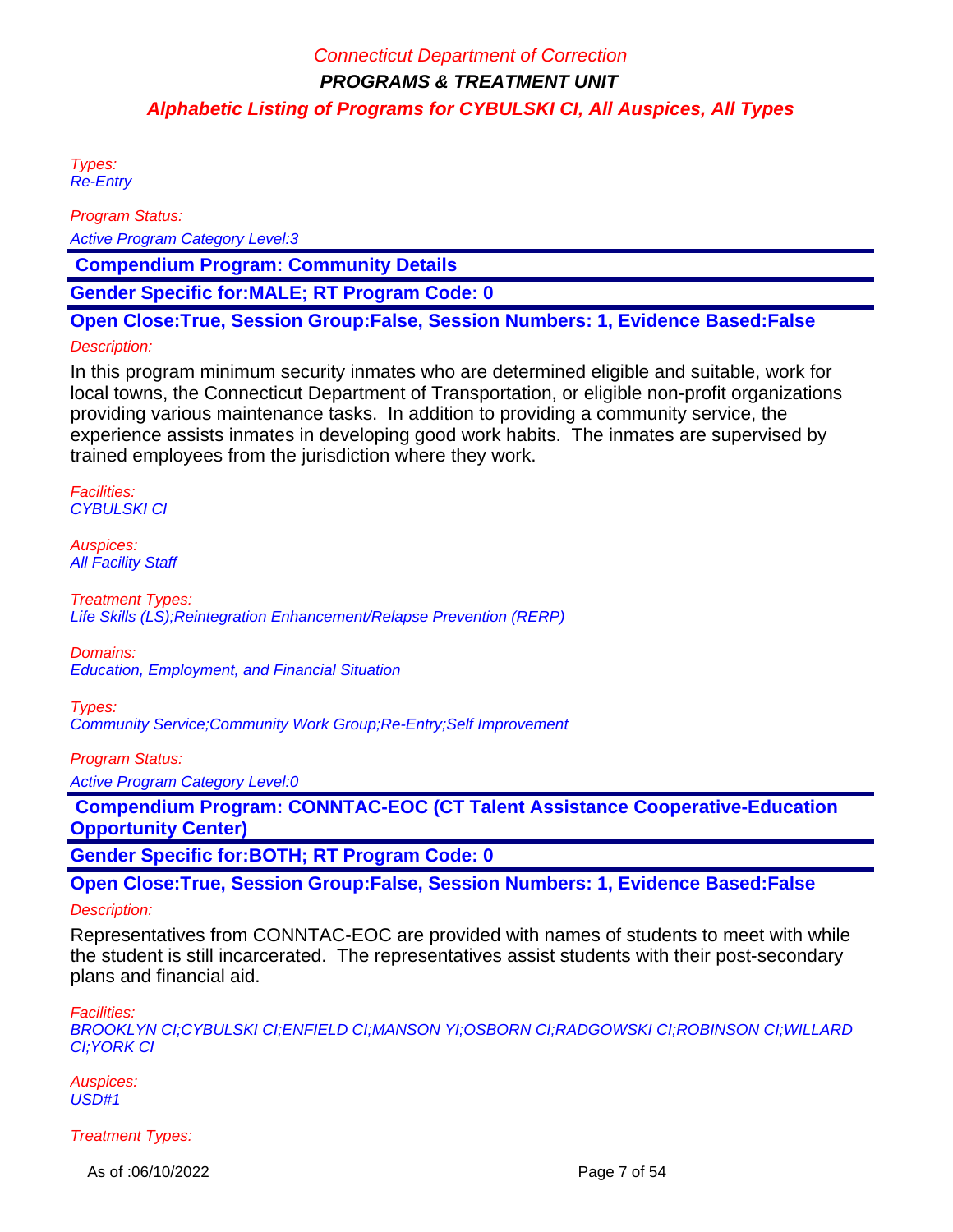Education (Ed)

Domains:

Education;Education, Employment, and Financial Situation;Employment/Financial

Types: Re-Entry

Program Status:

Active Program Category Level:3

 **Compendium Program: Current Events Group**

**Gender Specific for:MALE; RT Program Code: G8**

**Open Close:True, Session Group:False, Session Numbers: 1, Evidence Based:False**

#### Description:

This group provides offenders with current information on events occurring in society by utilizing different media sources, including but not limited to newspapers, magazines, articles, journals and radio/television reports.

Facilities: CYBULSKI CI;MANSON YI

Auspices: **Health Services** 

Treatment Types: Mental Health (MH)

Domains: Family and Social Support;Substance Abuse and Mental Health

Types: Mental Health;Recreation;Social Rehabilitation

Program Status:

Active Program Category Level:3

 **Compendium Program: Discharge Orientation**

**Gender Specific for:BOTH; RT Program Code: RD**

**Open Close:True, Session Group:False, Session Numbers: 1, Evidence Based:False**

#### Description:

Discharge Orientation is conducted either individually or in groups with offenders who are within a year of discharge to the community. Topics include: ID procurement; community programs; and related matters.

Facilities:

BRIDGEPORT CC;CHESHIRE CI;CORRIGAN CI;CYBULSKI CI;ENFIELD CI;GARNER CI;HARTFORD CC;MACDOUGALL CI;MANSON YI;NEW HAVEN CC;OSBORN CI;RADGOWSKI CI;ROBINSON CI;WALKER RC;WILLARD CI;YORK CI

Auspices: Programs & Treatment Unit

As of :06/10/2022 Page 8 of 54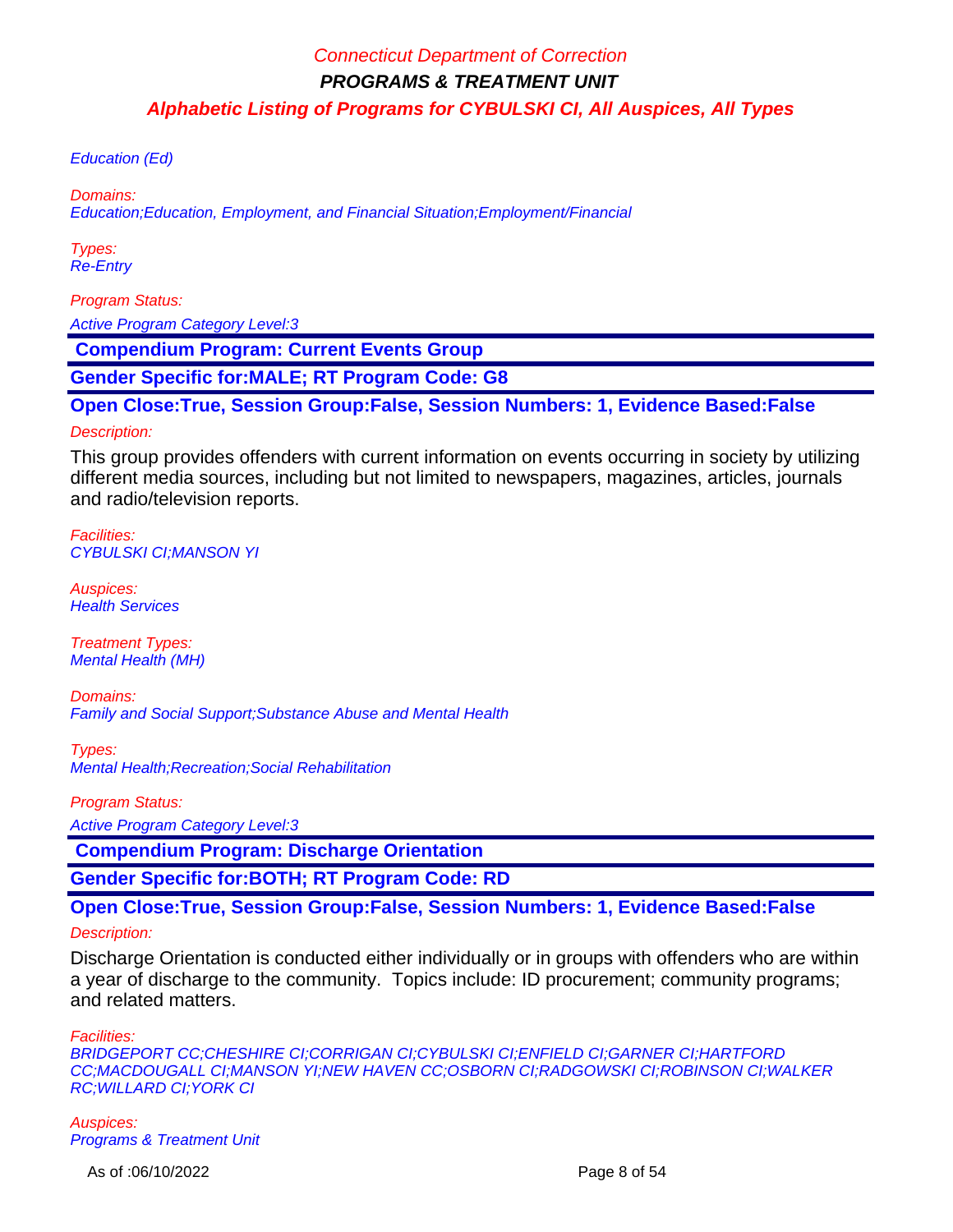Treatment Types:

Reintegration Enhancement/Relapse Prevention (RERP)

Domains:

Education, Employment, and Financial Situation;Family and Social Support

Types: Re-Entry

Program Status:

Active Program Category Level:3

 **Compendium Program: DSS Connect Card**

**Gender Specific for:BOTH; RT Program Code: I7**

**Open Close:True, Session Group:False, Session Numbers: 1, Evidence Based:False**

Description:

\*\*\*\*

Facilities:

BRIDGEPORT CC;BROOKLYN CI;CENTRAL OFFICE ;CHESHIRE CI;CORRIGAN CI;CYBULSKI CI;ENFIELD CI;GARNER CI;HARTFORD CC;MACDOUGALL CI;MANSON YI;NEW HAVEN CC;NORTHERN CI;OSBORN CI;RADGOWSKI CI;ROBINSON CI;WALKER RC;WILLARD CI;YORK CI

Auspices: Programs & Treatment Unit

Treatment Types: Reintegration Enhancement/Relapse Prevention (RERP)

Domains: Education, Employment, and Financial Situation;Employment/Financial

Types: Re-Entry

Program Status:

Active Program Category Level:3

 **Compendium Program: DUI (Driving Under the Influence)**

**Gender Specific for:BOTH; RT Program Code: 35**

**Open Close:True, Session Group:False, Session Numbers: 14, Evidence Based:False**

#### Description:

DUI (Driving Under the Influence) Offenders that have a DUI charge and are not eligible for DUI Home Confinement Program.

Facilities: CYBULSKI CI;OSBORN CI;ROBINSON CI;YORK CI

Auspices: Addiction Services

Treatment Types: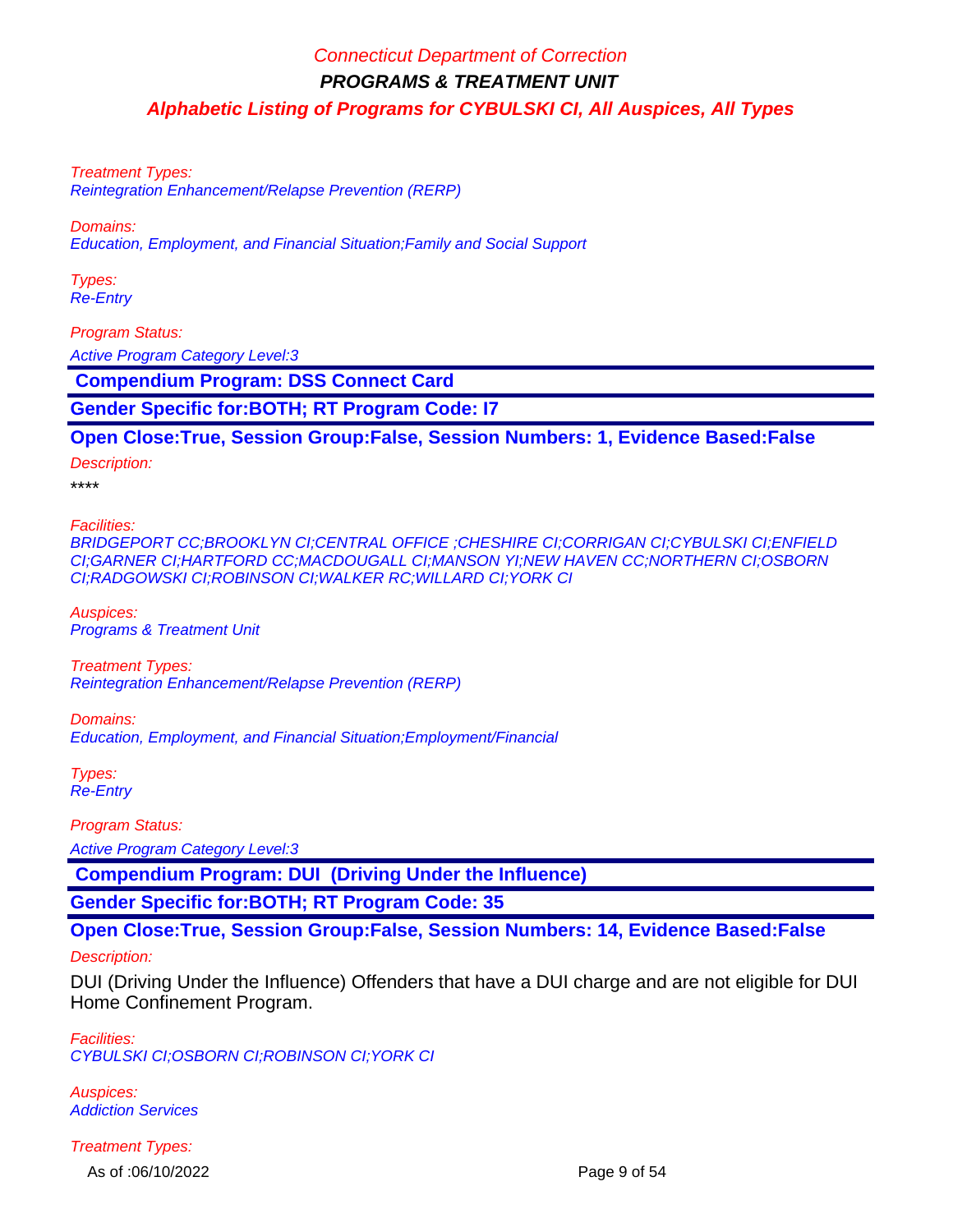Cognitive Behavioral Therapy (CBT)

Domains:

Criminal Attitudes and Behavioral Patterns;Substance Abuse and Mental Health

Types: **Addiction** 

Program Status:

Active Program Category Level:1

 **Compendium Program: DUI Home Confinement Program: Track One**

**Gender Specific for:MALE; RT Program Code: V1**

**Open Close:True, Session Group:False, Session Numbers: 1, Evidence Based:False** Description:

This program comprises screening, assessment and brief treatment (3 program sessions) in the Community Correctional Centers. Offenders in Track 1 will be recommended for release to the DUI Home Confinement Program upon successful completion of the program and with approval of the Warden. Offenders in Track One may be assessed as needing a higher level of care, and may be referred to Track Two.

Lesson I Program Orientation: Developing A working relationship Program overview, expectations, guidelines, identify what you want out of the program and what would you add to the program. Lesson 2 Alcohol and other drug impaired driving: The Laws and beyond the Law; Lesson 3, How Our thinking, attitudes and beliefs control our actions ; Lesson 4; How behavior is learned and changed: learning self-control and driving with care;5;Pathways to relapse and recidivism; Lesson Process and steps to preventing relapse and recidivism; Lesson 6-Preventing relapse and recidivism; building personal recidivism.

### Facilities:

BRIDGEPORT CC;CORRIGAN CI;CYBULSKI CI;HARTFORD CC;NEW HAVEN CC;OSBORN CI

Auspices: Addiction Services

Treatment Types: Reintegration Enhancement/Relapse Prevention (RERP);Substance Abuse (SA)

Domains: Criminal Attitudes and Behavioral Patterns;Substance Abuse and Mental Health

Types: **Addiction**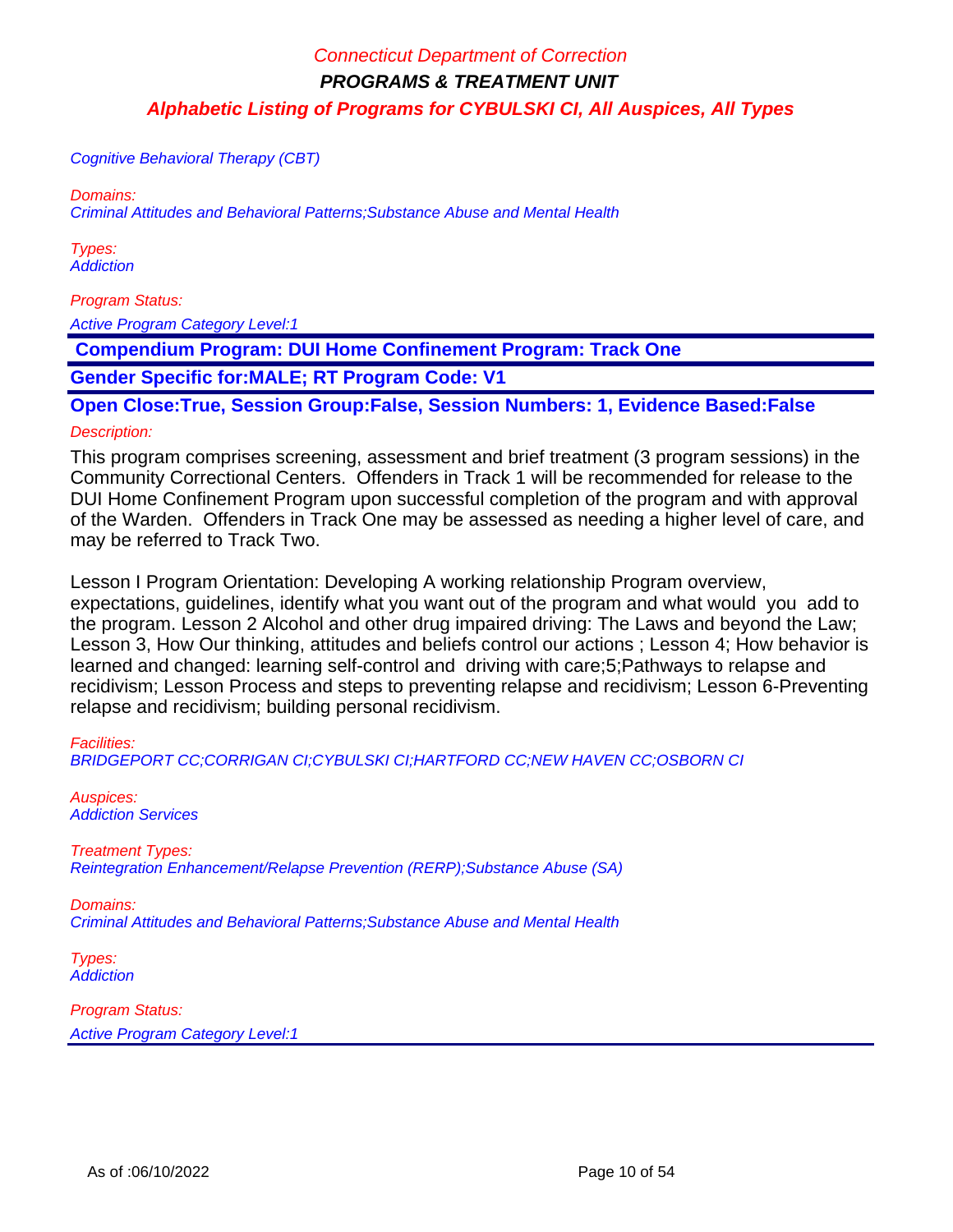**Compendium Program: DUI Home Confinement Program: Track Three Gender Specific for:BOTH; RT Program Code: V3**

**Open Close:True, Session Group:False, Session Numbers: 1, Evidence Based:False** Description:

Offenders who are eligible for home confinement, but assessed as needing intensive substance abuse treatment beyond the DUI program and appropriate level of treatment, such as Tier 2 or 4. These offenders may still be eligible for DUI HC release upon successful program completion.

Facilities: CYBULSKI CI;OSBORN CI;ROBINSON CI;YORK CI

Auspices: Addiction Services

Treatment Types: Reintegration Enhancement/Relapse Prevention (RERP);Substance Abuse (SA)

Domains: Criminal Attitudes and Behavioral Patterns;Substance Abuse;Substance Abuse and Mental Health

Types: **Addiction** 

Program Status:

Active Program Category Level:1

 **Compendium Program: DUI Home Confinement Program: Track Two**

**Gender Specific for:BOTH; RT Program Code: V2**

**Open Close:True, Session Group:False, Session Numbers: 1, Evidence Based:False**

Description:

Initial Screening identifies offenders as low to medium risk based on criminal and substance abuse history. Offender will be transferred to CRCI for a full assessment and DUI HC treatment, 14 session program. Offenders in Track Two may be assigned immediately following screening, or following a denial for immediate release after Track One due to need for additional treatment.

Facilities: CORRIGAN CI;CYBULSKI CI;OSBORN CI;ROBINSON CI;YORK CI

Auspices: Addiction Services

Treatment Types: Reintegration Enhancement/Relapse Prevention (RERP);Substance Abuse (SA)

Domains:

Criminal Attitudes and Behavioral Patterns;Substance Abuse;Substance Abuse and Mental Health

Types: **Addiction** 

Program Status:

As of :06/10/2022 **Page 11 of 54**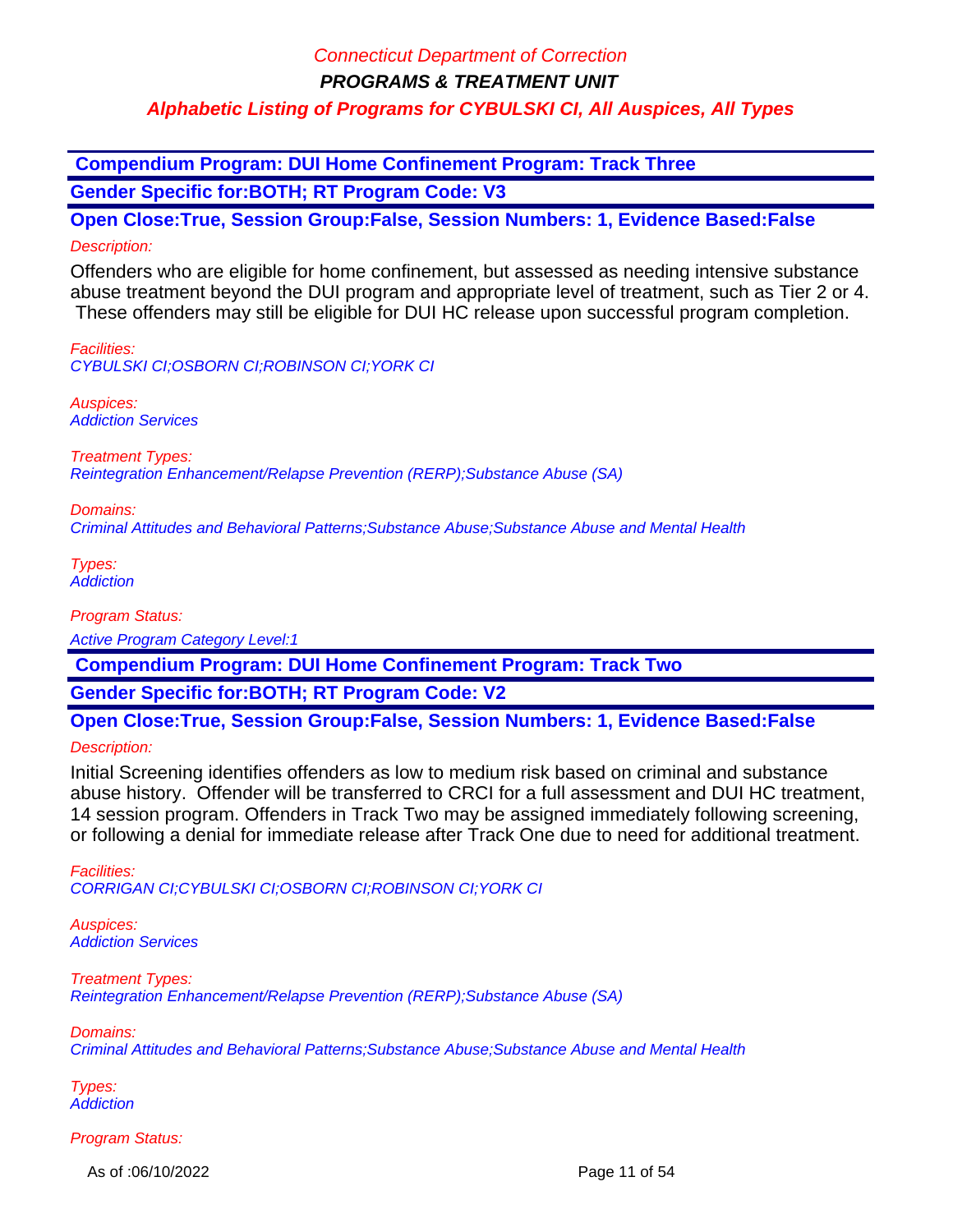#### Active Program Category Level:1

 **Compendium Program: Education Needs to be Identified by USD#1**

**Gender Specific for:BOTH; RT Program Code: E1**

**Open Close:True, Session Group:False, Session Numbers: 1, Evidence Based:False**

#### Description:

A transcript review of educational needs will be completed for inmates.

#### Facilities:

BRIDGEPORT CC;BROOKLYN CI;CENTRAL OFFICE ;CHESHIRE CI;CORRIGAN CI;CYBULSKI CI;ENFIELD CI;GARNER CI;HARTFORD CC;MACDOUGALL CI;MANSON YI;NEW HAVEN CC;NORTHERN CI;OSBORN CI;RADGOWSKI CI;ROBINSON CI;WALKER RC;WILLARD CI;YORK CI

Auspices: **Unknown** 

Treatment Types: Education (Ed)

Domains: Education, Employment, and Financial Situation

Types: **Unknown** 

Program Status:

Active Program Category Level:1

 **Compendium Program: Educational, Career Resources and Job Fairs**

**Gender Specific for:BOTH; RT Program Code: 0**

**Open Close:True, Session Group:False, Session Numbers: 1, Evidence Based:False** Description:

These types of Fairs are conducted in the form of a professional conference for students. The educational staff invite a keynote speaker and students proceed to attend individual workshops or resource stations that provide information about potential employment or post secondary educational opportunities. The goal of these Fairs is to assist inmates with their transition plans before they return to the community.

Facilities:

CYBULSKI CI;MACDOUGALL CI;MANSON YI;OSBORN CI;WALKER RC;WILLARD CI;YORK CI

Auspices: Addiction Services;USD#1

Treatment Types: Life Skills (LS); Reintegration Enhancement/Relapse Prevention (RERP)

Domains:

Education;Education, Employment, and Financial Situation;Employment/Financial;Family;Mental Health;Parenting;Peer Associations;Relationships;Self Efficacy;Substance Abuse

Types:

As of :06/10/2022 **Page 12 of 54**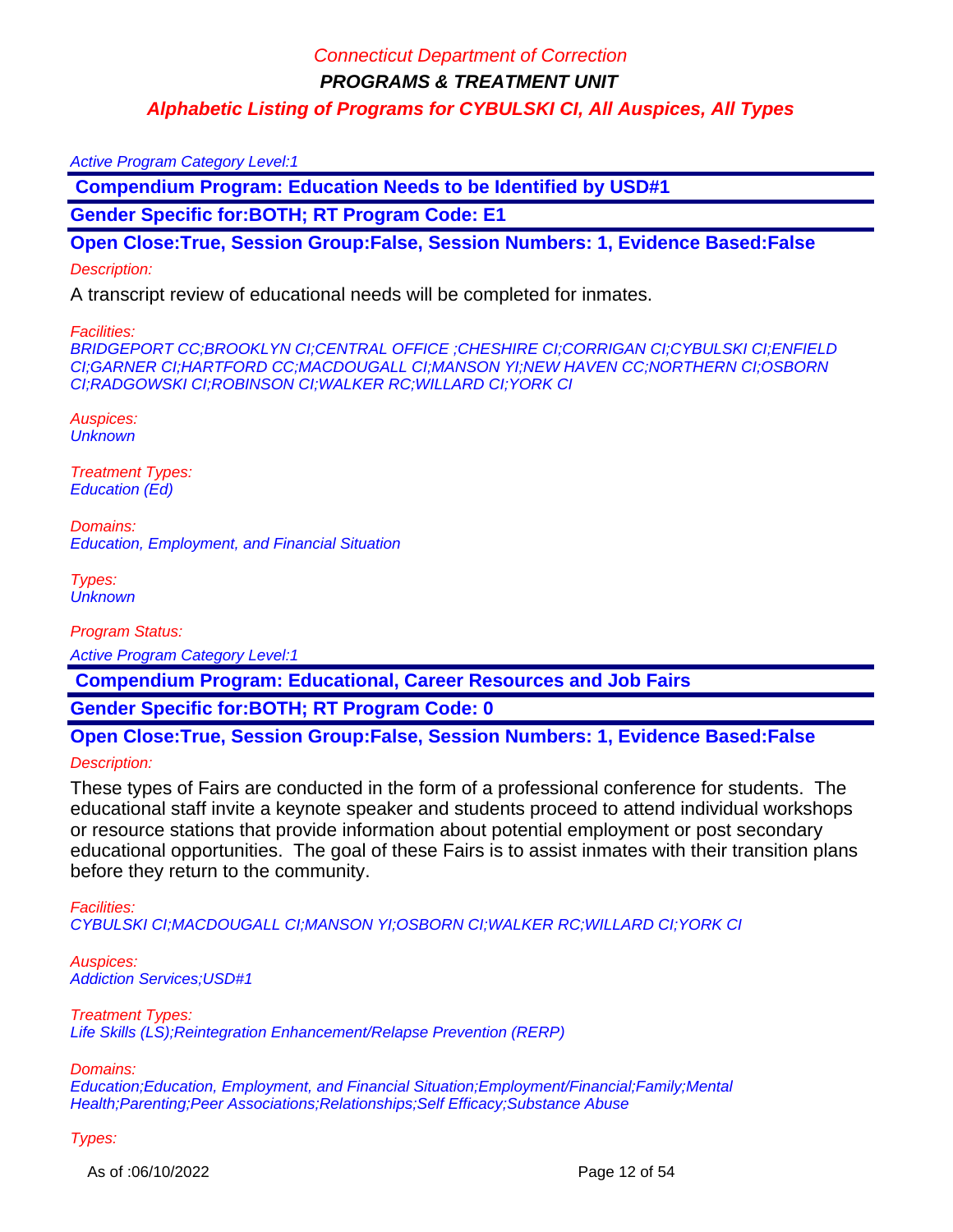Academic Education;Re-Entry

Program Status:

Active Program Category Level:3

 **Compendium Program: Embracing Fatherhood**

**Gender Specific for:MALE; RT Program Code: 04**

**Open Close:True, Session Group:False, Session Numbers: 10, Evidence Based:True**

#### Description:

Embracing Fatherhood is a program designed to assist incarcerated fathers in gaining awareness of the important role they play in the lives of their children. This awareness will enable participants to successfully embrace their roles as fathers and begin to build healthy lifestyles that will benefit both their children and them.

Facilities: CYBULSKI CI;GARNER CI;MACDOUGALL CI;MANSON YI;OSBORN CI

Auspices: All Facility Staff;Programs & Treatment Unit

Treatment Types: Family Support (FS)

Domains: Family and Social Support

Types: **Family** 

Program Status:

Active Program Category Level:2

 **Compendium Program: Expired Photo Driver's License**

**Gender Specific for:BOTH; RT Program Code: I3**

**Open Close:True, Session Group:False, Session Numbers: 1, Evidence Based:False**

Description:

\*\*\*\*

Facilities:

BRIDGEPORT CC;BROOKLYN CI;CENTRAL OFFICE ;CHESHIRE CI;CORRIGAN CI;CYBULSKI CI;ENFIELD CI;GARNER CI;HARTFORD CC;MACDOUGALL CI;MANSON YI;NEW HAVEN CC;NORTHERN CI;OSBORN CI;RADGOWSKI CI;ROBINSON CI;WALKER RC;WILLARD CI;YORK CI

Auspices: Programs & Treatment Unit

Treatment Types: Reintegration Enhancement/Relapse Prevention (RERP)

Domains: Education, Employment, and Financial Situation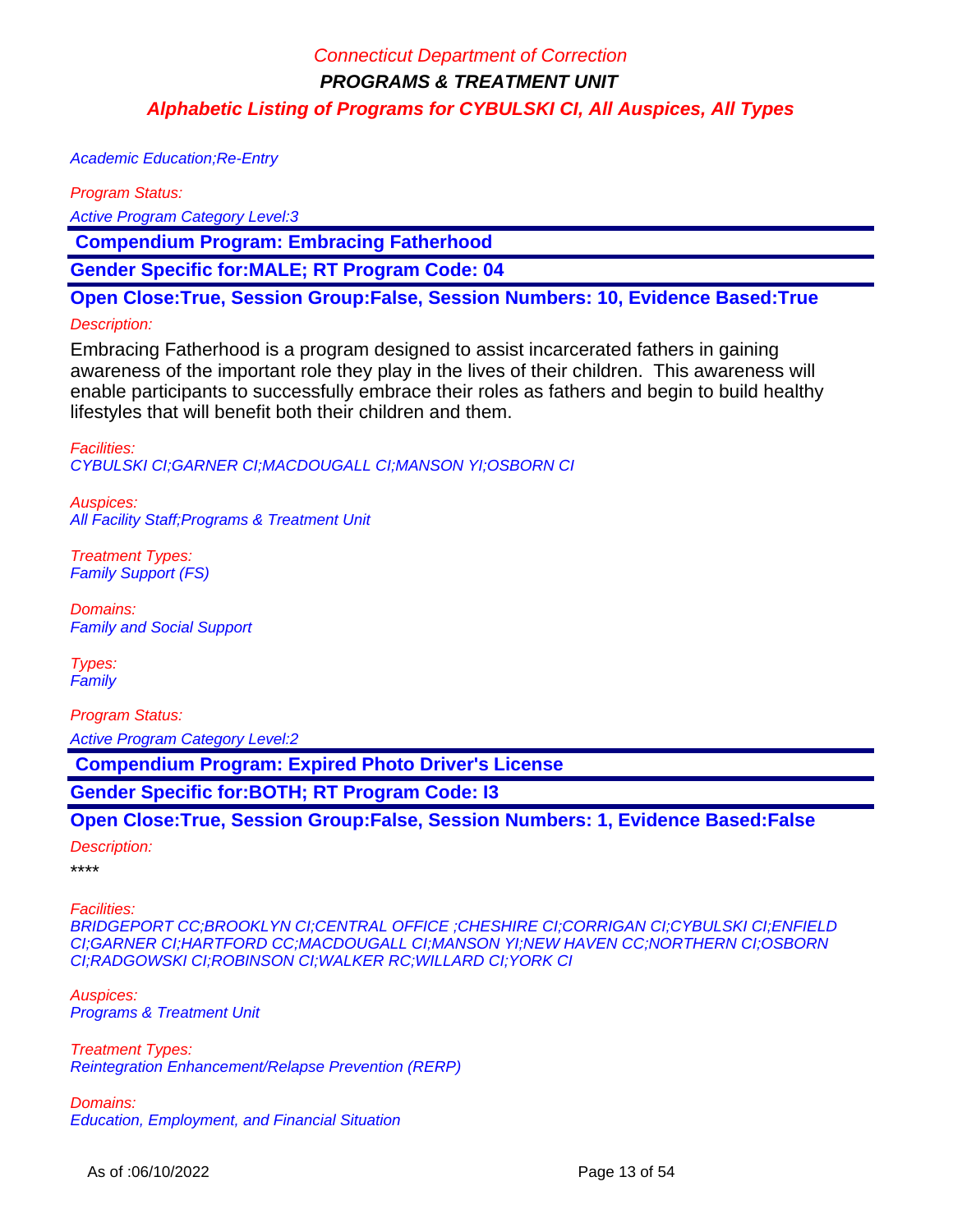Types: Re-Entry

Program Status:

Active Program Category Level:3

 **Compendium Program: Facility Based Domestic Violence Program**

**Gender Specific for:MALE; RT Program Code: 02**

**Open Close:True, Session Group:False, Session Numbers: 15, Evidence Based:False**

#### Description:

This group is designed for inmates who have committed a domestic violence offense. Successful completion of this program is a requirement for those inmates who enter into the department's community-based transitional supervision program for domestic violence offenders.

Facilities:

BROOKLYN CI;CHESHIRE CI;CORRIGAN CI;CYBULSKI CI;ENFIELD CI;GARNER CI;MACDOUGALL CI;MANSON YI;OSBORN CI;RADGOWSKI CI;ROBINSON CI;WILLARD CI

Auspices: All Facility Staff;Programs & Treatment Unit

Treatment Types: Aggression Replacement Training (ART); Victim Impact (VI)

Domains: Criminal Attitudes and Behavioral Patterns

Types: Domestic Violence;Family

### Program Status:

Active Program Category Level:1

 **Compendium Program: Fresh Start Family Re-entry Program (Bridgeport)**

### **Gender Specific for:MALE; RT Program Code: W8**

**Open Close:True, Session Group:False, Session Numbers: 12, Evidence Based:False** Description:

A contracted program that provides integrated counseling, therapy, psycho-educational, evidence-based programs and case management services for offenders on parole, probation, transitional supervision and those who have completed their sentence. The goal is to empower individuals, strengthen families and assist with the successful transition to family and community. Specific programs include; Life Skills, Parenting Education, Mentioning, Anger Management,

Domestic Violence Services, Substance Abuse Relapse Prevention, Reentry Support Group, and Individual, Couples and Family therapy.

Facilities: CYBULSKI CI

Auspices: Contracted Program;Volunteer Services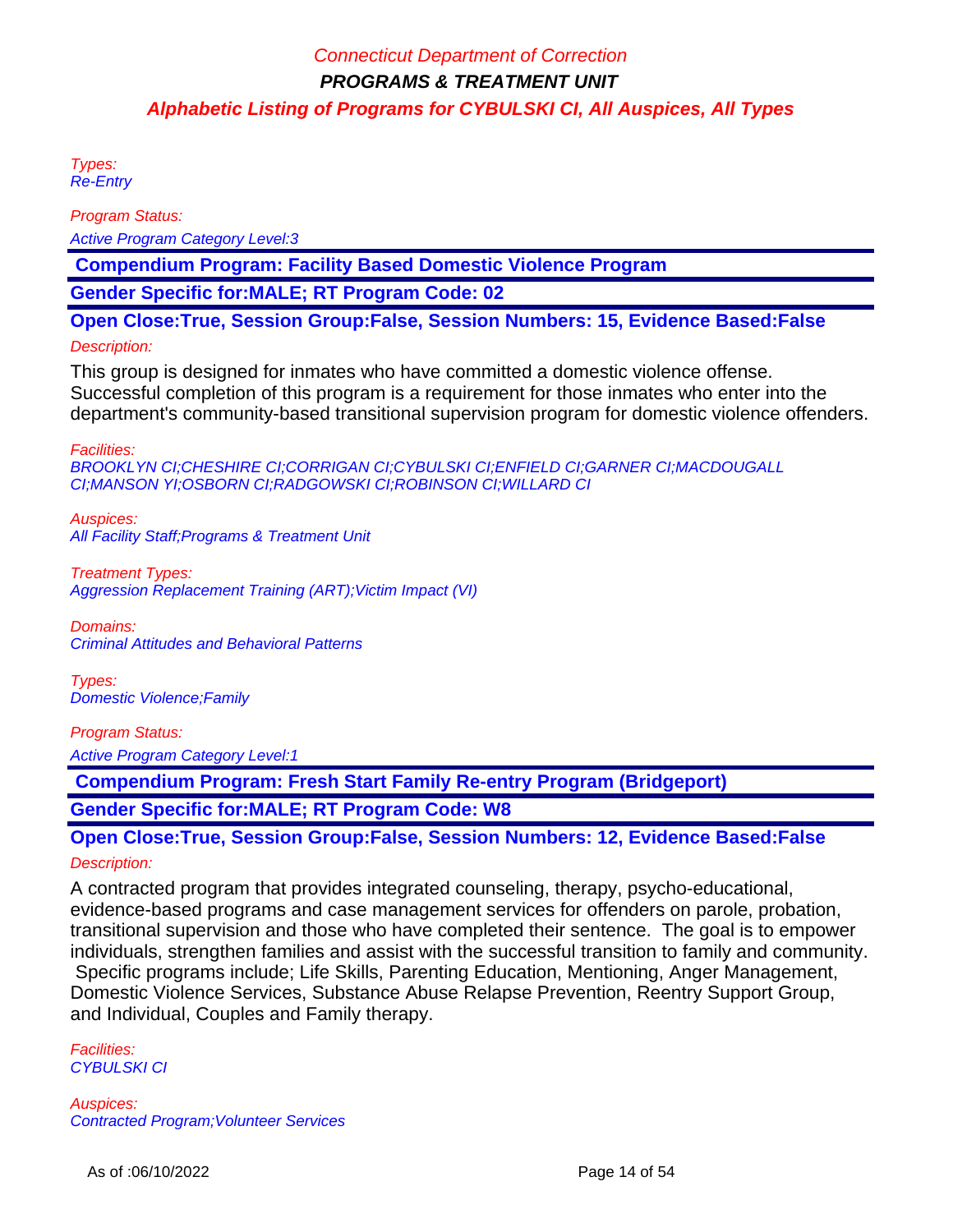**PROGRAMS & TREATMENT UNIT**

**Alphabetic Listing of Programs for CYBULSKI CI, All Auspices, All Types**

Treatment Types:

Family Support (FS);Life Skills (LS);Reintegration Enhancement/Relapse Prevention (RERP)

Domains:

Criminal Attitudes and Behavioral Patterns;Education, Employment, and Financial Situation;Family and Social Support;Neighborhood Problems;Peer Associations;Substance Abuse and Mental Health

Types: Re-Entry

Program Status:

Active Program Category Level:3

 **Compendium Program: General Referral for ASU (Addiction Services Unit) Program Gender Specific for:BOTH; RT Program Code: A1**

**Open Close:True, Session Group:False, Session Numbers: 1, Evidence Based:False**

Description:

Facilities:

BRIDGEPORT CC;BROOKLYN CI;CENTRAL OFFICE ;CHESHIRE CI;CORRIGAN CI;CYBULSKI CI;ENFIELD CI;GARNER CI;HARTFORD CC;MACDOUGALL CI;MANSON YI;NEW HAVEN CC;NORTHERN CI;OSBORN CI;RADGOWSKI CI;ROBINSON CI;WALKER RC;WILLARD CI;YORK CI

Auspices: **Unknown** 

Treatment Types: Substance Abuse (SA)

Domains: Substance Abuse and Mental Health

Types: **Unknown** 

Program Status:

Active Program Category Level:1

 **Compendium Program: General Referral for Vocational Education**

**Gender Specific for:BOTH; RT Program Code: E2**

**Open Close:True, Session Group:False, Session Numbers: 1, Evidence Based:False**

Description:

A review of vocational education needs will be completed for inmates.

Facilities:

BRIDGEPORT CC;BROOKLYN CI;CENTRAL OFFICE ;CHESHIRE CI;CORRIGAN CI;CYBULSKI CI;ENFIELD CI;GARNER CI;HARTFORD CC;MACDOUGALL CI;MANSON YI;NEW HAVEN CC;NORTHERN CI;OSBORN CI;RADGOWSKI CI;ROBINSON CI;WALKER RC;WILLARD CI;YORK CI

Auspices: **Unknown**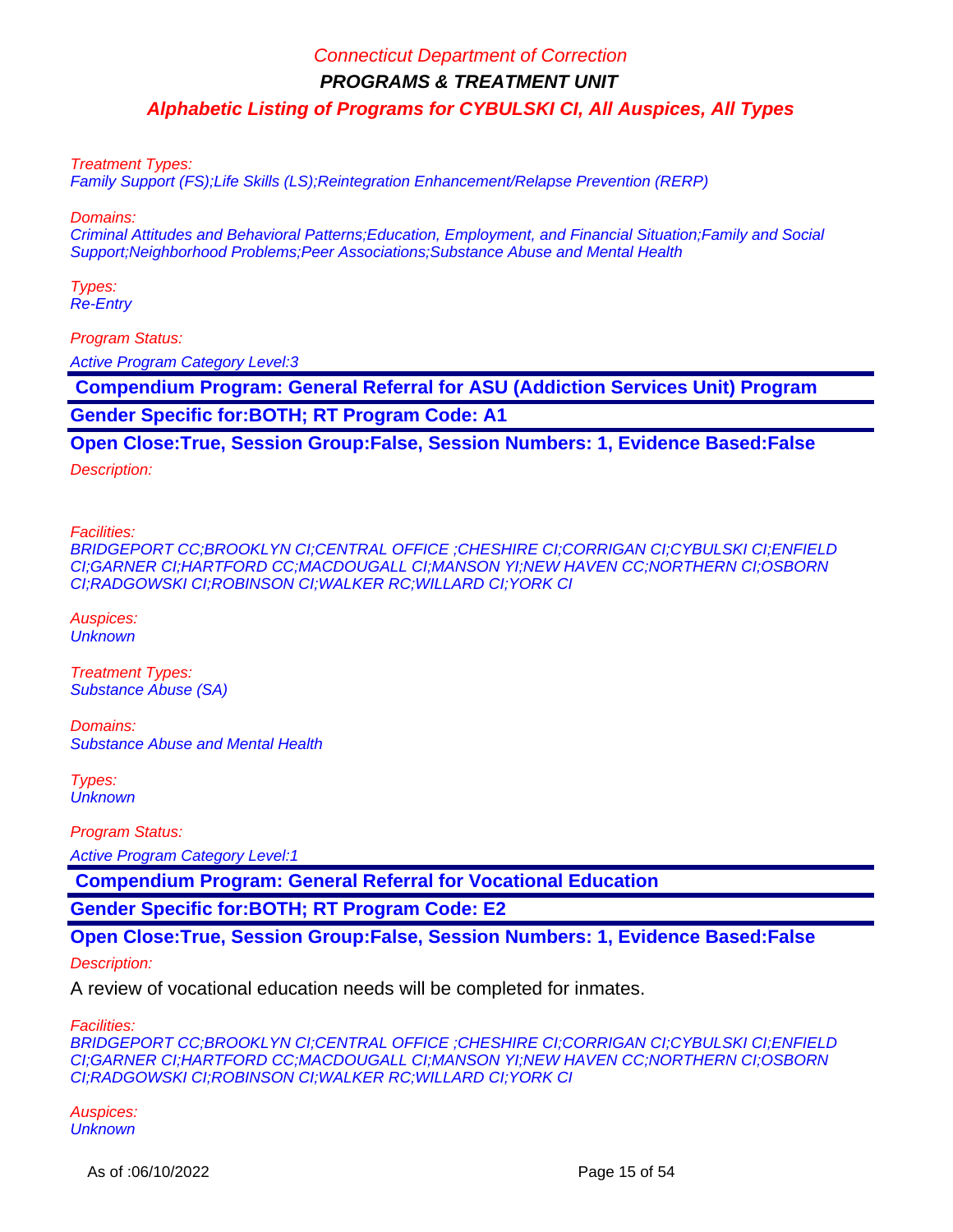Treatment Types: Education (Ed)

Domains: Education, Employment, and Financial Situation

Types: **Unknown** 

### Program Status:

Active Program Category Level:1

 **Compendium Program: Good Intentions - Bad Choices**

**Gender Specific for:BOTH; RT Program Code: CF**

### **Open Close:True, Session Group:False, Session Numbers: 15, Evidence Based:True**

#### Description:

This program features a three part DVD series that focuses on Relapse and Recidivism Prevention for addicts and offenders leaving treatment or an incarcerated setting re-entering society. This period of early reintegration is especially risky for addicts and offenders despite intentions of doing well and straightening out their lives because errors in thinking that are the result of years of an addictive and/or criminal lifestyle, and are not so easily or quickly resolved.

Facilities:

BROOKLYN CI;CHESHIRE CI;CYBULSKI CI;ENFIELD CI;GARNER CI;MACDOUGALL CI;OSBORN CI;ROBINSON CI;WILLARD CI;YORK CI

Auspices: Programming Unit - Facility Staff

Treatment Types: Cognitive Behavioral Therapy (CBT)

Domains:

Anger/Hostility;Antisocial Attitudes;Antisocial Friends;Criminal Attitudes and Behavioral Patterns;Relationships;Self Efficacy;Substance Abuse

Types: Self Improvement

Program Status:

Active Program Category Level:1

 **Compendium Program: Goodwill Reentry Initiative**

**Gender Specific for:BOTH; RT Program Code: RI**

# **Open Close:True, Session Group:False, Session Numbers: 1, Evidence Based:False**

### Description:

The Goodwill Reentry Initiative is a reentry program offered by Goodwill of Southern New England that offers case management services and basic needs support to offenders releasing to New Haven, West Haven, or Hamden.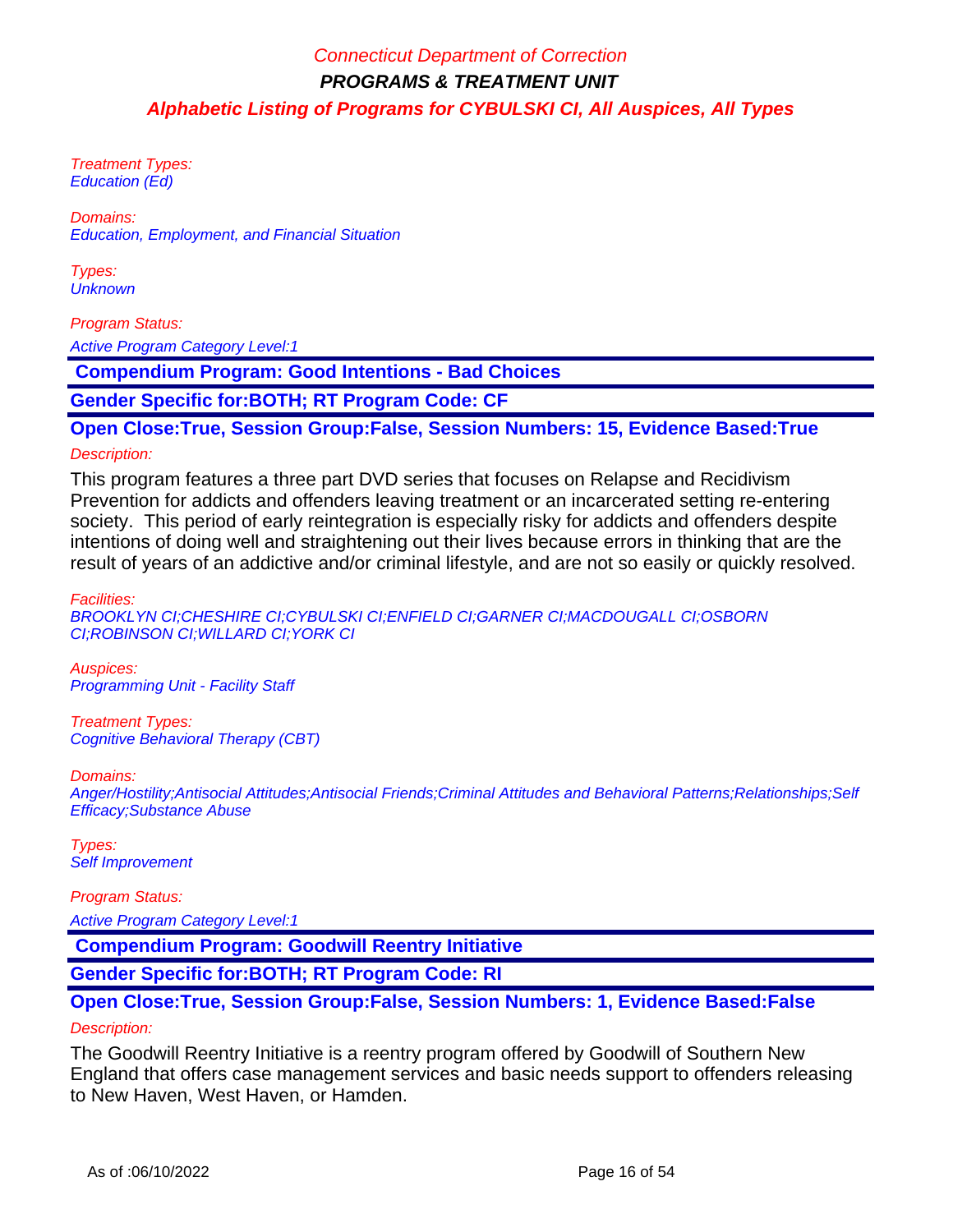Facilities:

CHESHIRE CI;CYBULSKI CI;OSBORN CI;ROBINSON CI;WILLARD CI;YORK CI

Auspices: Volunteer Services

Treatment Types: Cognitive Behavioral Therapy (CBT);Life Skills (LS)

Domains: Criminal Attitudes and Behavioral Patterns

Types: Re-Entry

Program Status:

Active Program Category Level:2

 **Compendium Program: Goodwin University ENET**

**Gender Specific for:MALE; RT Program Code: 0**

**Open Close:False, Session Group:False, Session Numbers: 1, Evidence Based:False** Description:

Goodwin University Entrepreneurial Network (ENet) is an 18- college credit small business startup certificate program for undeserved populations and those currently and formerly incarcerated. The Entrepreneurial Network program provides students with a quality educational experience focused on essential business skills such as accounting, management, marketing, professional presentation, and positively impacting communities.

Facilities: CYBULSKI CI

Auspices: Contracted Program

Treatment Types: Education (Ed)

Domains: Education, Employment, and Financial Situation

Types: **Unknown**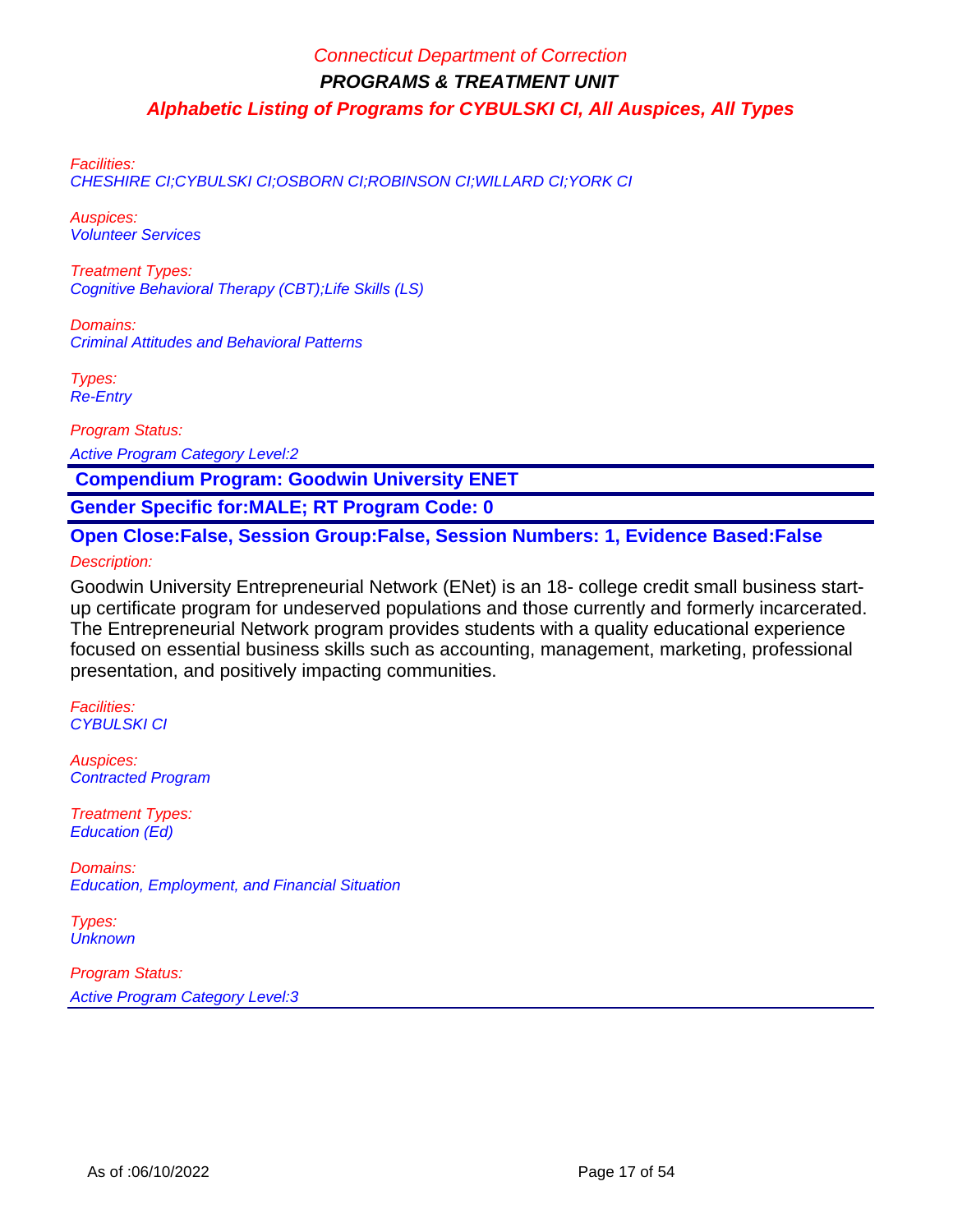**Compendium Program: Helping Men Recover**

**Gender Specific for:MALE; RT Program Code: MR**

**Open Close:True, Session Group:False, Session Numbers: 18, Evidence Based:True** Description:

Helping Men Recover (Stephanie S. Covington, Dan Griffin, Rick Dauer). Is the first genderresponsive, trauma- informed treatment program for me. The materials are grounded in research, theory, and clinical practice. This participant workbook has for modules (self, relationships, sexuality, and spirituality) and allows men to process and record the therapeutic experience. It contains exercises for use in group sessions, summaries of information presented from the facilitator's guide, and reflection questions and activities for use after group sessions. 18 sessions 1.5 hour each

Facilities:

BROOKLYN CI;CHESHIRE CI;CORRIGAN CI;CYBULSKI CI;MACDOUGALL CI;OSBORN CI;ROBINSON CI;WILLARD CI

Auspices: Addiction Services

Treatment Types: Cognitive Behavioral Therapy (CBT);Substance Abuse (SA)

Domains: Substance Abuse and Mental Health

Types: **Unknown**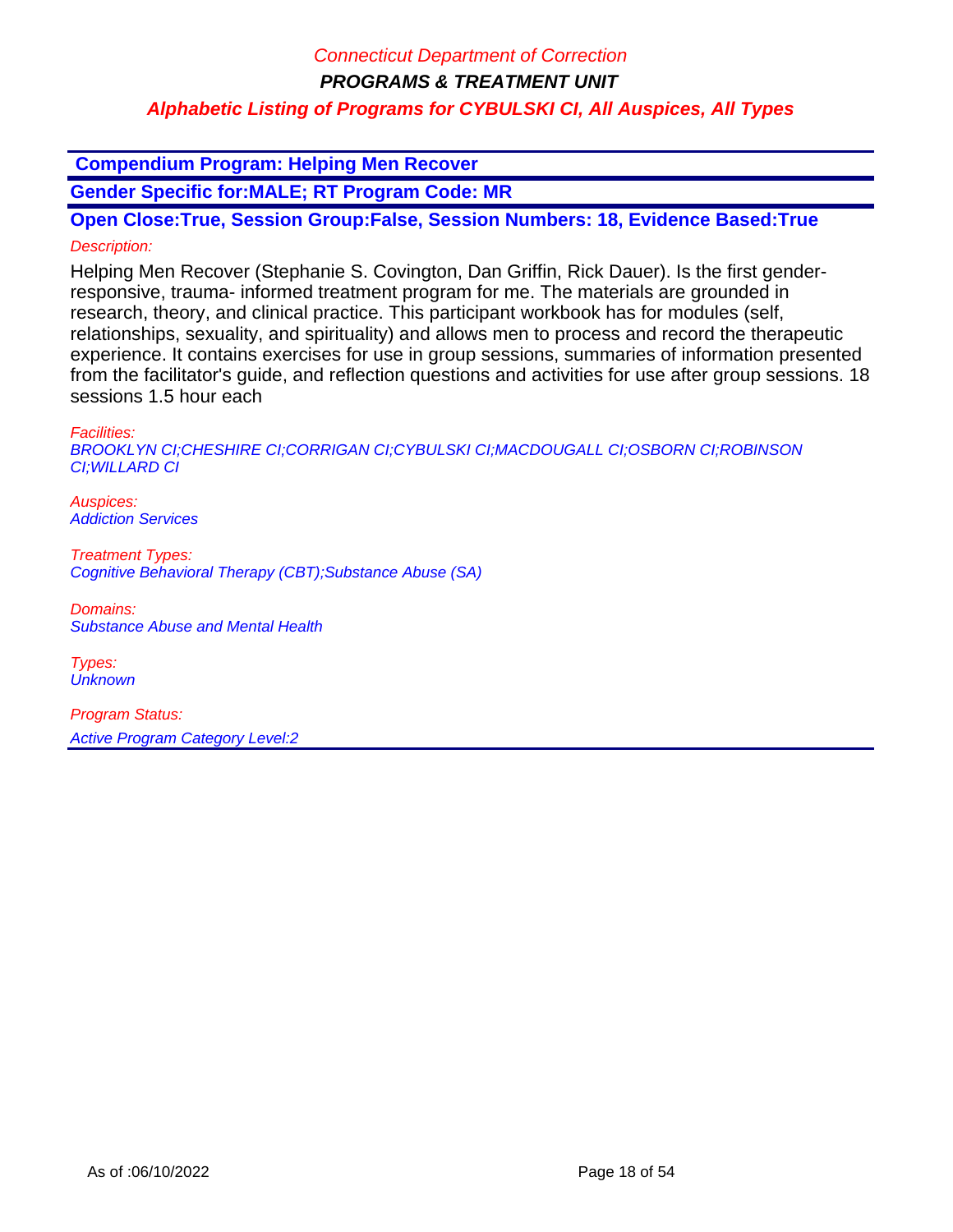**Compendium Program: High School Diploma Programs**

**Gender Specific for:BOTH; RT Program Code: 0**

**Open Close:True, Session Group:False, Session Numbers: 1, Evidence Based:False** Description:

The USD #1 offers opportunities for earning a high school diploma through either USD # 1's Adult Education Program or in some cases in collaboration with USD #1 and the local town/city. To receive a diploma from the local city/town, the former school district must be willing to cooperate with USD #1. USD #1 Adult Education opportunities include the following:

1. The General Education Development (GED) exam provides qualified offenders the opportunity to participate in the examination process in order to receive a Connecticut State High School Diploma.

2. The High School Equivalency Program provides qualified offenders the opportunity to earn the 20 credit hours (120 hours per credit) required to receive a Connecticut High School Diploma.

3. Credit Diploma Program (CDP) provides qualified offenders the opportunity to earn the 20 credit hours (50 hours per credit) required to receive a USD #1 Adult Education High School Diploma.

4. The External Diploma Program (EDP) provides qualified offenders the opportunity to complete a competency portfolio in order to receive a USD #1 Adult Education High School Diploma.

Not all programs are available at all sites, and USD #1 staff review these options with prospective students to assist in the decision regarding which high school diploma program best meets his/her needs.

Facilities:

BRIDGEPORT CC;BROOKLYN CI;CENTRAL OFFICE ;CHESHIRE CI;CORRIGAN CI;CYBULSKI CI;ENFIELD CI;GARNER CI;HARTFORD CC;MACDOUGALL CI;MANSON YI;NEW HAVEN CC;NORTHERN CI;OSBORN CI;RADGOWSKI CI;ROBINSON CI;WALKER RC;WILLARD CI;YORK CI

Auspices:  $USD#1$ 

Treatment Types: Education (Ed)

Domains: Education, Employment, and Financial Situation

Types: Academic Education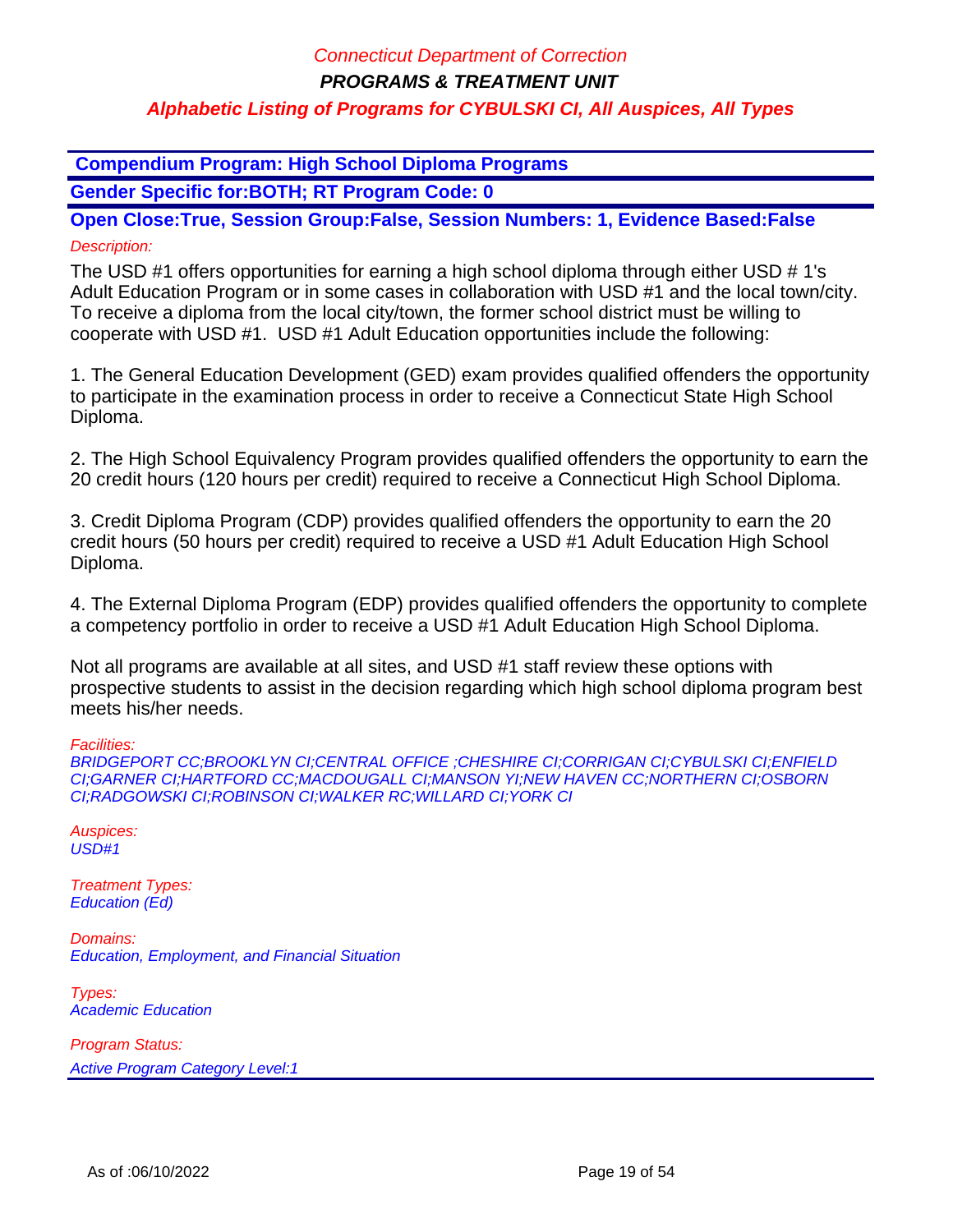**Compendium Program: HIV Counseling, Testing & Risk Reduction Education Gender Specific for:BOTH; RT Program Code: 0**

**Open Close:True, Session Group:False, Session Numbers: 1, Evidence Based:False** Description:

When inmates are tested for HIV, the department provides standardized counseling by Department of Public Health certified counselors before and after testing. Counseling components include what HIV and AIDS are, how to get it, how to avoid getting it, what it means to be HIV positive, how to take care of oneself if one is HIV positive, and help in dealing with the associated feelings.

Facilities:

BRIDGEPORT CC;BROOKLYN CI;CHESHIRE CI;CORRIGAN CI;CYBULSKI CI;ENFIELD CI;GARNER CI;MACDOUGALL CI;MANSON YI;NORTHERN CI;OSBORN CI;ROBINSON CI;WALKER RC;WILLARD CI;YORK CI

Auspices: **Health Services** 

Treatment Types: Family Support (FS);Medical (Med)

Domains: Peer Associations

Types: Health Education;Medical

Program Status:

Active Program Category Level:3

 **Compendium Program: HIV Support Services**

**Gender Specific for:BOTH; RT Program Code: 0**

# **Open Close:True, Session Group:False, Session Numbers: 1, Evidence Based:False**

### Description:

The Department demonstrates a collaborative approach in providing HIV support services to inmates in all facilities. A UCONN (Contracted) Heath Services Team coordinates testing and counseling services; the Department's School District conducts classroom instruction about HIV; the Department's Addiction Services Unit Counselors provide HIV education and prevention counseling; a number of volunteers serve as "buddies" or sponsors; and Hartford's Community Partners in Action (CPA) receives funding from foundations, grants as well as support from the state's Department of Mental Health and Addiction Services to operate the "Beyond Fear" Program. Altogether the Department hosts a complete program that includes counseling, testing, education focus groups, videos, intervention strategies and is able to assist discharging inmates with need for such services as housing, medical treatment, food, clothing and transportation.

New Beginnings and AIDS Awareness Day has been added to the HIV Support Services program. New Beginnings is an HIV/AIDS support group.

#### Facilities: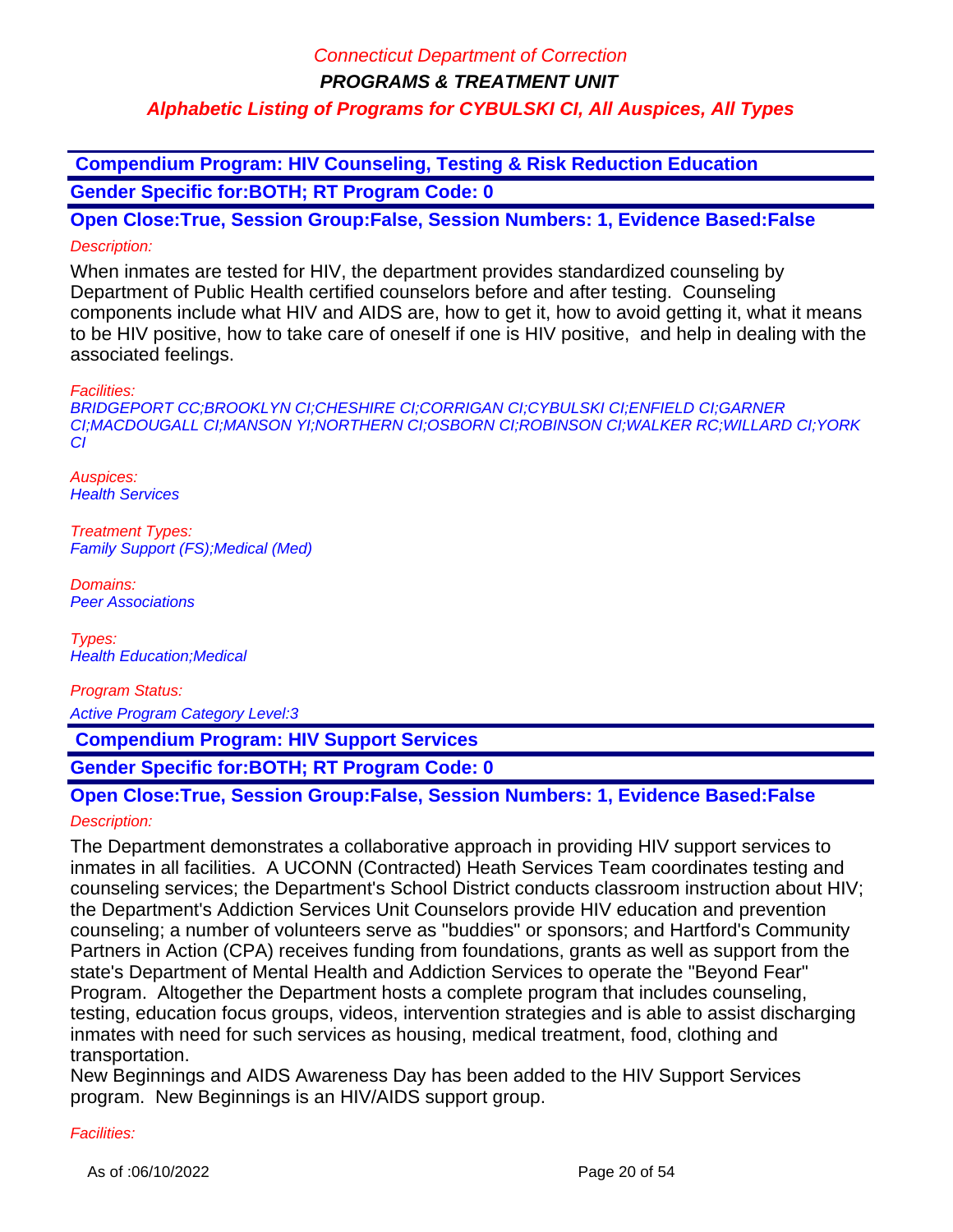BRIDGEPORT CC;BROOKLYN CI;CHESHIRE CI;CORRIGAN CI;CYBULSKI CI;ENFIELD CI;GARNER CI;HARTFORD CC;MACDOUGALL CI;MANSON YI;NEW HAVEN CC;NORTHERN CI;OSBORN CI;RADGOWSKI CI;WALKER RC;WILLARD CI;YORK CI

Auspices: Health Services;Volunteer Services

Treatment Types: Family Support (FS);Life Skills (LS);Medical (Med)

Domains: Peer Associations;Substance Abuse and Mental Health

Types: Health Education;Medical;Mental Health

Program Status:

Active Program Category Level:3

 **Compendium Program: Inmate Photo Program**

**Gender Specific for:MALE; RT Program Code: M8**

**Open Close:True, Session Group:False, Session Numbers: 1, Evidence Based:False**

Description:

Inmates register each month to take photos for a small fee and these photos are sent home or otherwise kept for personal use. Proceeds that are generated are held in a Special Activity Fund. From this fund, thousands of dollars have been donated to local charitable organizations each year, e.g. women's shelters, children's hospitals, youth organizations, and youth at risk programs.

#### Facilities:

CHESHIRE CI;CYBULSKI CI;ENFIELD CI;GARNER CI;MACDOUGALL CI;MANSON YI;ROBINSON CI;WALKER RC;WILLARD CI

Auspices: **All Facility Staff** 

Treatment Types: Family Support (FS)

Domains: Family and Social Support

Types: **Community Service**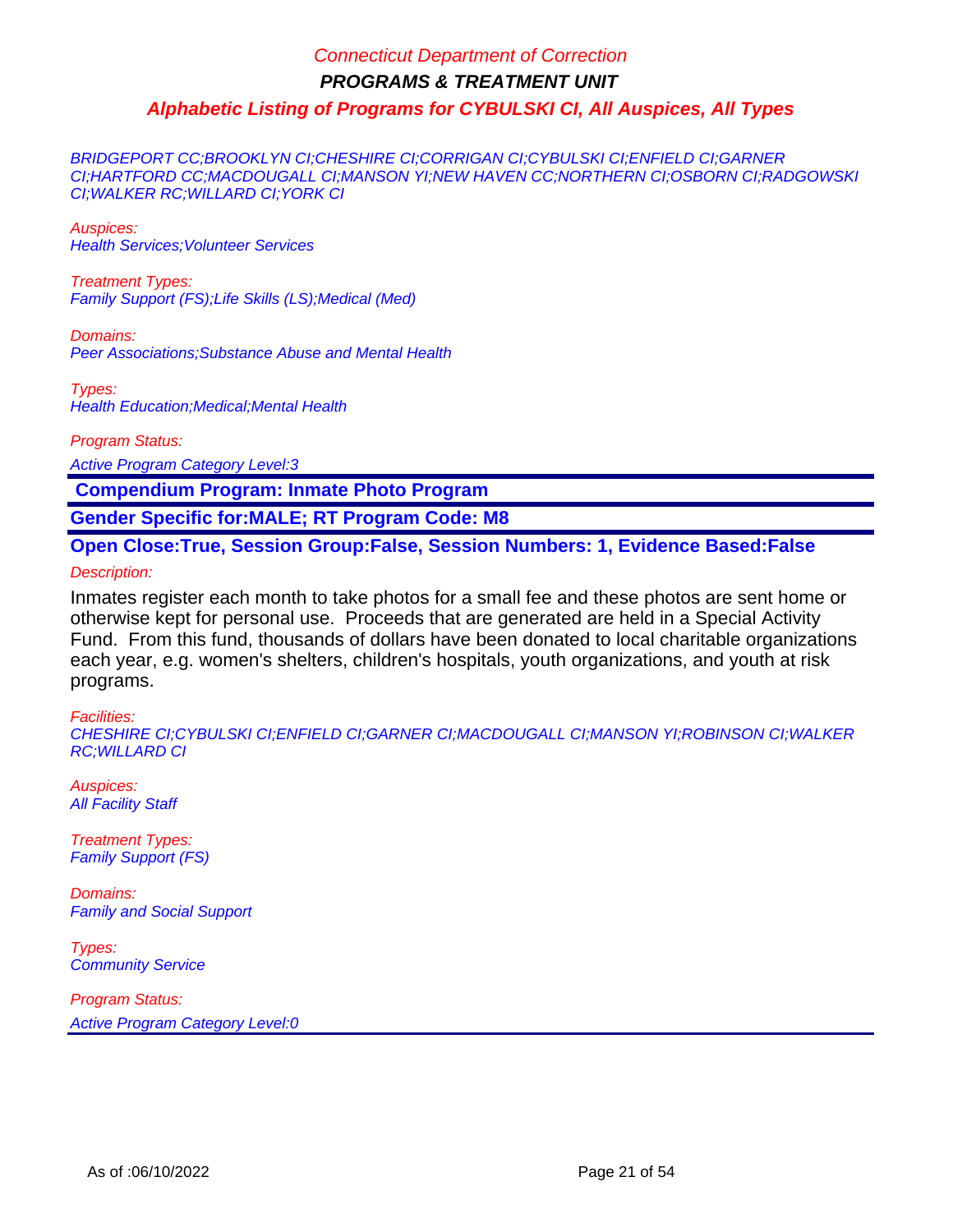**PROGRAMS & TREATMENT UNIT**

### **Alphabetic Listing of Programs for CYBULSKI CI, All Auspices, All Types**

 **Compendium Program: Islamic Studies**

**Gender Specific for:MALE; RT Program Code: 0**

**Open Close:True, Session Group:False, Session Numbers: 1, Evidence Based:False**

#### Description:

Islamic studies devoted to the study of prayer, meditation, self-examination and decision making for a spiritual life. This will assist inmates in confronting issues of life.

Facilities:

BRIDGEPORT CC;BROOKLYN CI;CYBULSKI CI;GARNER CI;HARTFORD CC;MACDOUGALL CI;MANSON YI;NEW HAVEN CC;OSBORN CI;ROBINSON CI;WALKER RC;WILLARD CI;YORK CI

Auspices: Religious Services

Treatment Types: **Unknown** 

Domains: **Unknown** 

Types: **Religious** 

Program Status:

Active Program Category Level:3

 **Compendium Program: Islamic Video**

**Gender Specific for:BOTH; RT Program Code: 0**

**Open Close:True, Session Group:False, Session Numbers: 1, Evidence Based:False**

Description:

This is a weekly instructional video focused on the historical background of Islam, prayer, customs, and traditions.

Facilities: BROOKLYN CI;CYBULSKI CI;ROBINSON CI;WILLARD CI

Auspices: Religious Services ;Volunteer Services

Treatment Types: **Unknown** 

Domains: **Unknown** 

Types: **Religious**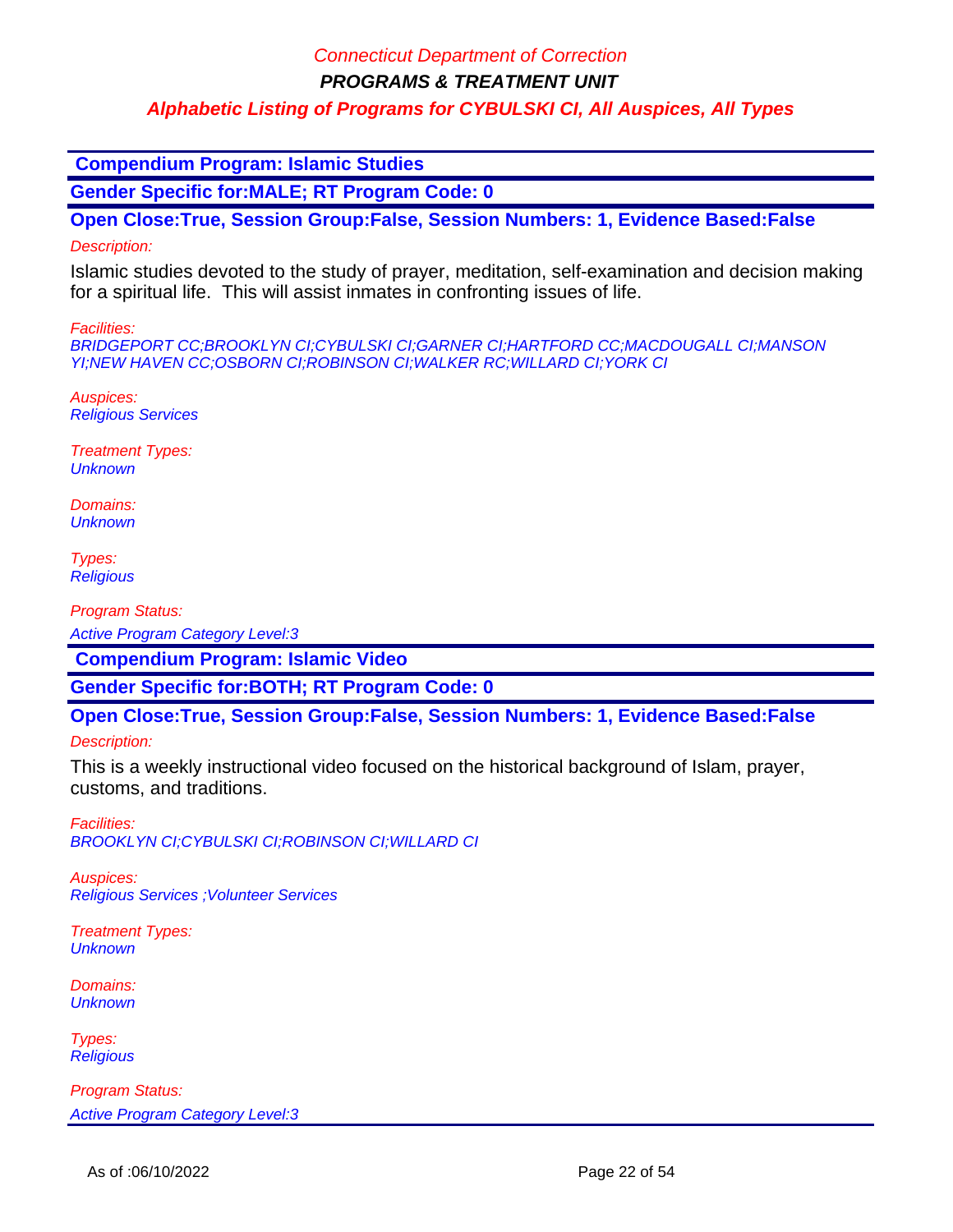**PROGRAMS & TREATMENT UNIT**

### **Alphabetic Listing of Programs for CYBULSKI CI, All Auspices, All Types**

 **Compendium Program: Jehovah's Witness Bible Study**

**Gender Specific for:BOTH; RT Program Code: 0**

**Open Close:True, Session Group:False, Session Numbers: 1, Evidence Based:False**

### Description:

Biblical readings are reviewed with inmates. The goal of this program is to help inmates develop self-awareness and personal growth based on Jehovah's Witness principles.

Facilities:

CYBULSKI CI;ENFIELD CI;HARTFORD CC;MACDOUGALL CI;NEW HAVEN CC;OSBORN CI;ROBINSON CI;YORK CI

Auspices: Religious Services ;Volunteer Services

Treatment Types: **Unknown** 

Domains: **Unknown** 

Types: **Religious** 

Program Status:

Active Program Category Level:3

 **Compendium Program: Jehovah's Witness Collective Service**

**Gender Specific for:BOTH; RT Program Code: 0**

**Open Close:True, Session Group:False, Session Numbers: 1, Evidence Based:False**

Description:

This is the weekly Jehovah's Witness worship service.

Facilities:

BROOKLYN CI;CHESHIRE CI;CORRIGAN CI;CYBULSKI CI;ENFIELD CI;GARNER CI;MACDOUGALL CI;OSBORN CI;RADGOWSKI CI;ROBINSON CI;WILLARD CI;YORK CI

Auspices: Religious Services ;Volunteer Services

Treatment Types: **Unknown** 

Domains: **Unknown** 

Types: **Religious**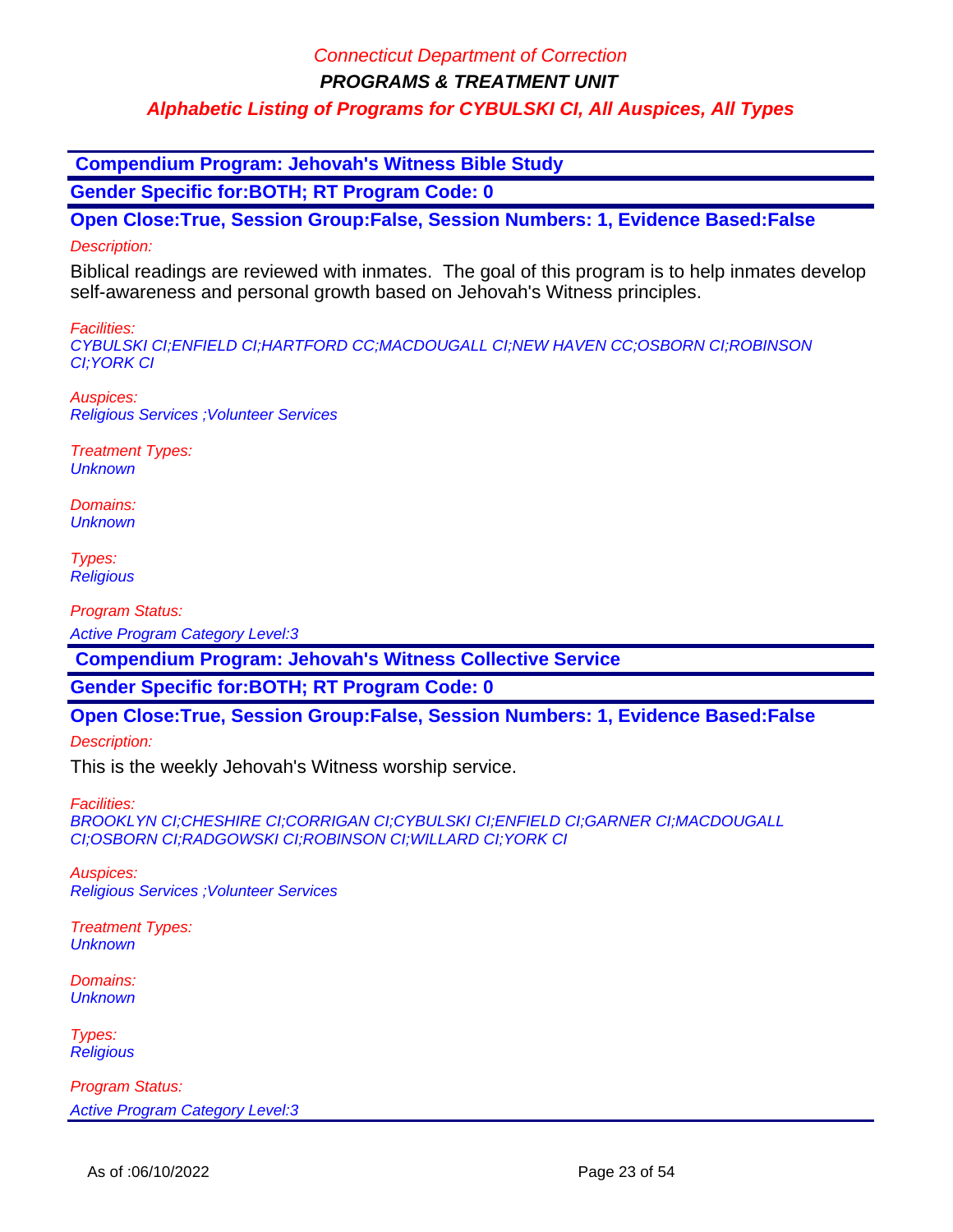**PROGRAMS & TREATMENT UNIT**

**Alphabetic Listing of Programs for CYBULSKI CI, All Auspices, All Types**

 **Compendium Program: Jewish Worship and Study**

**Gender Specific for:MALE; RT Program Code: 0**

**Open Close:True, Session Group:False, Session Numbers: 1, Evidence Based:False**

Description:

Jewish worship followed by study of the Hebrew Bible or Jewish history.

Facilities:

CHESHIRE CI;CORRIGAN CI;CYBULSKI CI;GARNER CI;HARTFORD CC;MACDOUGALL CI;NEW HAVEN CC;OSBORN CI;RADGOWSKI CI;ROBINSON CI;WILLARD CI

Auspices: Religious Services

Treatment Types: **Unknown** 

Domains: **Unknown** 

Types: **Religious** 

Program Status:

Active Program Category Level:3

 **Compendium Program: Judy Dworin Performance Support Group**

**Gender Specific for:BOTH; RT Program Code: 0**

**Open Close:True, Session Group:False, Session Numbers: 1, Evidence Based:False**

Description:

This group is voluntary and meets for the participants the month prior to and following the Judy Dorwin Performance Project. It was developed for the purpose of allowing additional processing time regarding the themes and life stories that are brought to the surface through Judy's Performance Project.

Facilities: CYBULSKI CI;YORK CI

Auspices: Mental Health;The Change Group;Volunteer Services

Treatment Types: Education (Ed);Family Support (FS);Mental Health (MH)

Domains: Abuse/Trauma;Education, Employment, and Financial Situation;Relationships;Self Efficacy

Types: Mental Health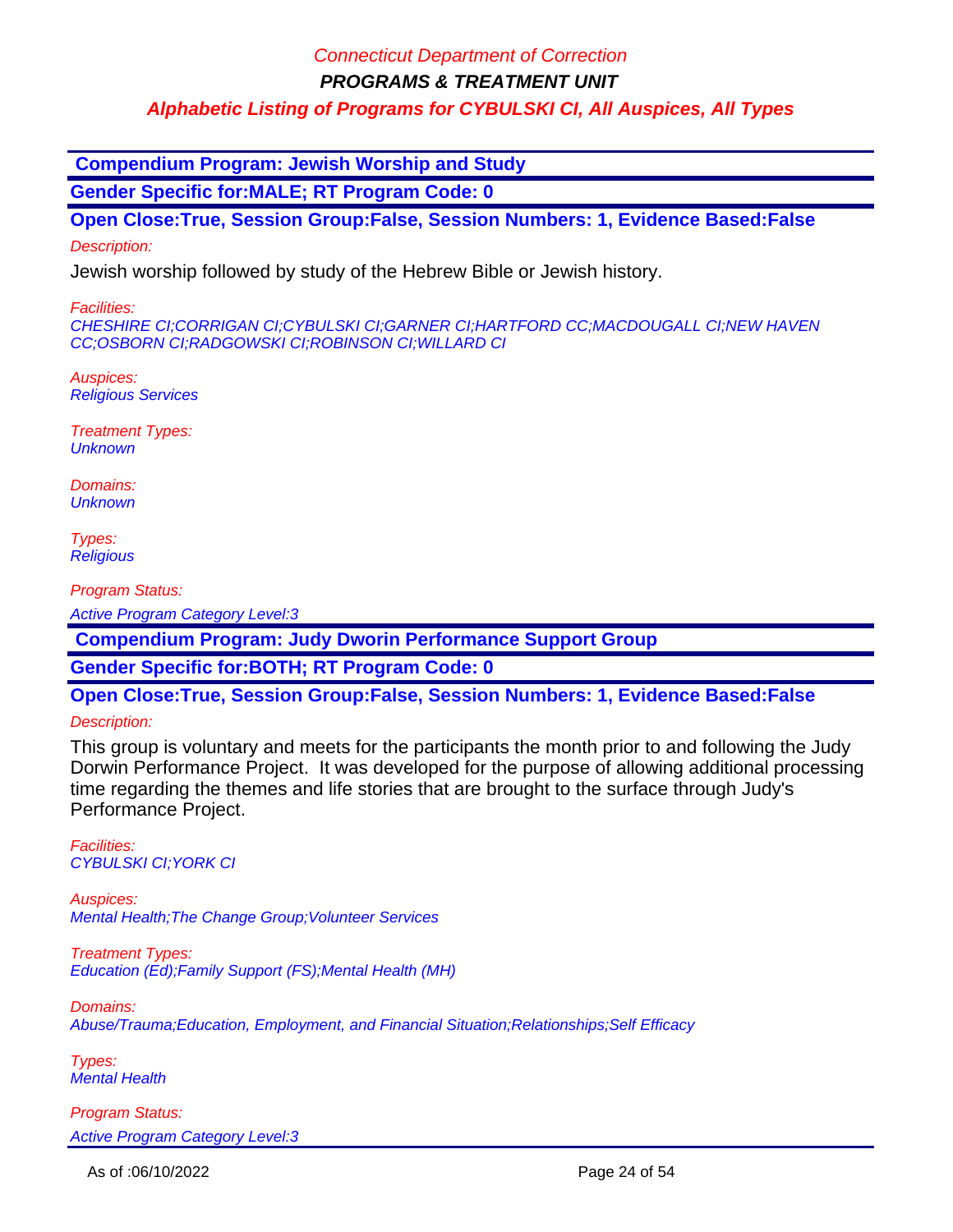**PROGRAMS & TREATMENT UNIT**

**Alphabetic Listing of Programs for CYBULSKI CI, All Auspices, All Types**

 **Compendium Program: Jumah**

**Gender Specific for:MALE; RT Program Code: 0**

**Open Close:True, Session Group:False, Session Numbers: 1, Evidence Based:False**

Description:

Weekly collective Islamic worship service held on Friday between afternoon and late afternoon.

Facilities:

BRIDGEPORT CC;BROOKLYN CI;CHESHIRE CI;CORRIGAN CI;CYBULSKI CI;ENFIELD CI;GARNER CI;HARTFORD CC;MACDOUGALL CI;MANSON YI;NEW HAVEN CC;OSBORN CI;RADGOWSKI CI;ROBINSON CI;WALKER RC;WILLARD CI

Auspices: Religious Services

Treatment Types: **Unknown** 

Domains: **Unknown** 

Types: Worship Services

Program Status:

Active Program Category Level:3

 **Compendium Program: Living Free Comprehensive Re-entry Services**

**Gender Specific for:BOTH; RT Program Code: FL**

# **Open Close:True, Session Group:False, Session Numbers: 1, Evidence Based:False**

Description:

This program offers an integrated system of care for inmates who have been sentenced to a period of three months or more, who have substance use issues (drug/alcohol score of 3 or higher), co-occurring mental health issues (mental health score of 3 or lower), and physical health concerns (medical score of 1 or higher). The inmates are expected to be released into the greater New Haven community within a four to six-month period of time and must be committed to working with the Living Free Program's Peer Advocates on various re-entry issues and concerns. Living Free will meet with each inmate at their designated facility for a structured four step process to ideally enroll and assess their needs for addiction, mental health, and/or medical treatment and care. If enrolled, the final step of this program is to bring the inmate on an "escorted visit" from their designated facility to the ForDD Clinic to meet with their treatment providers and Peer Advocate for discharge planning prior to their release date. Once released, each inmate is expected to attend weekly appointments with the treatment providers and Peer Advocates at the ForDD Clinic.

Facilities:

CYBULSKI CI;NEW HAVEN CC;WILLARD CI;YORK CI

Auspices: Addiction Services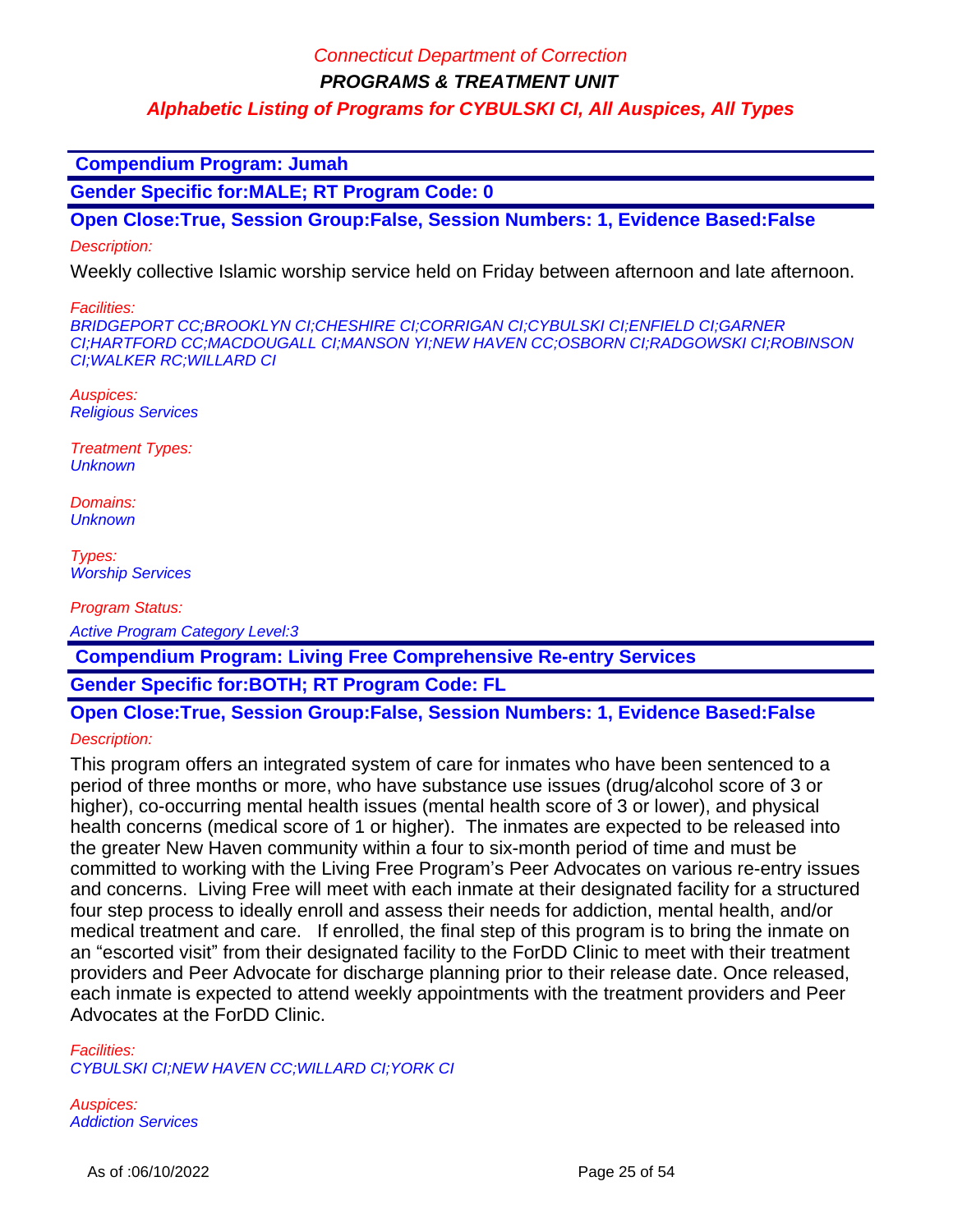#### Treatment Types:

Reintegration Enhancement/Relapse Prevention (RERP);Substance Abuse (SA)

#### Domains:

Education, Employment, and Financial Situation;Substance Abuse and Mental Health

Types: **Addiction** 

#### Program Status:

Active Program Category Level:2

 **Compendium Program: Medication Assisted Treatment - MAT**

**Gender Specific for:MALE; RT Program Code: A3**

#### **Open Close:True, Session Group:False, Session Numbers: 1, Evidence Based:False**

#### Description:

This is a reentry based program that identifies offenders during their incarceration and connects them to a community treatment provider to receive medication assisted treatment. This process allows the offender to have a developed plan for services that is available to them upon their release. Addiction Services Staff coordinates admission into the program and schedules a meeting for the offender to meet with the community provider.

Facilities: CORRIGAN CI;CYBULSKI CI;MANSON YI;OSBORN CI;RADGOWSKI CI;ROBINSON CI;WILLARD CI;YORK CI

Auspices: Contracted Program

Treatment Types: Cognitive Behavioral Therapy (CBT);Life Skills (LS);Substance Abuse (SA)

Domains: Substance Abuse and Mental Health

Types: Substance Abuse Services/Treatment

Program Status:

Active Program Category Level:2

 **Compendium Program: Men's Fraternity**

**Gender Specific for:MALE; RT Program Code: 0**

# **Open Close:True, Session Group:False, Session Numbers: 1, Evidence Based:False**

Description:

Men's Fraternity is a Protestant program that teaches practical Christian living principles based on Biblical teaching in a group format, using videos, lectures and workbooks with the goal to help inmates become better husbands, fathers and children.

Facilities: CYBULSKI CI;HARTFORD CC;OSBORN CI;WILLARD CI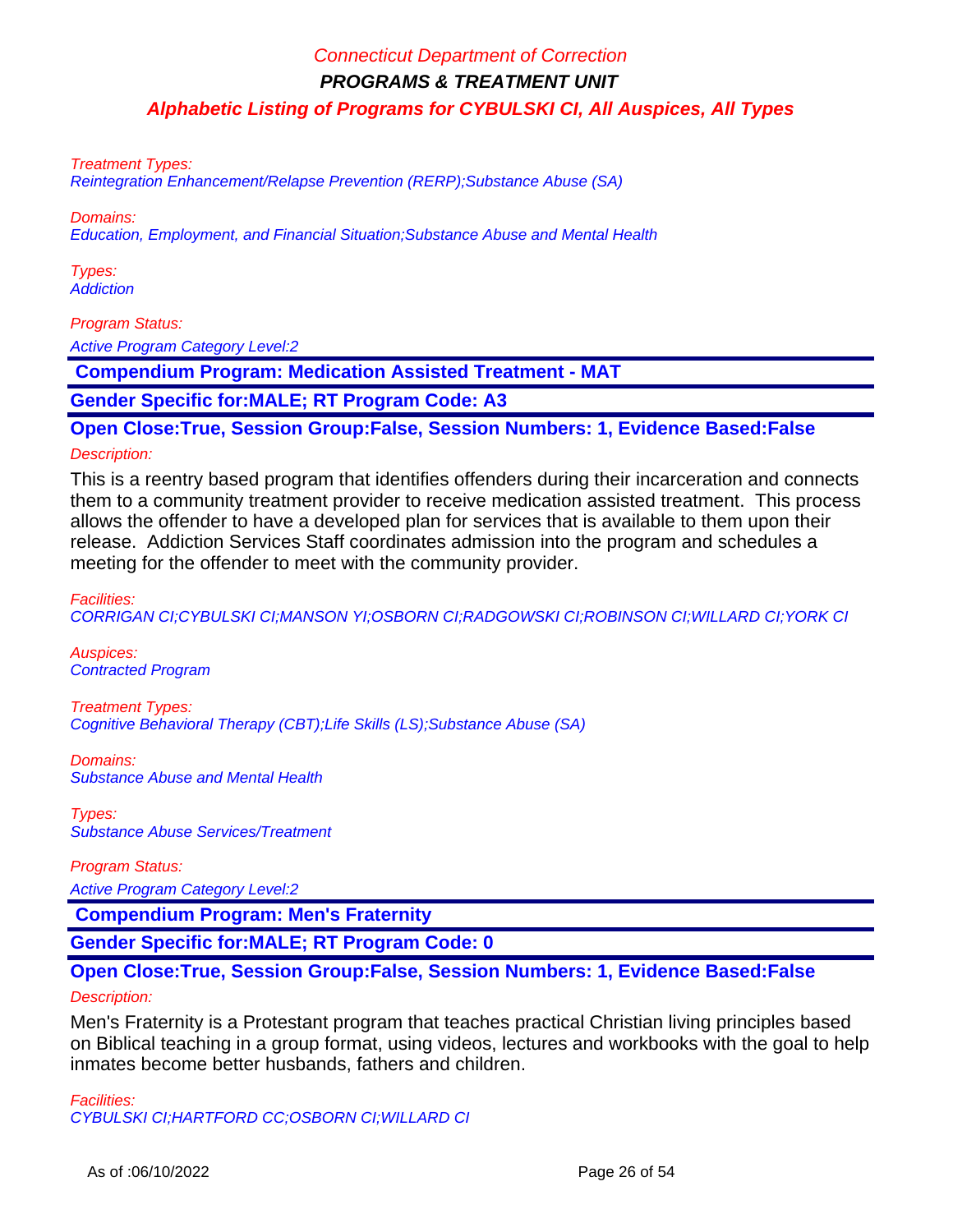Auspices: Religious Services ;Volunteer Services

Treatment Types: **Unknown** 

Domains: **Unknown** 

Types: **Religious** 

Program Status:

Active Program Category Level:3

 **Compendium Program: M-TREM: Men's Trauma Recovery and Empowerment Model Gender Specific for:MALE; RT Program Code: MT**

**Open Close:True, Session Group:False, Session Numbers: 24, Evidence Based:False** Description:

M-TREM is a 24 session group that meets twice a week, and is divided into four parts. It is a gender-specific, educational, skills oriented group, designed to address trauma. The group's emphasis is on making connections between abuse histories and current functioning and on assisting with recovery skill development.

Facilities: CYBULSKI CI;OSBORN CI

Auspices: Mental Health

Treatment Types: Life Skills (LS);Mental Health (MH);Reintegration Enhancement/Relapse Prevention (RERP)

Domains: Family and Social Support;Substance Abuse and Mental Health

Types: **Mental Health**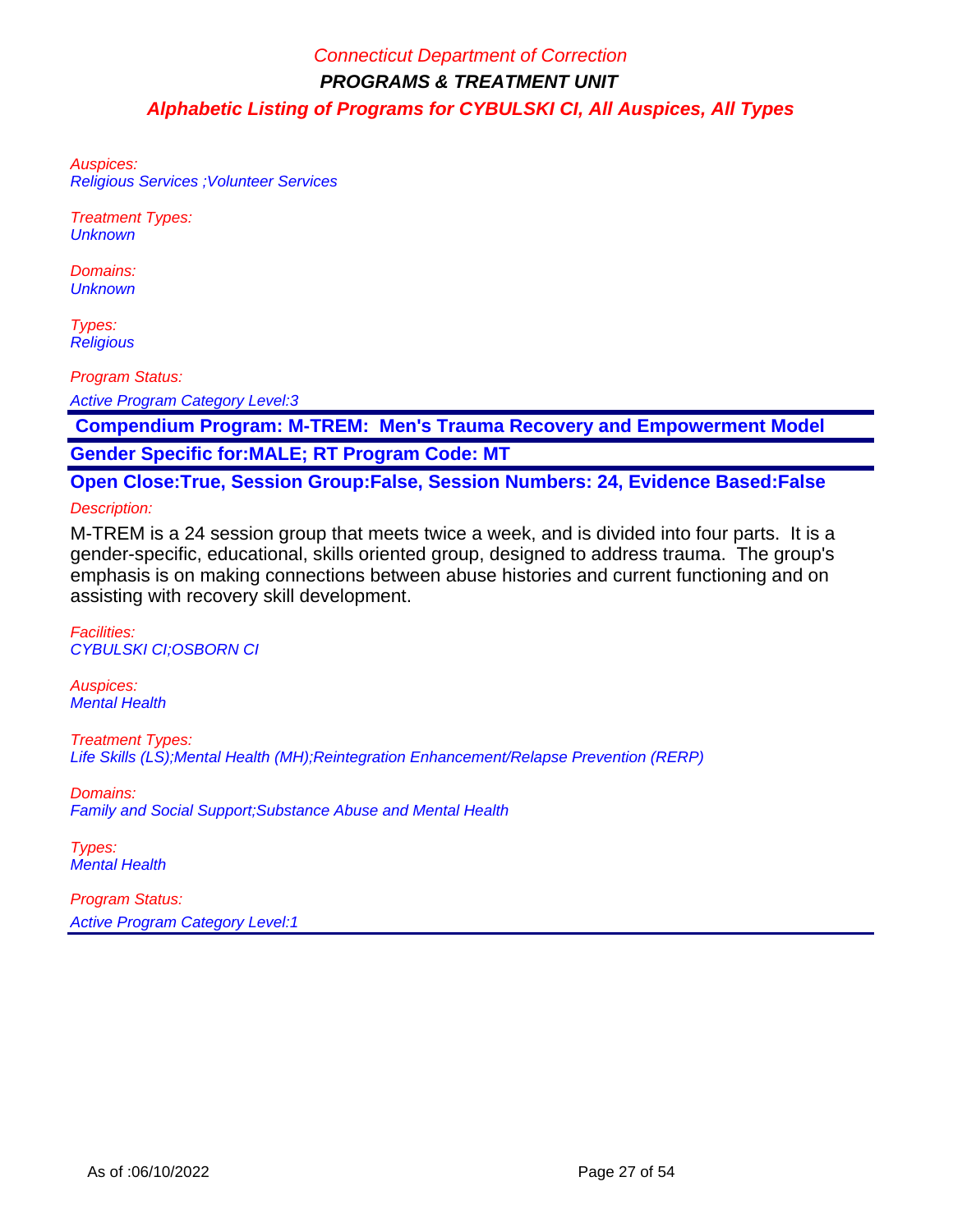**PROGRAMS & TREATMENT UNIT**

### **Alphabetic Listing of Programs for CYBULSKI CI, All Auspices, All Types**

 **Compendium Program: Narcotics Anonymous**

**Gender Specific for:MALE; RT Program Code: 0**

**Open Close:True, Session Group:False, Session Numbers: 1, Evidence Based:False** Description:

Narcotics Anonymous is a twelve-step fellowship of addicts helping addicts to recover from the disease of addiction. Meetings, in a variety of formats (Step Meetings, Speaker, Speaker/Discussion, etc.), are held on a weekly basis. The meetings are usually conducted by outside volunteers who share their story of addiction and recovery. Addiction Services or Volunteer Services staff coordinate the meetings and provide oversight for the program.

Facilities:

BRIDGEPORT CC;BROOKLYN CI;CHESHIRE CI;CORRIGAN CI;CYBULSKI CI;GARNER CI;HARTFORD CC;MACDOUGALL CI;MANSON YI;NEW HAVEN CC;RADGOWSKI CI;ROBINSON CI;WILLARD CI;YORK CI

Auspices: Addiction Services;Volunteer Services

Treatment Types: Substance Abuse (SA)

Domains: Substance Abuse;Substance Abuse and Mental Health

Types: **Addiction** 

Program Status:

Active Program Category Level:3

 **Compendium Program: Native American Harvest Festival**

**Gender Specific for:MALE; RT Program Code: N/A**

**Open Close:True, Session Group:False, Session Numbers: 1, Evidence Based:False**

Description:

Delivery of a special meal to commemorate Seasonal Celebration of the Harvest as observed by Native Americans.

Facilities:

BROOKLYN CI;CHESHIRE CI;CORRIGAN CI;CYBULSKI CI;ENFIELD CI;GARNER CI;MACDOUGALL CI;NORTHERN CI;OSBORN CI;RADGOWSKI CI;ROBINSON CI;WALKER RC;WILLARD CI

Auspices: Religious Services

Treatment Types: **Unknown** 

Domains: **Unknown** 

Types: **Religious** 

As of :06/10/2022 **Page 28 of 54**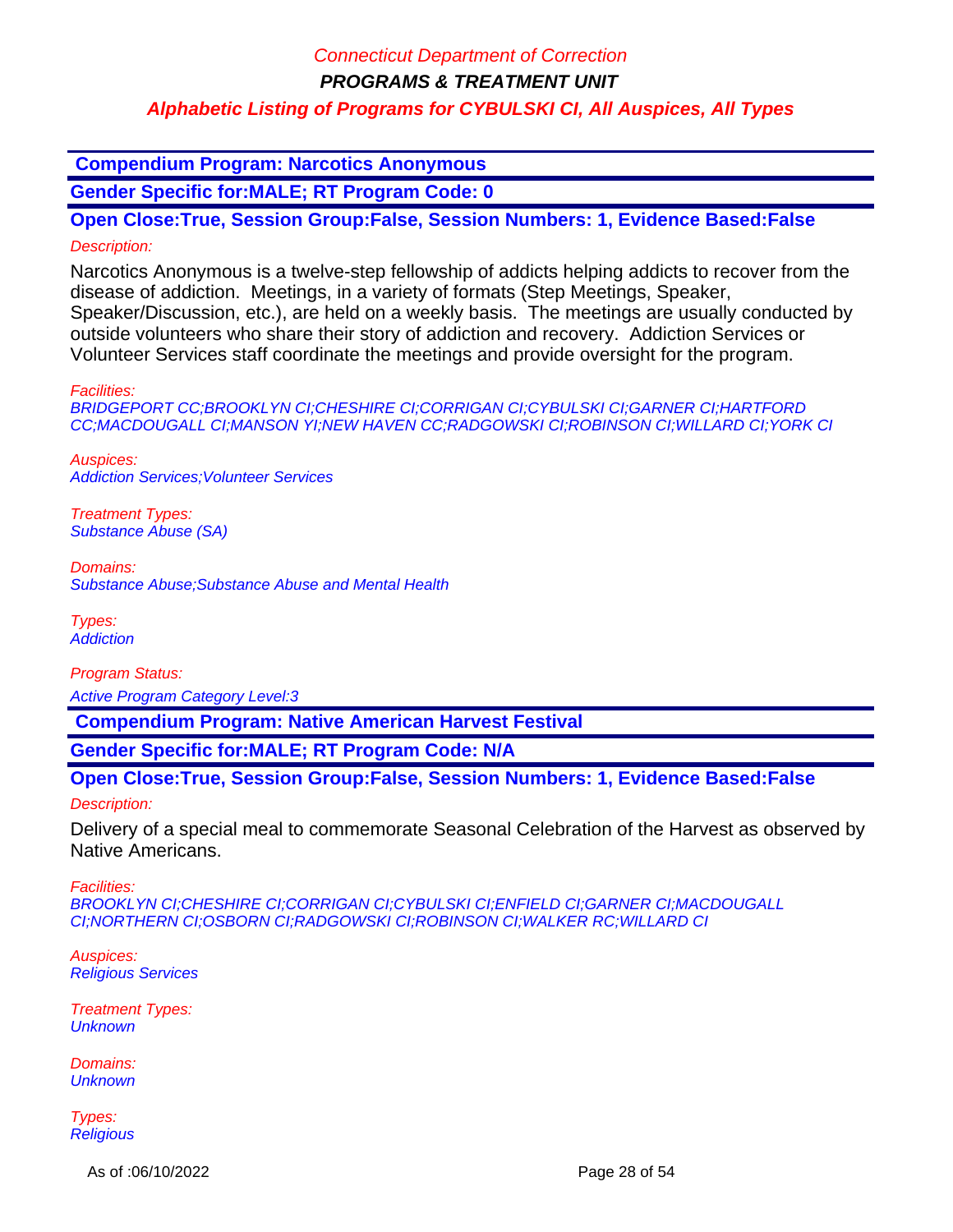Program Status:

Active Program Category Level:3

 **Compendium Program: Native American Strawberry Festival**

**Gender Specific for:MALE; RT Program Code: N/A**

**Open Close:True, Session Group:False, Session Numbers: 1, Evidence Based:False**

#### Description:

Seasonal Celebration of the First Fruit of the Season and observation of a time of Peace. Special Meal with Strawberries, Appropriate Story, Special Prayers and the exchange of wishes for Peace.

Facilities:

BROOKLYN CI;CHESHIRE CI;CORRIGAN CI;CYBULSKI CI;ENFIELD CI;GARNER CI;MACDOUGALL CI;NORTHERN CI;OSBORN CI;RADGOWSKI CI;ROBINSON CI;WALKER RC;WILLARD CI

Auspices: Religious Services

Treatment Types: **Unknown** 

Domains: **Unknown** 

Types: **Religious** 

Program Status: Active Program Category Level:3

 **Compendium Program: Native American Video and Discussion**

**Gender Specific for:MALE; RT Program Code: 0**

**Open Close:True, Session Group:False, Session Numbers: 1, Evidence Based:False**

Description:

This is a weekly instructional video and discussion group that focuses on the historical background of the 500 nations of native people, their customs, and traditions. A short discussion follows each video.

Facilities: BROOKLYN CI;CYBULSKI CI;MACDOUGALL CI

Auspices: Religious Services ;Volunteer Services

Treatment Types: **Unknown** 

Domains: **Unknown** 

Types: **Religious** 

As of :06/10/2022 Page 29 of 54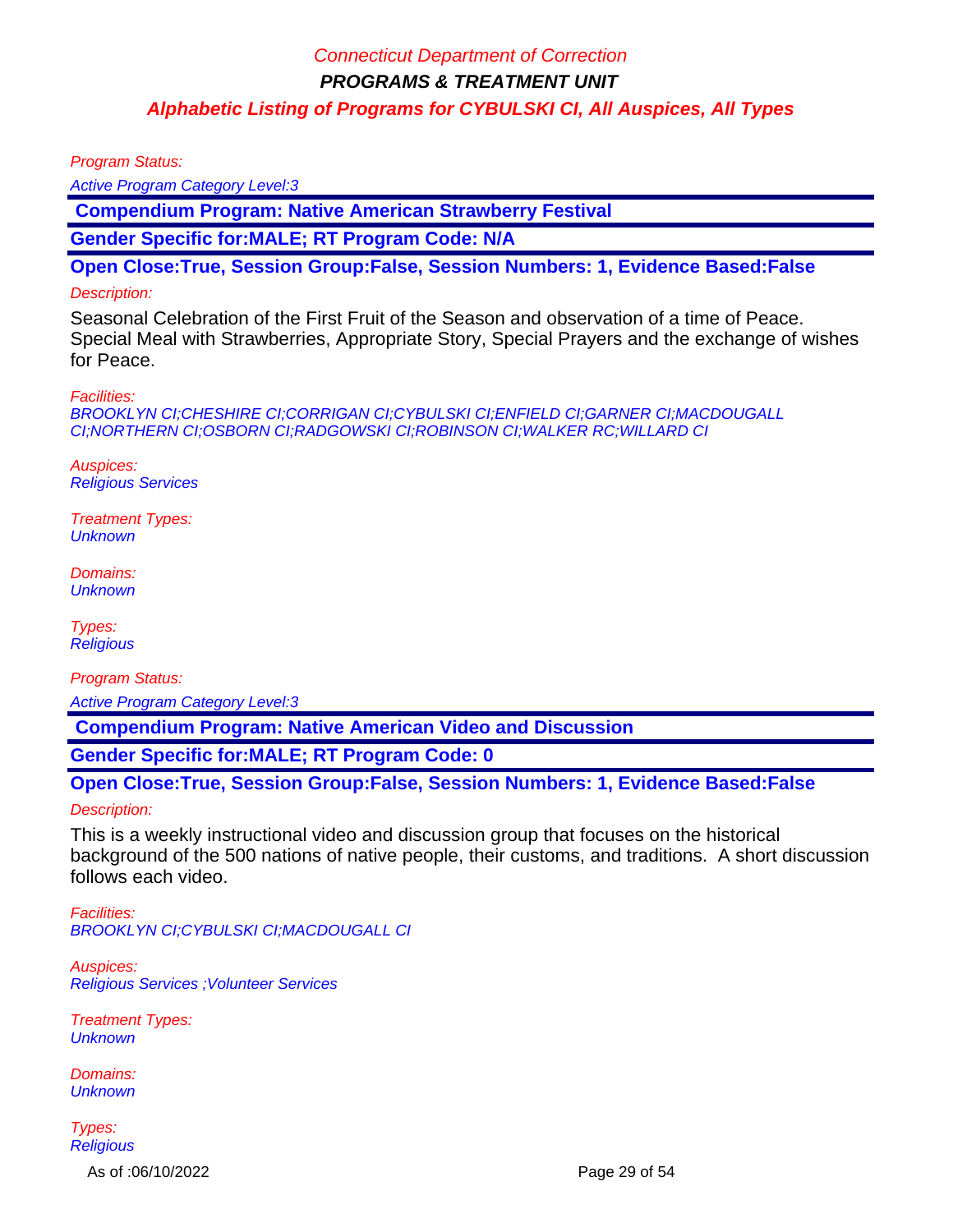Program Status:

Active Program Category Level:3

 **Compendium Program: Native American Worship**

**Gender Specific for:BOTH; RT Program Code: 0**

**Open Close:True, Session Group:False, Session Numbers: 1, Evidence Based:False**

#### Description:

Sacred Circle is a community prayer, which includes smudging. It is celebrated weekly.

Facilities:

BROOKLYN CI;CHESHIRE CI;CORRIGAN CI;CYBULSKI CI;ENFIELD CI;GARNER CI;MACDOUGALL CI;OSBORN CI;RADGOWSKI CI;ROBINSON CI;WALKER RC;WILLARD CI;YORK CI

Auspices: Religious Services ;Volunteer Services

Treatment Types: **Unknown** 

Domains: **Unknown** 

Types: Religious;Worship Services

Program Status:

Active Program Category Level:3

 **Compendium Program: Native American Worship-Sweat Lodge**

**Gender Specific for:MALE; RT Program Code: 0**

**Open Close:True, Session Group:False, Session Numbers: 1, Evidence Based:False**

Description:

Sweat lodge is a purification ceremony, which includes smudging. It is celebrated monthly.

Facilities: CHESHIRE CI;CYBULSKI CI;ENFIELD CI;MACDOUGALL CI;OSBORN CI

Auspices: Religious Services

Treatment Types: **Unknown** 

Domains: **Unknown** 

Types: Worship Services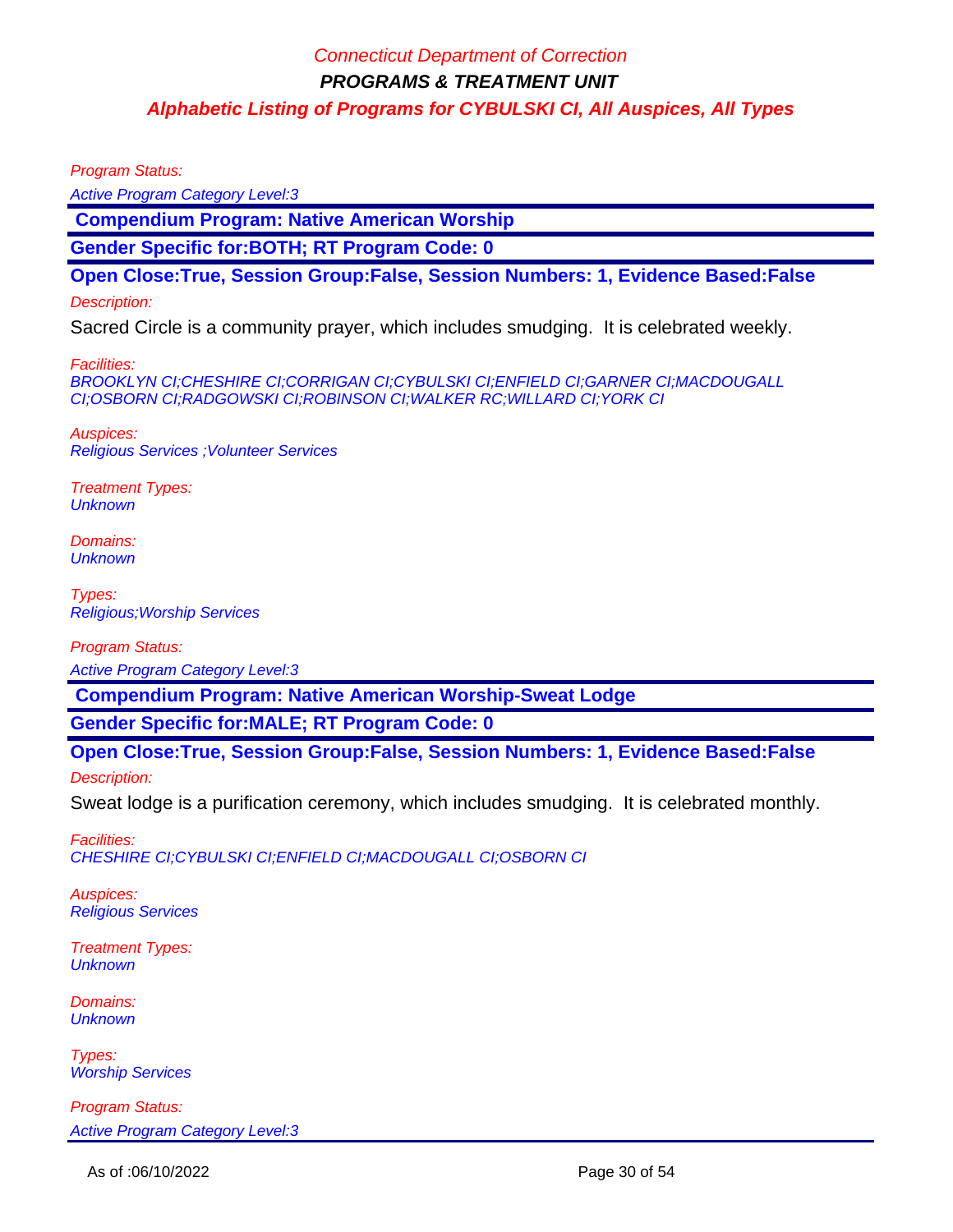**PROGRAMS & TREATMENT UNIT**

**Alphabetic Listing of Programs for CYBULSKI CI, All Auspices, All Types**

 **Compendium Program: OAP Refusal**

**Gender Specific for:BOTH; RT Program Code: PR**

**Open Close:True, Session Group:False, Session Numbers: 1, Evidence Based:False**

Description:

Facilities:

BRIDGEPORT CC;BROOKLYN CI;CENTRAL OFFICE ;CHESHIRE CI;CORRIGAN CI;CYBULSKI CI;ENFIELD CI;GARNER CI;HARTFORD CC;MACDOUGALL CI;MANSON YI;NEW HAVEN CC;NORTHERN CI;OSBORN CI;RADGOWSKI CI;ROBINSON CI;WALKER RC;WILLARD CI;YORK CI

Auspices: **Unknown** 

Treatment Types: **Unknown** 

Domains: Criminal Attitudes and Behavioral Patterns

Types: **Unknown** 

Program Status:

Active Program Category Level:1

 **Compendium Program: Office of Early Childhood Parenting Partnership**

**Gender Specific for:MALE; RT Program Code: 0**

**Open Close:True, Session Group:False, Session Numbers: 24, Evidence Based:False**

Description:

The Office of Early Childhood (OEC) offers a variety of parent education and health workshops to incarcerated inmates. They offer a 6-week parenting workshop and 12 weeks of wellness workshops. OEC offers support to Cybulski CI by utilizing the nurturing family network (NFN). Fathering Home staff will facilitate workshops/groups. The OEC also offers support to the reentry population with children under the age of six (6), to get connected with NFN home visiting program services/groups within their respective communities.

Facilities: CYBULSKI CI

Auspices: Mental Health

Treatment Types: Education (Ed);Family Support (FS)

Domains: Substance Abuse and Mental Health

Types: Mental Health

As of :06/10/2022 **Page 31 of 54**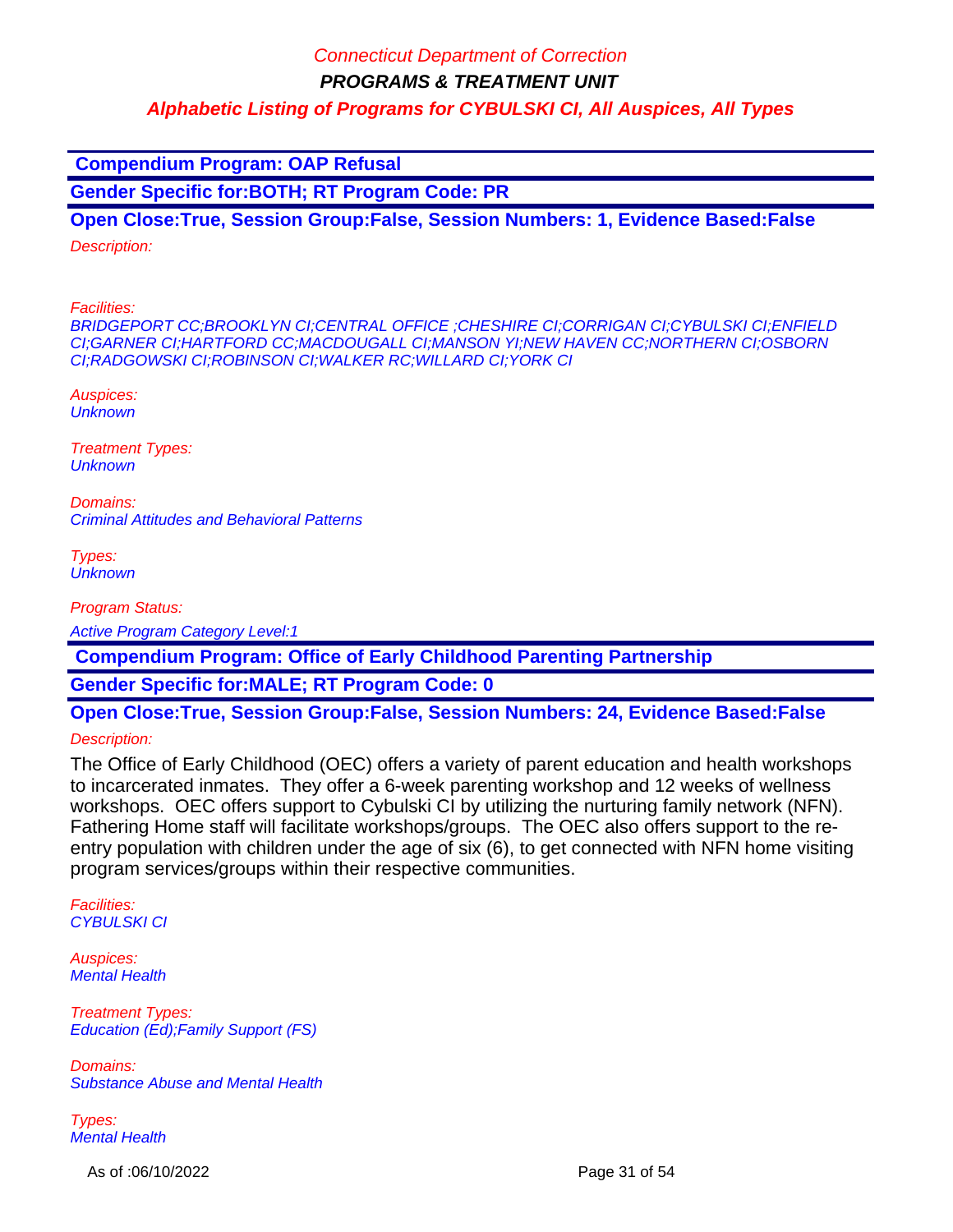Program Status:

Active Program Category Level:3

 **Compendium Program: Office of Early Childhood Parenting Workshop 24/7 Dad Gender Specific for:MALE; RT Program Code: 0**

**Open Close:True, Session Group:False, Session Numbers: 6, Evidence Based:False**

### Description:

The Office of Early Childhood (OEC) facilitates a 6-week parenting class for all men in a parenting role such as dads, step dads, grandfathers, and uncles. The workshops are aimed to provide support and training in a variety of subjects to include communication, heathy emotions, self discipline, and co-parenting.

Facilities: CYBULSKI CI

Auspices: Parenting Unit- Facility Staff; Volunteer Services

Treatment Types: Education (Ed);Family Support (FS);Life Skills (LS)

Domains: Education, Employment, and Financial Situation;Family and Social Support

Types: Family

Program Status:

Active Program Category Level:3

 **Compendium Program: Outside Clearance**

**Gender Specific for:BOTH; RT Program Code: L4**

**Open Close:True, Session Group:False, Session Numbers: 1, Evidence Based:False** Description:

Facilities: BRIDGEPORT CC;BROOKLYN CI;CENTRAL OFFICE ;CHESHIRE CI;CORRIGAN CI;CYBULSKI CI;ENFIELD CI;GARNER CI;HARTFORD CC;MACDOUGALL CI;MANSON YI;NEW HAVEN CC;NORTHERN CI;OSBORN CI;RADGOWSKI CI;ROBINSON CI;WALKER RC;WILLARD CI;YORK CI

#### Auspices: **Unknown**

Treatment Types: Life Skills (LS);Reintegration Enhancement/Relapse Prevention (RERP)

Domains: Education, Employment, and Financial Situation;Employment/Financial

Types:

As of :06/10/2022 **Page 32 of 54**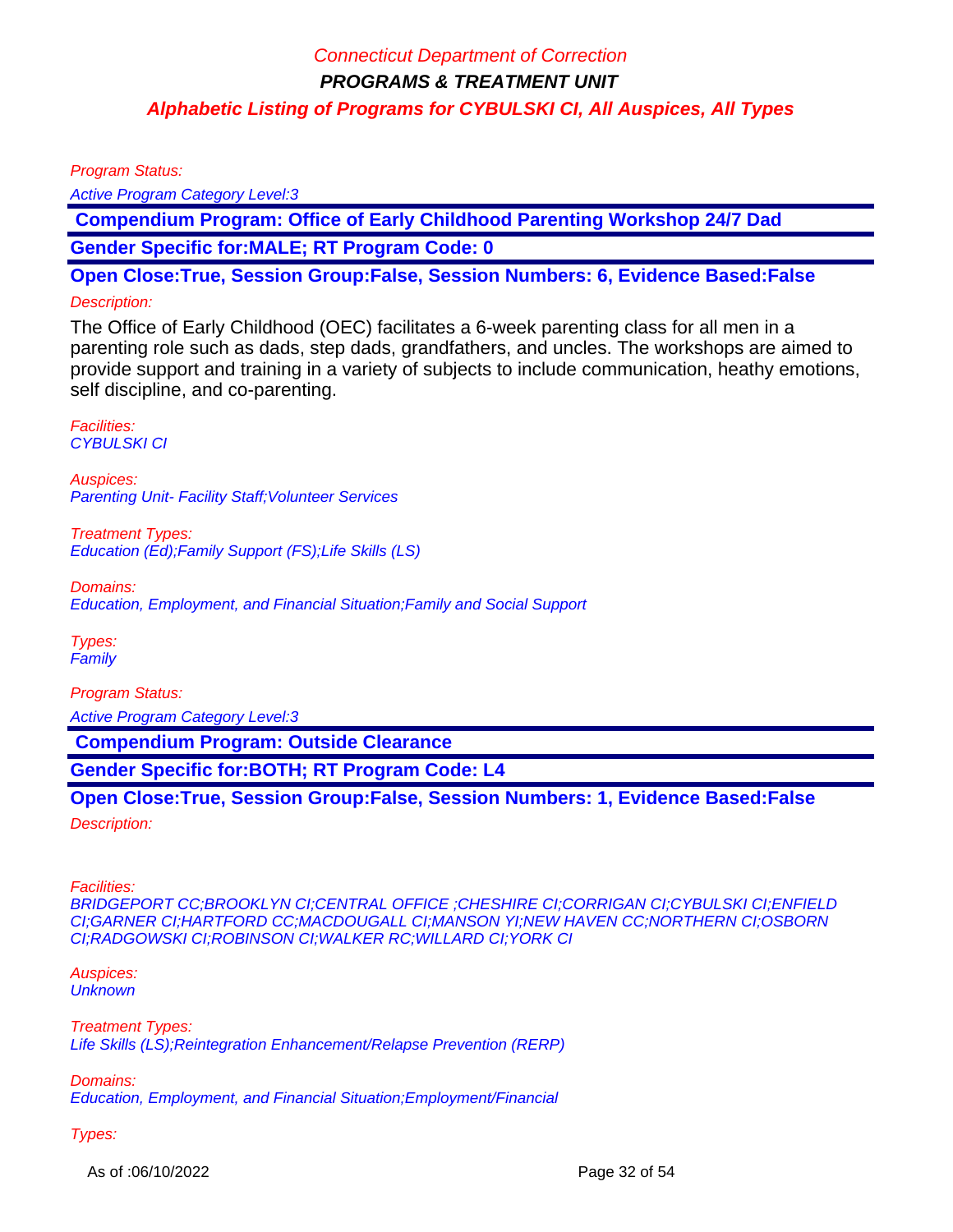**Unknown** 

Program Status: Active Program Category Level:3  **Compendium Program: Peer Mentor Program**

**Gender Specific for:MALE; RT Program Code: PM**

**Open Close:True, Session Group:False, Session Numbers: 1, Evidence Based:False**

### Description:

Peer Mentors are Tier program graduates who assist Addiction Services staff in the presentation of Tier program groups and 12-Step Fellowship groups. The primary purpose of Peer Mentors is to model a recovery lifestyle for other program participants. Weekly training meetings are required for all Peer Mentors.

Facilities: BROOKLYN CI;CYBULSKI CI;ENFIELD CI;OSBORN CI;ROBINSON CI

Auspices: Addiction Services

Treatment Types: Substance Abuse (SA)

Domains: Peer Associations;Substance Abuse and Mental Health

Types: **Addiction** 

Program Status:

Active Program Category Level:3

 **Compendium Program: Protestant - Alpha Program**

**Gender Specific for:MALE; RT Program Code: 0**

**Open Close:True, Session Group:False, Session Numbers: 1, Evidence Based:False**

Description:

The Alpha program is a course in basic Christianity based upon biblical principles utilizing videos and workbooks in a group setting. This program meets weekly and is conducted by both volunteers and staff.

Facilities: CHESHIRE CI;CYBULSKI CI;ENFIELD CI;OSBORN CI;ROBINSON CI;WILLARD CI

Auspices: Religious Services ;Volunteer Services

Treatment Types: **Unknown** 

Domains: **Unknown** 

As of :06/10/2022 **Page 33 of 54**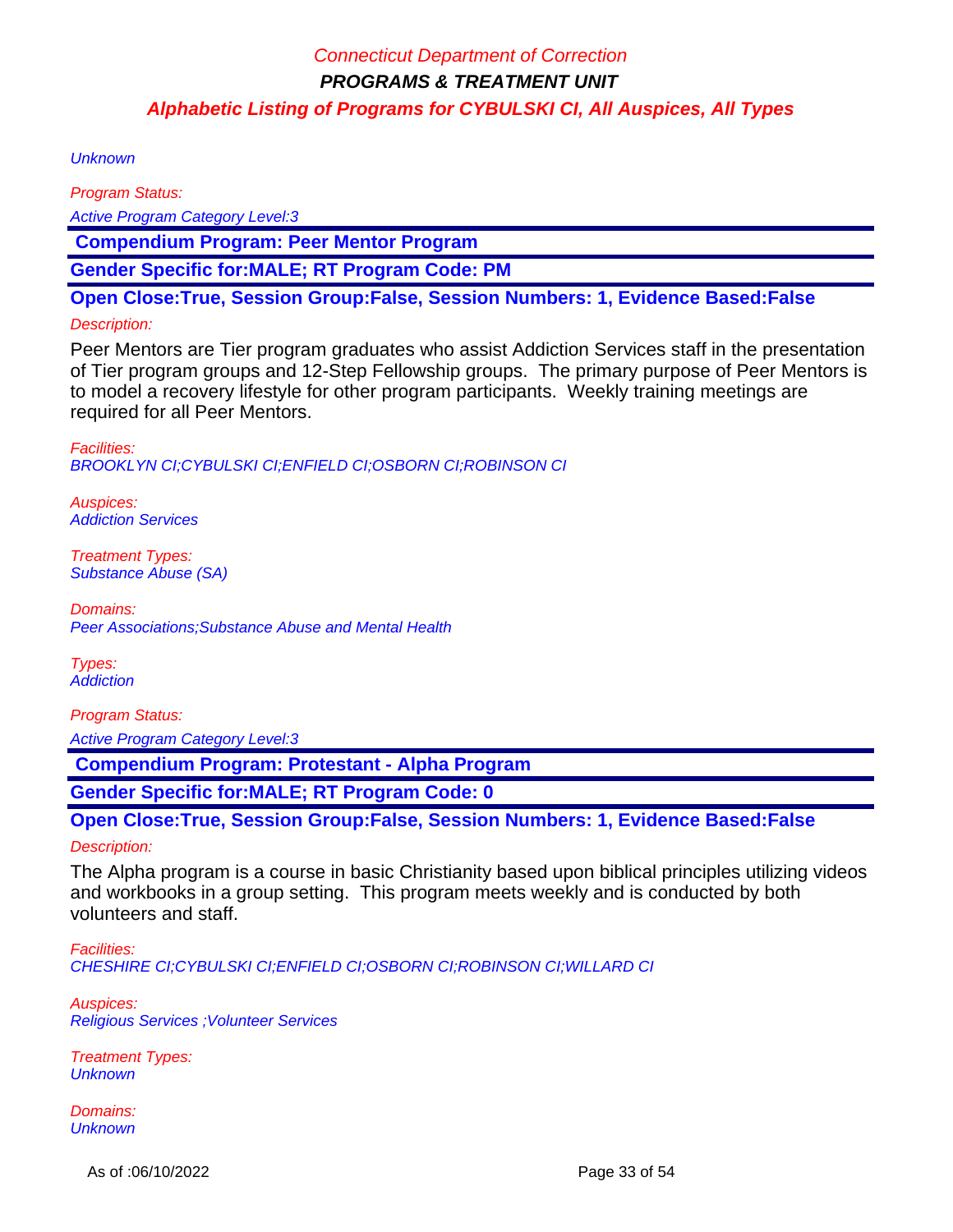Types: **Religious** 

Program Status:

Active Program Category Level:3

 **Compendium Program: Protestant Bible Study**

**Gender Specific for:BOTH; RT Program Code: 0**

**Open Close:True, Session Group:False, Session Numbers: 1, Evidence Based:False**

#### Description:

Biblical readings are reviewed with inmates. The goal of this program is to help inmates develop self-awareness and personal growth based on Christian principles.

Facilities:

BRIDGEPORT CC;BROOKLYN CI;CHESHIRE CI;CORRIGAN CI;CYBULSKI CI;ENFIELD CI;GARNER CI;HARTFORD CC;MACDOUGALL CI;MANSON YI;NEW HAVEN CC;OSBORN CI;RADGOWSKI CI;ROBINSON CI;WILLARD CI;YORK CI

Auspices: Religious Services ;Volunteer Services

Treatment Types: **Unknown** 

Domains: **Unknown** 

Types: **Religious** 

Program Status:

Active Program Category Level:3

 **Compendium Program: Protestant Bible Study (Spanish)**

**Gender Specific for:BOTH; RT Program Code: 0**

**Open Close:True, Session Group:False, Session Numbers: 1, Evidence Based:False**

### Description:

Biblical readings are reviewed with Spanish inmates. The goal of this program is to help inmates develop self-awareness and personal growth based on Christian principles.

Facilities:

BRIDGEPORT CC;BROOKLYN CI;CYBULSKI CI;ENFIELD CI;GARNER CI;HARTFORD CC;MACDOUGALL CI;NEW HAVEN CC;OSBORN CI;RADGOWSKI CI;ROBINSON CI;WALKER RC;WILLARD CI;YORK CI

Auspices: Religious Services ;Volunteer Services

Treatment Types: **Unknown** 

Domains: **Unknown** 

As of :06/10/2022 **Page 34 of 54**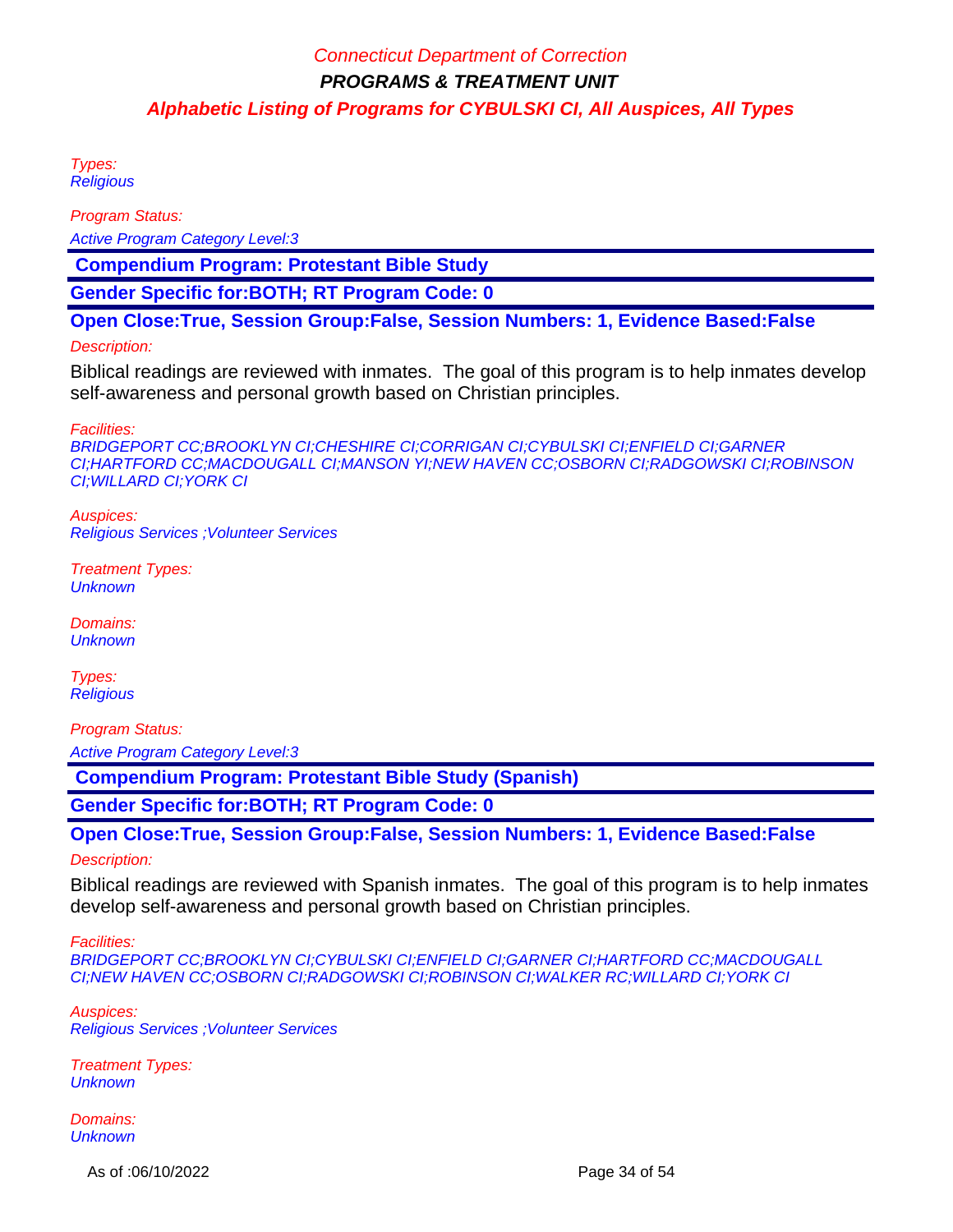Types: **Religious** 

Program Status:

Active Program Category Level:3

 **Compendium Program: Protestant Choir**

**Gender Specific for:MALE; RT Program Code: 0**

**Open Close:True, Session Group:False, Session Numbers: 1, Evidence Based:False**

#### Description:

Both Catholic and Protestant inmates are able to join choirs in their respective religious service. These choirs both enhance the religious liturgies and add a level of veneration to those services. In some institutions, there may also be Spanish choirs.

Facilities:

CHESHIRE CI;CYBULSKI CI;GARNER CI;MACDOUGALL CI;MANSON YI;OSBORN CI;ROBINSON CI

Auspices: Religious Services ;Volunteer Services

Treatment Types: **Unknown** 

Domains: Family and Social Support

Types: **Religious** 

Program Status:

Active Program Category Level:3

 **Compendium Program: Protestant Church Leadership Course**

**Gender Specific for:MALE; RT Program Code: 0**

**Open Close:True, Session Group:False, Session Numbers: 1, Evidence Based:False**

#### Description:

College level program offered through Midwestern Baptist Theological Seminary to increase inmates' knowledge of their faith and prepare them for lay leadership roles in the local church. Inmates who successfully complete 10 - three credit courses will earn a diploma in Biblical Studies.

Facilities: CYBULSKI CI;WILLARD CI

Auspices: Religious Services ;Volunteer Services

Treatment Types: **Unknown** 

Domains:

As of :06/10/2022 **Page 35 of 54**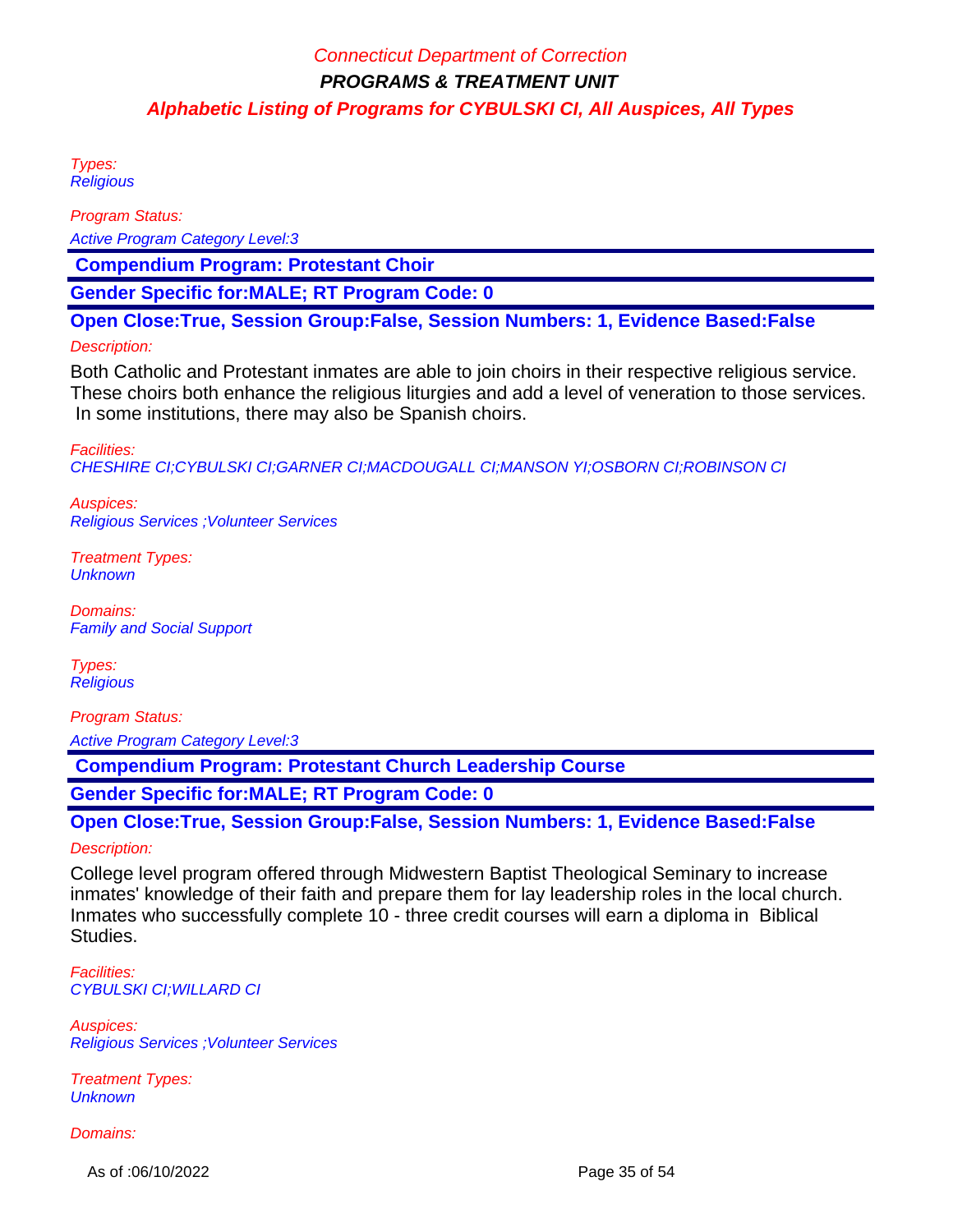**Unknown** 

Types: Academic Education;Religious

Program Status:

Active Program Category Level:3

 **Compendium Program: Protestant Discipleship Group**

**Gender Specific for:MALE; RT Program Code: 0**

**Open Close:True, Session Group:False, Session Numbers: 1, Evidence Based:False**

### Description:

This group is a structured biblical based activity to teach members self-discipline maturity in accordance to other faiths and to become a better member in our society. This group is conducted by a chaplain and/or volunteers.

Facilities: CYBULSKI CI;ENFIELD CI

Auspices: Religious Services

Treatment Types: **Unknown** 

Domains: **Unknown** 

Types: **Religious** 

Program Status:

Active Program Category Level:3

 **Compendium Program: Protestant Service**

**Gender Specific for:BOTH; RT Program Code: 0**

**Open Close:True, Session Group:False, Session Numbers: 1, Evidence Based:False**

Description:

This is the weekly Protestant worship service.

Facilities:

BRIDGEPORT CC;BROOKLYN CI;CHESHIRE CI;CORRIGAN CI;CYBULSKI CI;ENFIELD CI;GARNER CI;HARTFORD CC;MACDOUGALL CI;MANSON YI;NEW HAVEN CC;NORTHERN CI;OSBORN CI;RADGOWSKI CI;ROBINSON CI;WALKER RC;WILLARD CI;YORK CI

Auspices: Religious Services ;Volunteer Services

Treatment Types: **Unknown** 

Domains:

As of :06/10/2022 **Page 36 of 54**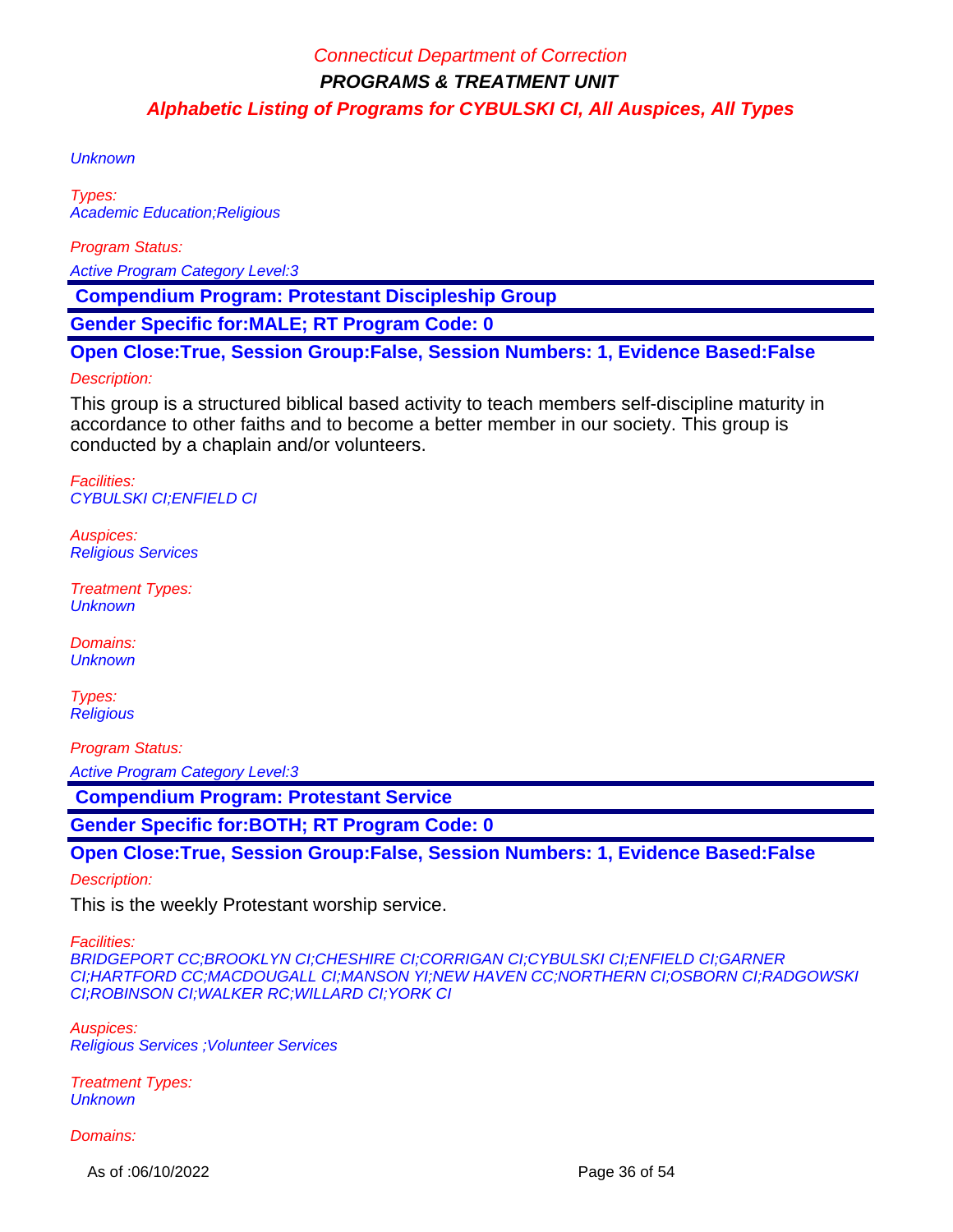**Unknown** 

Types: Worship Services

Program Status:

Active Program Category Level:3

 **Compendium Program: Protestant Service (Spanish)**

**Gender Specific for:MALE; RT Program Code: 0**

**Open Close:True, Session Group:False, Session Numbers: 1, Evidence Based:False**

Description:

This is the weekly Protestant worship service conducted in Spanish.

Facilities:

BRIDGEPORT CC;BROOKLYN CI;CHESHIRE CI;CYBULSKI CI;ENFIELD CI;GARNER CI;HARTFORD CC;MACDOUGALL CI;NEW HAVEN CC;OSBORN CI;RADGOWSKI CI;ROBINSON CI;WILLARD CI

Auspices: Religious Services ;Volunteer Services

Treatment Types: **Unknown** 

Domains: **Unknown** 

Types: Worship Services

Program Status:

Active Program Category Level:3

 **Compendium Program: Protestant Support Group**

**Gender Specific for:MALE; RT Program Code: 0**

**Open Close:True, Session Group:False, Session Numbers: 1, Evidence Based:False**

#### Description:

A developmental supervised group discussion based on Protestant Christian principles, intended to provide opportunities for inmates to develop role models, gaining insights into Christian living so that they may more fully integrate beliefs and behaviors. Program meets weekly and is led by volunteers and/or staff.

Facilities: CYBULSKI CI

Auspices: Religious Services

Treatment Types: **Unknown** 

Domains:

As of :06/10/2022 **Page 37 of 54**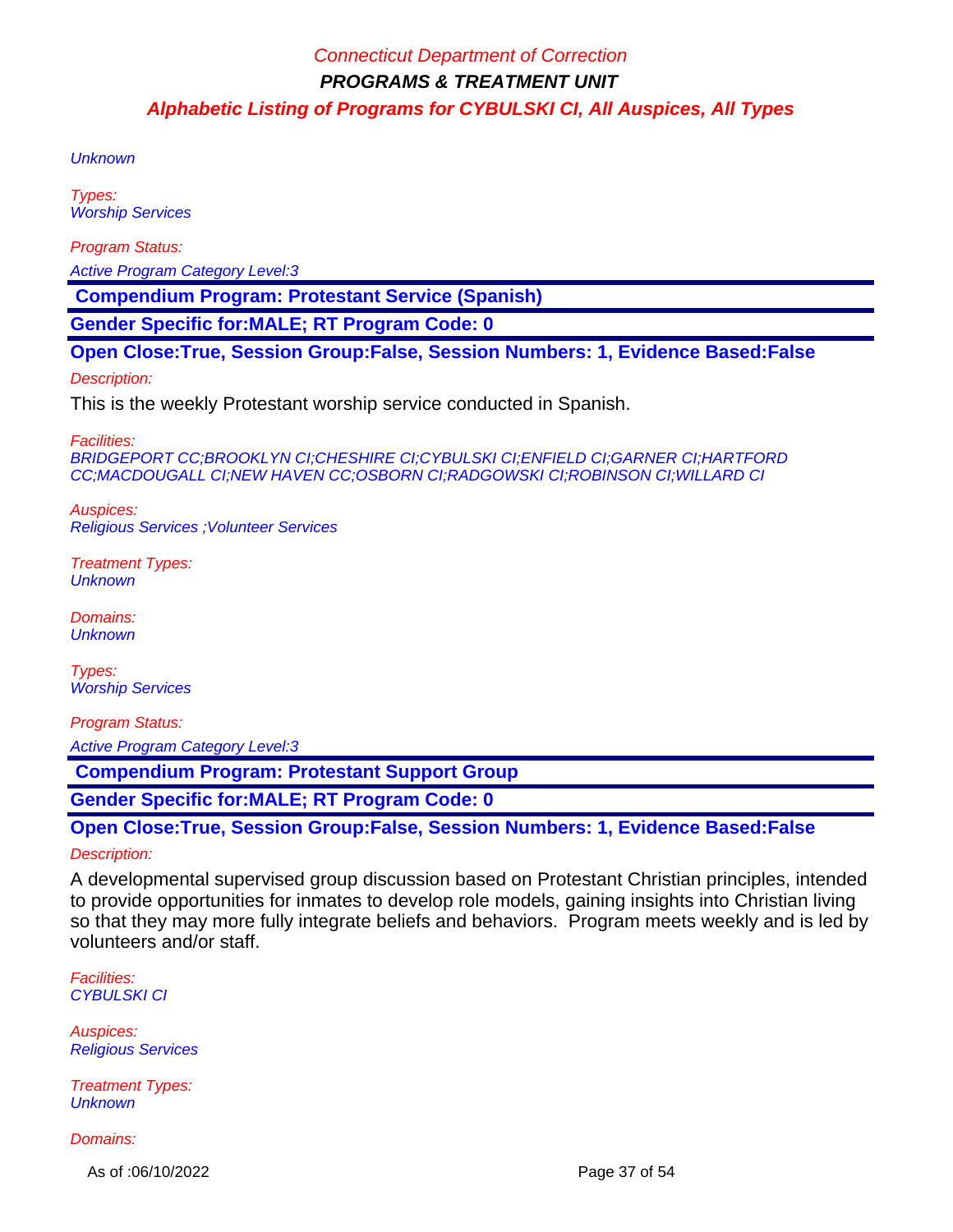**Unknown** 

Types: **Religious** 

Program Status:

Active Program Category Level:3

 **Compendium Program: Ramadan, Eid-Ul-Fitr, Eid-Ul-Adha**

**Gender Specific for:BOTH; RT Program Code: 0**

**Open Close:True, Session Group:False, Session Numbers: 1, Evidence Based:False**

Description:

Religiously Required Observations (Annual)

Facilities:

BRIDGEPORT CC;BROOKLYN CI;CHESHIRE CI;CORRIGAN CI;CYBULSKI CI;ENFIELD CI;GARNER CI;HARTFORD CC;MACDOUGALL CI;MANSON YI;NEW HAVEN CC;NORTHERN CI;OSBORN CI;RADGOWSKI CI;ROBINSON CI;WALKER RC;WILLARD CI;YORK CI

Auspices: Religious Services

Treatment Types: **Unknown** 

Domains: **Unknown** 

Types: **Religious** 

Program Status:

Active Program Category Level:3

 **Compendium Program: Re-Entry and Discharge Planning**

**Gender Specific for:BOTH; RT Program Code: M1**

**Open Close:True, Session Group:False, Session Numbers: 1, Evidence Based:False**

Description:

Facilities:

BRIDGEPORT CC;BROOKLYN CI;CENTRAL OFFICE ;CHESHIRE CI;CORRIGAN CI;CYBULSKI CI;ENFIELD CI;GARNER CI;HARTFORD CC;MACDOUGALL CI;MANSON YI;NEW HAVEN CC;NORTHERN CI;OSBORN CI;RADGOWSKI CI;ROBINSON CI;WALKER RC;WILLARD CI;YORK CI

Auspices: **Unknown** 

Treatment Types: Reintegration Enhancement/Relapse Prevention (RERP)

Domains: Education;Education, Employment, and Financial Situation;Employment/Financial;Housing Safety;Substance Abuse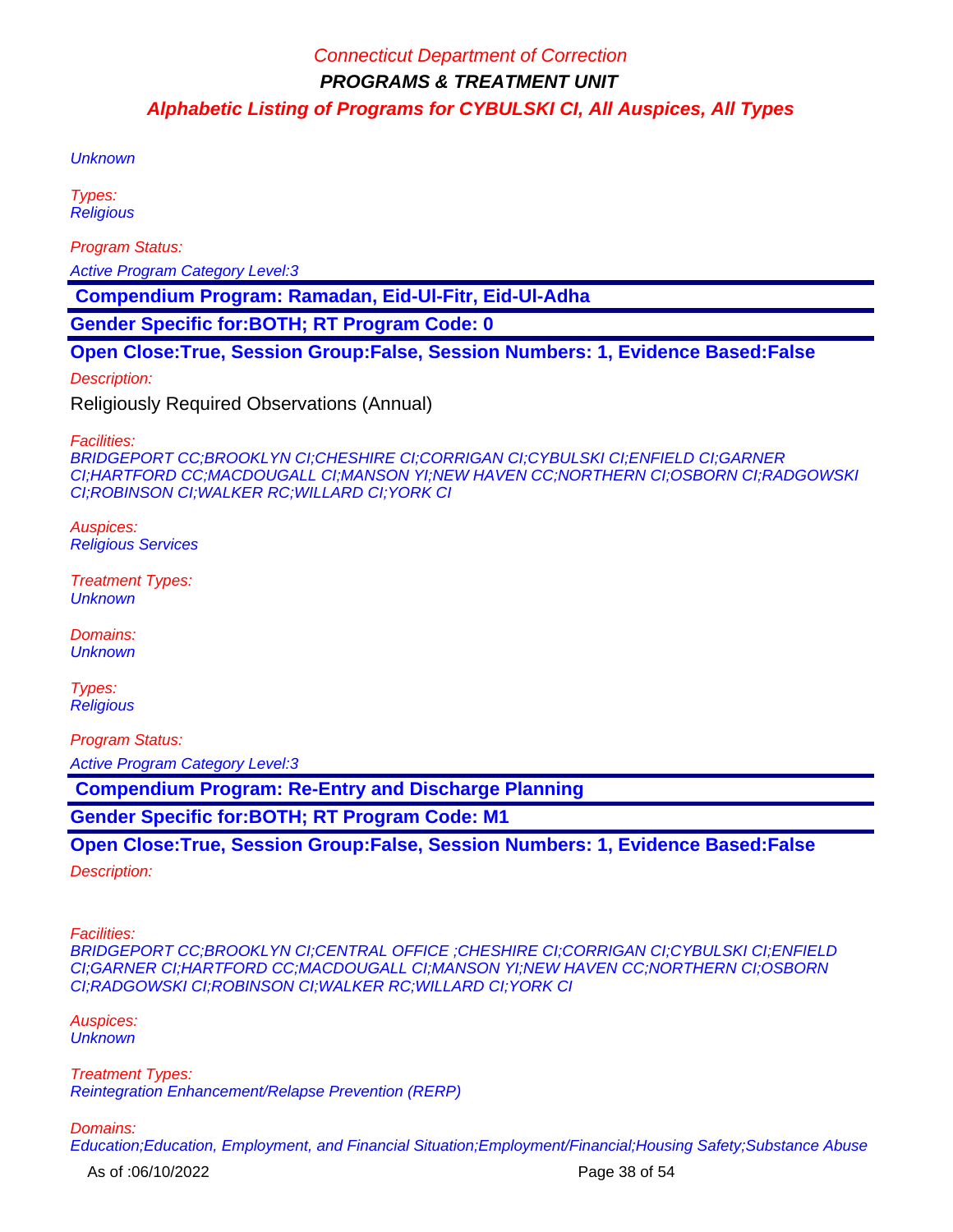Types: **Unknown** 

Program Status:

Active Program Category Level:2

 **Compendium Program: Reintegration Unit**

**Gender Specific for:MALE; RT Program Code: RU**

**Open Close:True, Session Group:False, Session Numbers: 999, Evidence Based:False**

### Description:

The Reintegratin Unit at Willard Cybulski is a 110 bed unit for men who will be entering the community in the next 6 months to 4 years. The goal of the unit is to offer personalized programming and services to assist the men with their successful reintegration back into society.

 The final goal of the program is to break the cycle of recidivism and to help the man live successfully and happy in the community.

Facilities: CYBULSKI CI

Auspices: Programming Unit - Facility Staff

Treatment Types:

Education (Ed);Family Support (FS);Life Skills (LS);Reintegration Enhancement/Relapse Prevention (RERP)

Domains:

Criminal Attitudes and Behavioral Patterns;Education, Employment, and Financial Situation;Family and Social Support;Neighborhood Problems;Peer Associations

Types: **Family** 

Program Status:

Active Program Category Level:0

 **Compendium Program: School Record / Transcript**

**Gender Specific for:BOTH; RT Program Code: I4**

**Open Close:True, Session Group:False, Session Numbers: 1, Evidence Based:False**

Description:

\*\*\*\*

Facilities:

BRIDGEPORT CC;BROOKLYN CI;CENTRAL OFFICE ;CHESHIRE CI;CORRIGAN CI;CYBULSKI CI;ENFIELD CI;GARNER CI;HARTFORD CC;MACDOUGALL CI;MANSON YI;NEW HAVEN CC;NORTHERN CI;OSBORN CI;RADGOWSKI CI;ROBINSON CI;WILLARD CI;YORK CI

Auspices: Programs & Treatment Unit

Treatment Types: Reintegration Enhancement/Relapse Prevention (RERP)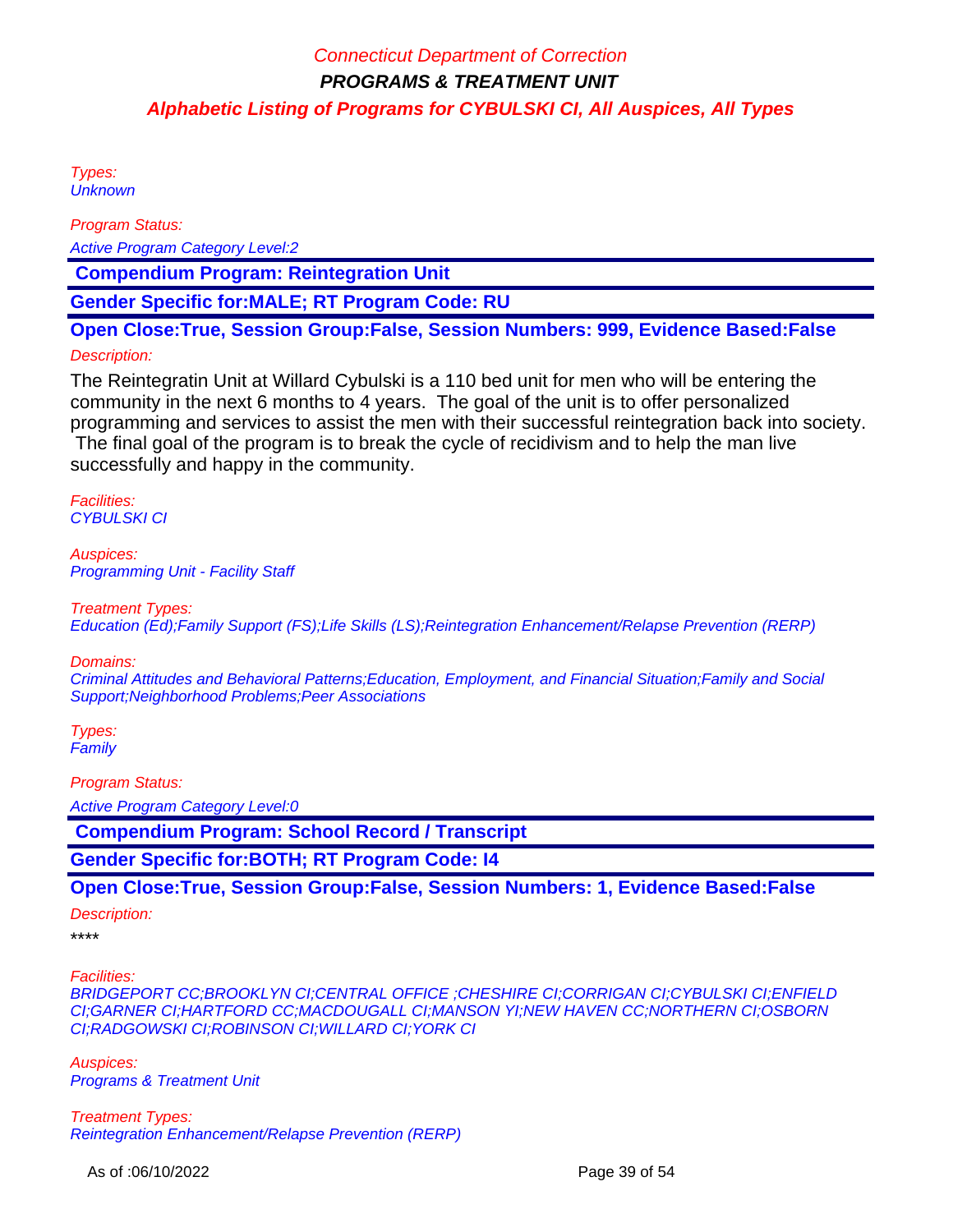Domains:

Education;Education, Employment, and Financial Situation

Types: Re-Entry

Program Status:

Active Program Category Level:3

 **Compendium Program: Second Chance Education Alliance** 

**Gender Specific for:MALE; RT Program Code: 0**

**Open Close:True, Session Group:True, Session Numbers: 15, Evidence Based:False**

#### Description:

The Second Education Alliance is a non-profit organization that offers non-accredited college level courses to offenders with a high interest in obtaining education beyond high school. Current course offerings include Philosophy & Literature, Network Design, Civics, Poetry, Science & Engineering, Economics, and Latin History & Literature.

Facilities: CYBULSKI CI;MACDOUGALL CI

Auspices: Volunteer Services

Treatment Types: Education (Ed)

Domains: Education, Employment, and Financial Situation

Types: **Unknown** 

Program Status: Active Program Category Level:3

 **Compendium Program: Second Chance Pell Program**

**Gender Specific for:BOTH; RT Program Code: 2P**

**Open Close:True, Session Group:False, Session Numbers: 35, Evidence Based:False** Description:

The Second Chance Pell Program is a Three-Year Pilot Program from the United States Department of Education that allows qualified, participating offenders to attend college courses at selected facilities. The courses are instructed by participating community colleges and currently offer Associate Degrees, Certificates, or classes in Manufacturing, Business Administration, and Human Services.

Facilities:

BROOKLYN CI;CHESHIRE CI;CYBULSKI CI;MACDOUGALL CI;OSBORN CI;RADGOWSKI CI;ROBINSON CI;YORK CI

Auspices:

As of :06/10/2022 **Page 40 of 54**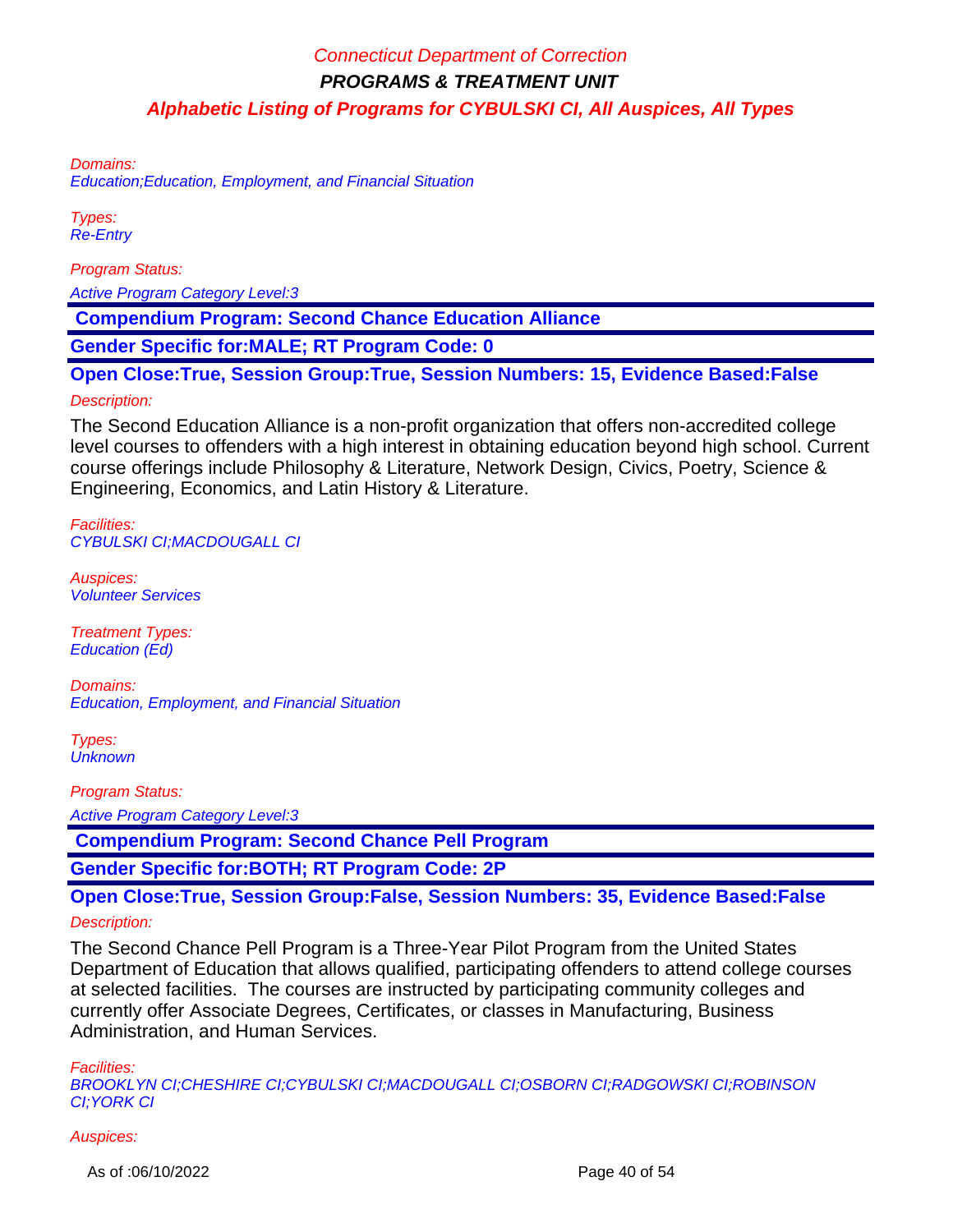Contracted Program;Volunteer Services

Treatment Types: Education (Ed)

Domains: Education;Education, Employment, and Financial Situation;Employment/Financial

Types: **Education** 

Program Status:

Active Program Category Level:1

 **Compendium Program: SMARTS: Stress Management & Relaxation Techniques**

**Gender Specific for:MALE; RT Program Code: WA**

**Open Close:True, Session Group:False, Session Numbers: 3, Evidence Based:False**

Description:

A 3 session program offered 1 time a week where offenders will learn various techniques to decrease their stress level and increase their awareness of healthy relaxation techniques. Offenders may be educated in the use of deep breathing exercises, guided imagery, meditation, progressive muscle relaxation and a simplified form of cognitive behavioral therapy to enhance their ability to cope with incarceration.

Facilities: CYBULSKI CI;ROBINSON CI;WILLARD CI

Auspices: **Health Services** 

Treatment Types: Life Skills (LS);Mental Health (MH)

Domains: Family and Social Support;Substance Abuse and Mental Health

Types: Mental Health;Self Improvement

Program Status:

Active Program Category Level:3

 **Compendium Program: Social Security Card**

**Gender Specific for:BOTH; RT Program Code: I5**

**Open Close:True, Session Group:False, Session Numbers: 1, Evidence Based:False**

Description:

\*\*\*\*

Facilities:

BRIDGEPORT CC;BROOKLYN CI;CENTRAL OFFICE ;CHESHIRE CI;CORRIGAN CI;CYBULSKI CI;ENFIELD CI;GARNER CI;HARTFORD CC;MACDOUGALL CI;MANSON YI;NEW HAVEN CC;NORTHERN CI;OSBORN CI;RADGOWSKI CI;ROBINSON CI;WALKER RC;WILLARD CI;YORK CI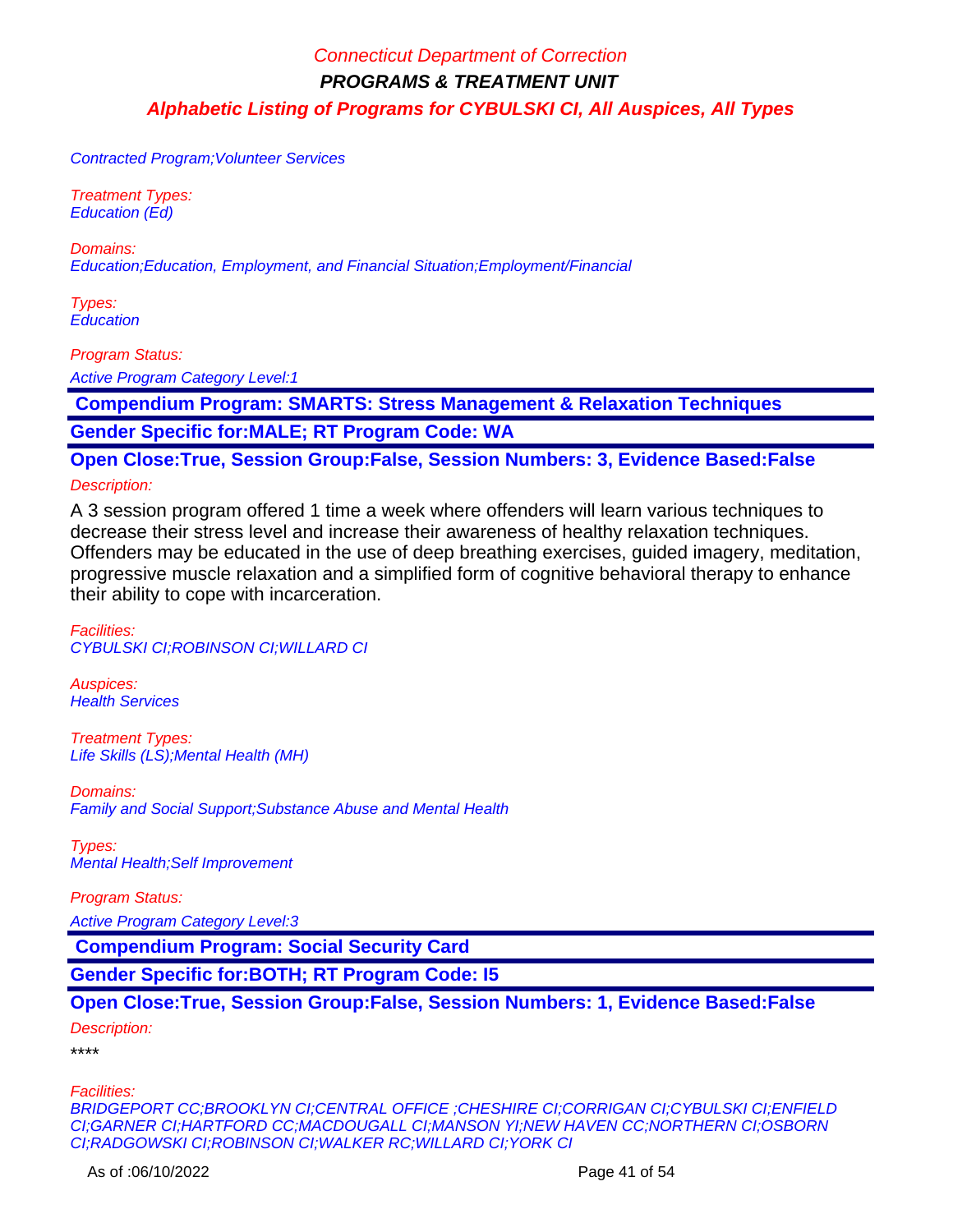Auspices: Programs & Treatment Unit

Treatment Types: Reintegration Enhancement/Relapse Prevention (RERP)

Domains: Education, Employment, and Financial Situation;Employment/Financial

Types: Re-Entry

Program Status:

Active Program Category Level:3

 **Compendium Program: Soldier On**

**Gender Specific for:MALE; RT Program Code: 0**

**Open Close:True, Session Group:False, Session Numbers: 1, Evidence Based:False**

Description:

Solider On is a nationally recognized nonprofit organization that provides services to those in the Veterans Unit at Willard Cybulski CI. They work in conjunction with the Department of Veterans Affairs and other agencies to provide Veterans with shelter, and community support services. This includes, but is not limited to long term housing, group and individual mental health services, life skills training, vocational skills, etc. Case Workers assist the incarcerated Veteran population in obtaining wrap around services upon discharge.

Facilities: CYBULSKI CI

Auspices: Mental Health;Volunteer Services

Treatment Types: Cognitive Behavioral Therapy (CBT);Life Skills (LS);Mental Health (MH)

Domains:

Education, Employment, and Financial Situation;Substance Abuse and Mental Health

Types: Mental Health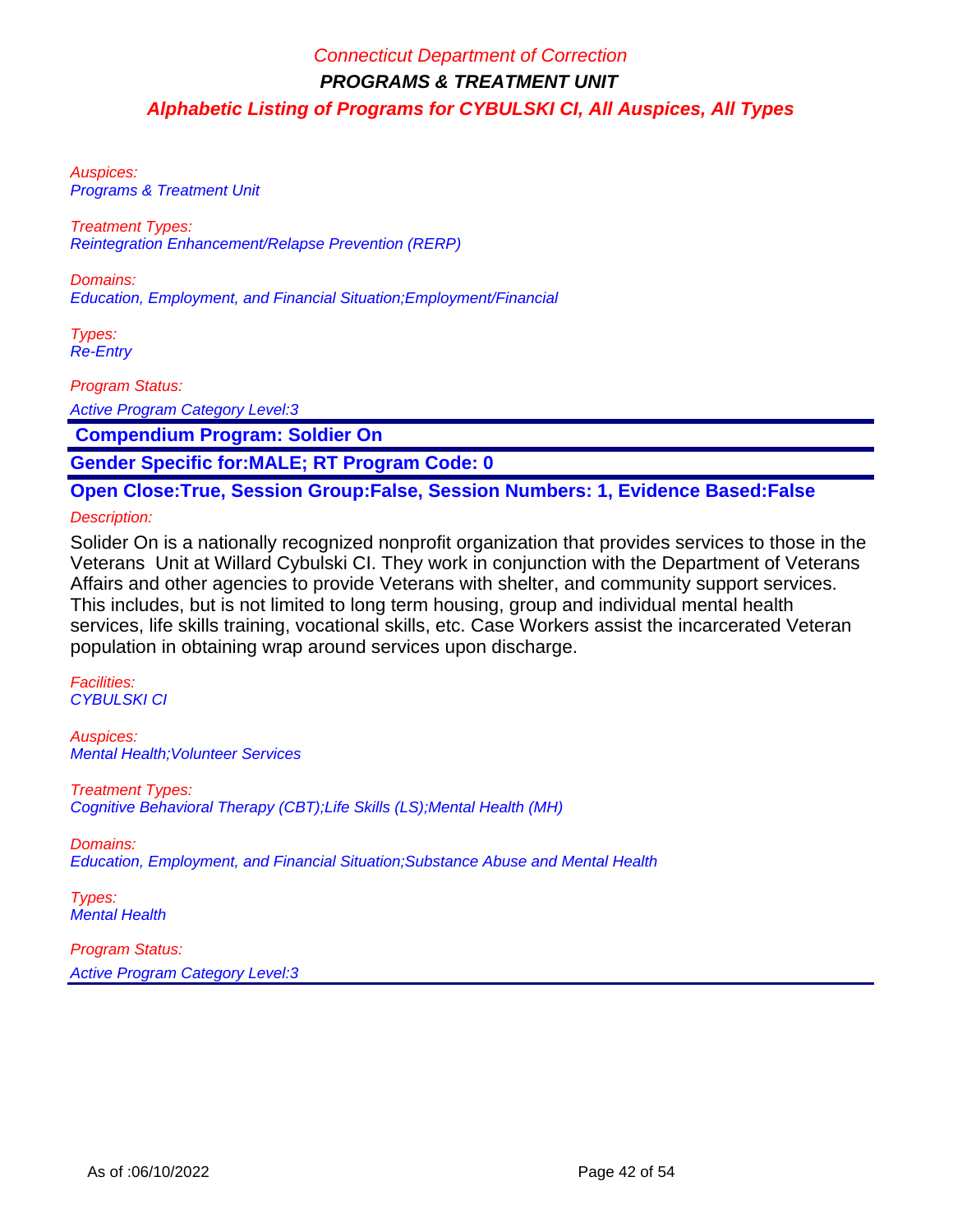### **Compendium Program: Solider On**

**Gender Specific for:MALE; RT Program Code: 0**

**Open Close:True, Session Group:False, Session Numbers: 1, Evidence Based:False** Description:

Soldier On is a nationally recognized non profit organization that provides services to those in the Veterans Unit at Willard Cybulski CI. They work in conjunction with the Dept. of Veterans Affairs and other agencies to provide veterans with shelter, and community support services. This includes both not limited to long term housing, group and individual mental health services, life skills training, vocational skills, etc. Case workers assist the incarcerated veteran population in obtaining wrap around services upon discharge.

Facilities: CYBULSKI CI

Auspices: Volunteer Services

Treatment Types: Cognitive Behavioral Therapy (CBT);Life Skills (LS);Mental Health (MH)

Domains: Education, Employment, and Financial Situation;Substance Abuse and Mental Health

Types: Mental Health

Program Status: Active Program Category Level:3

 **Compendium Program: Special Education and Pupil Services**

**Gender Specific for:BOTH; RT Program Code: 0**

### **Open Close:True, Session Group:False, Session Numbers: 1, Evidence Based:False**

### Description:

The special education teachers, pupil services specialists (School Psychologists, School Counselors, School Social Workers), and the associated clerical and durational staff provide services to students with handicapping conditions which interfere with their ability to participate in school. These services are mandated by federal (Individuals with Disabilities Education Act Amendments of 1997) and state (Connecticut General Statutes 10-76) statute. Special education services encompass a broad array of activities including assessment, counseling, transition planning, and both the direct and indirect (e.g. consultation) services of the special education teachers and pupil services staff. Student programs are designed according to the individual needs of each student with disabilities and are specified in an Individualized Education Plan (IEP.) A social skills component is a part of the special education program.

Facilities:

BRIDGEPORT CC;BROOKLYN CI;CHESHIRE CI;CORRIGAN CI;CYBULSKI CI;ENFIELD CI;GARNER CI;HARTFORD CC;MACDOUGALL CI;MANSON YI;NEW HAVEN CC;NORTHERN CI;OSBORN CI;RADGOWSKI CI;ROBINSON CI;WILLARD CI;YORK CI

#### Auspices: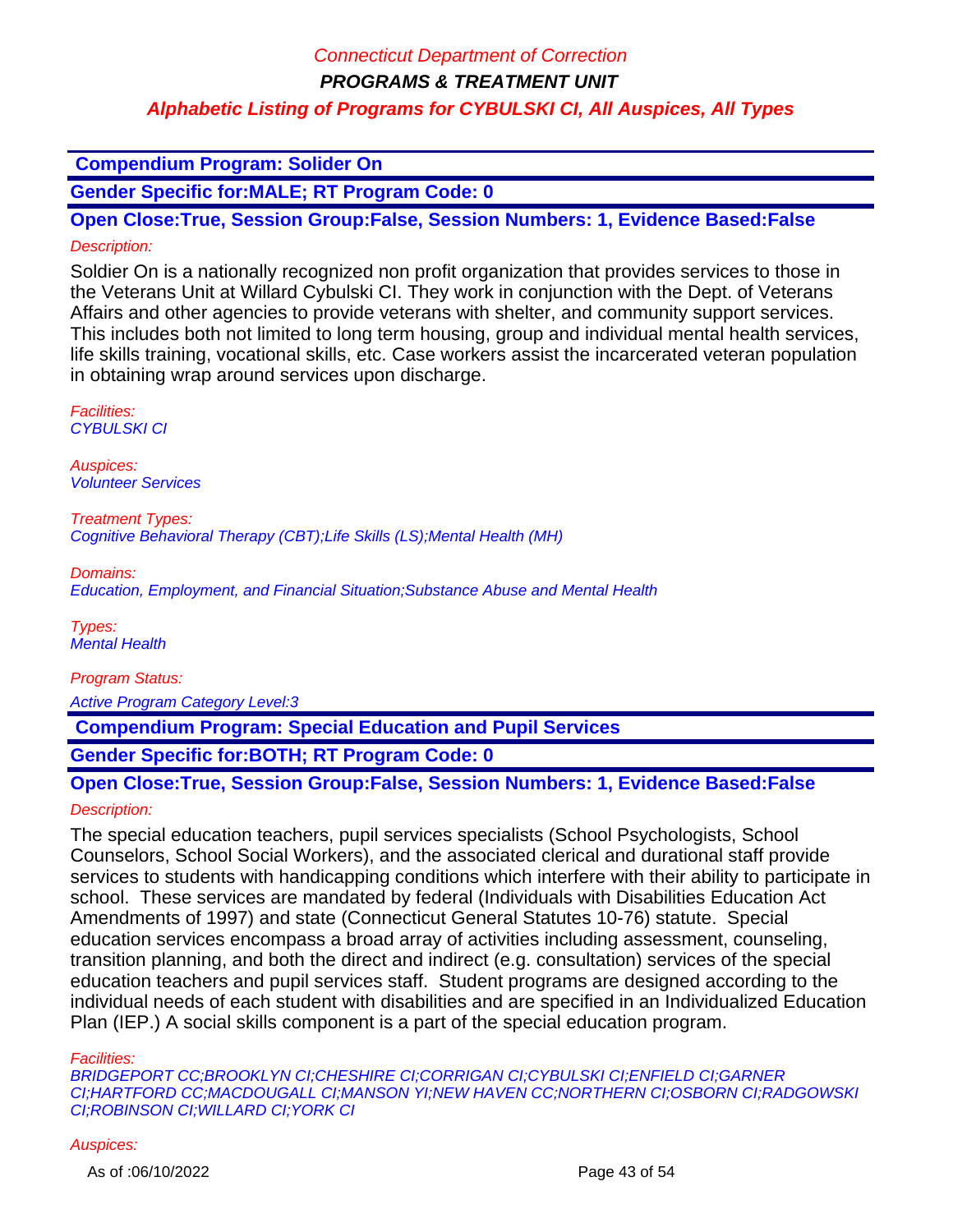USD#1

Treatment Types: Education (Ed)

Domains: Education;Education, Employment, and Financial Situation;Employment/Financial

Types: Academic Education

Program Status:

Active Program Category Level:1

 **Compendium Program: Sponsorship Behind the Walls**

**Gender Specific for:MALE; RT Program Code: 0**

**Open Close:True, Session Group:False, Session Numbers: 1, Evidence Based:False**

Description:

This program is designed for inmates participating in a 12-step recovery program. It enables participants to write to an outside sponsor in order to work the 12 steps of recovery.

Facilities: CYBULSKI CI;OSBORN CI;RADGOWSKI CI;YORK CI

Auspices: Addiction Services;Volunteer Services

Treatment Types: **Unknown** 

Domains: **Unknown** 

Types: **Addiction** 

Program Status:

Active Program Category Level:3

 **Compendium Program: State ID Card**

**Gender Specific for:BOTH; RT Program Code: I6**

### **Open Close:True, Session Group:False, Session Numbers: 1, Evidence Based:False**

Description:

\*\*\*\*

Facilities:

BRIDGEPORT CC;BROOKLYN CI;CENTRAL OFFICE ;CHESHIRE CI;CORRIGAN CI;CYBULSKI CI;ENFIELD CI;GARNER CI;HARTFORD CC;MACDOUGALL CI;MANSON YI;NEW HAVEN CC;NORTHERN CI;OSBORN CI;RADGOWSKI CI;ROBINSON CI;WALKER RC;WILLARD CI;YORK CI

Auspices: Programs & Treatment Unit

As of :06/10/2022 **Page 44 of 54**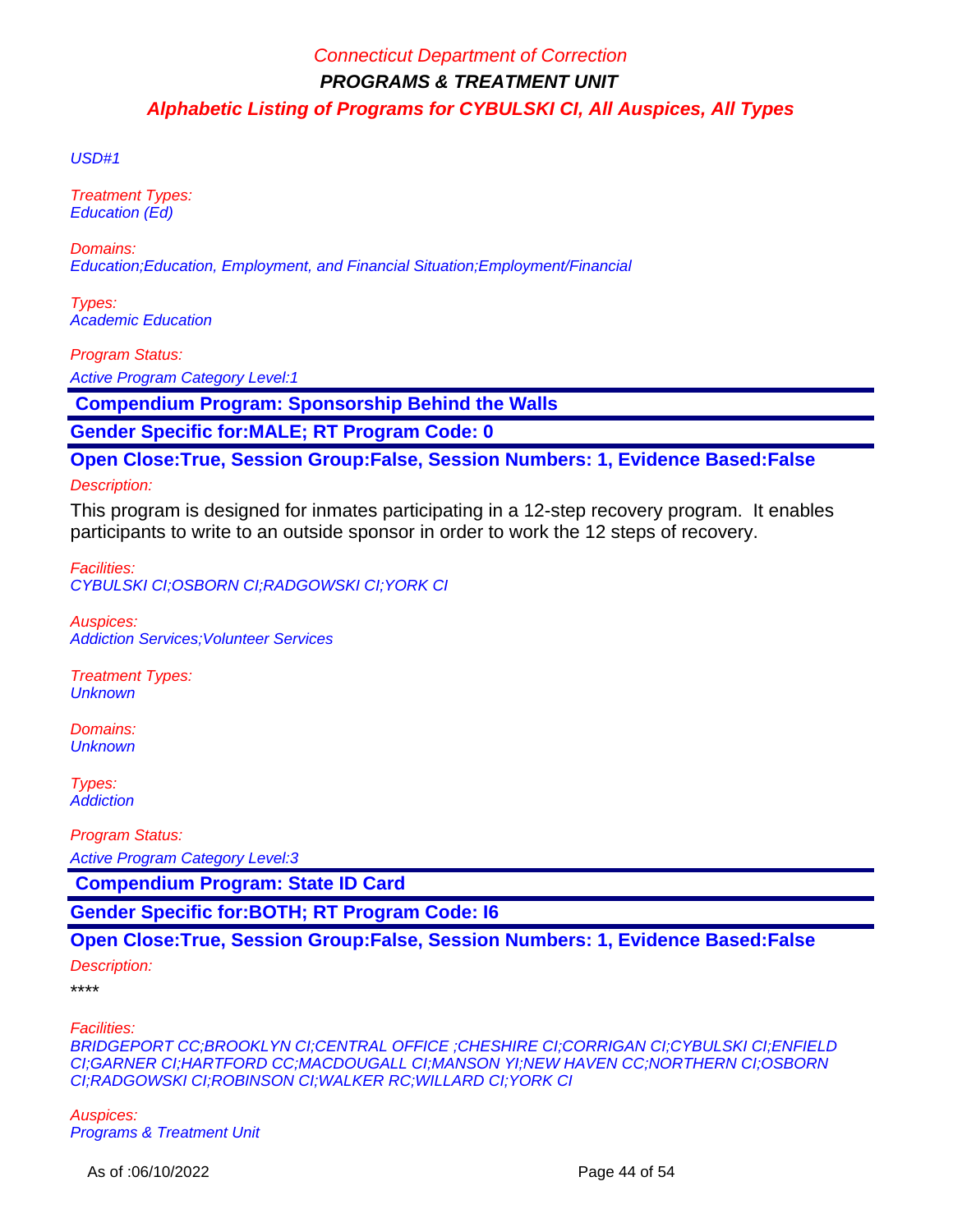Treatment Types: Reintegration Enhancement/Relapse Prevention (RERP)

Domains:

Education, Employment, and Financial Situation;Employment/Financial

Types: Re-Entry

#### Program Status:

Active Program Category Level:3

 **Compendium Program: Step Forward**

**Gender Specific for:BOTH; RT Program Code: SF**

**Open Close:True, Session Group:True, Session Numbers: 4, Evidence Based:False**

### Description:

This program offers an integrated system of care for inmates who have been sentenced to a period of three months or more, who have substance use issues (drug/alcohol score of 3 or higher), co-occurring mental health issues (mental health score of 5 or lower), and physical health concerns (medical score of 1 or higher). The inmates are expected to be released into the greater New Britain community within a four to six-month period of time and must be committed to working with the Step Forward Program's Community Advocates on various reentry issues and concerns. Step Forward will meet with each inmate at their designated facility for a structured four step process to ideally enroll and assess their needs for addiction, mental health, and/or medical treatment and care. If enrolled, the final step of this program is to bring the inmate on an "escorted visit" from their designated facility to the CT Mental Health Affiliate's Clinic to meet with their treatment providers and Community Advocate for discharge planning prior to their release date. Once released, each inmate is expected to attend weekly appointments with the treatment providers and Peer Advocates at the CMHA Clinic.

Facilities: CYBULSKI CI;WILLARD CI;YORK CI

Auspices: Addiction Services

Treatment Types: Reintegration Enhancement/Relapse Prevention (RERP);Substance Abuse (SA)

Domains: Education, Employment, and Financial Situation;Substance Abuse and Mental Health

Types: **Addiction**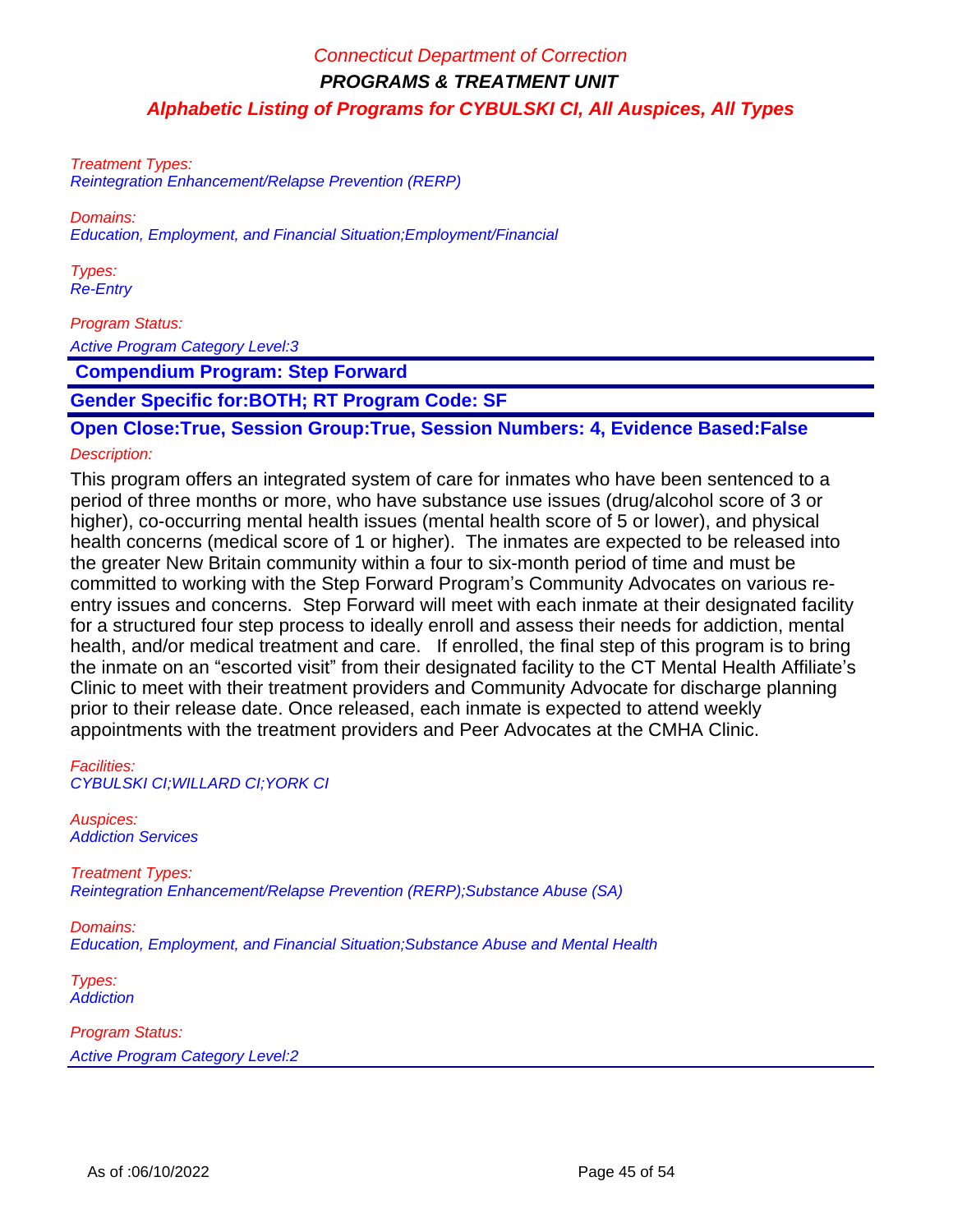**PROGRAMS & TREATMENT UNIT**

### **Alphabetic Listing of Programs for CYBULSKI CI, All Auspices, All Types**

 **Compendium Program: Thresholds**

**Gender Specific for:BOTH; RT Program Code: 95**

**Open Close:True, Session Group:False, Session Numbers: 16, Evidence Based:False**

Description:

This is a community-based therapeutic counseling system specifically designed for delivery by trained volunteers. It focuses on developing decision-making and problems-solving skills.

Facilities:

CHESHIRE CI;CYBULSKI CI;GARNER CI;MANSON YI;YORK CI

Auspices:

All Facility Staff; Contracted Program; Volunteer Services

Treatment Types:

Cognitive Behavioral Therapy (CBT);Reintegration Enhancement/Relapse Prevention (RERP)

Domains:

Anger/Hostility;Antisocial Friends;Criminal Attitudes and Behavioral Patterns;Self Efficacy

Types: Anger Management;Self Improvement

Program Status:

Active Program Category Level:3

 **Compendium Program: Tier 2 Addiction Services Intensive Outpatient Program**

**Gender Specific for:MALE; RT Program Code: 0**

**Open Close:True, Session Group:False, Session Numbers: 1, Evidence Based:False**

Description:

Tier 2 is an evidence based curriculum program provided three times a week in a non-residential setting. Using the -Living in Balance- program Tier 2 helps the offender develop an understanding of addiction, the substances of abuse, triggers and relapse prevention and how addiction has effected the cognitive, physical, social and familial spheres of their lives. Tier 2 also helps the offender identify and plan for the educational, vocational and consumer based issues they may face upon release.

Facilities:

BROOKLYN CI;CHESHIRE CI;CYBULSKI CI;ENFIELD CI;MACDOUGALL CI;MANSON YI;OSBORN CI;RADGOWSKI CI;ROBINSON CI;WILLARD CI;YORK CI

Auspices: Addiction Services

Treatment Types: Cognitive Behavioral Therapy (CBT);Life Skills (LS);Substance Abuse (SA)

Domains: Substance Abuse and Mental Health

Types: Addiction;Re-Entry

As of :06/10/2022 **Page 46 of 54**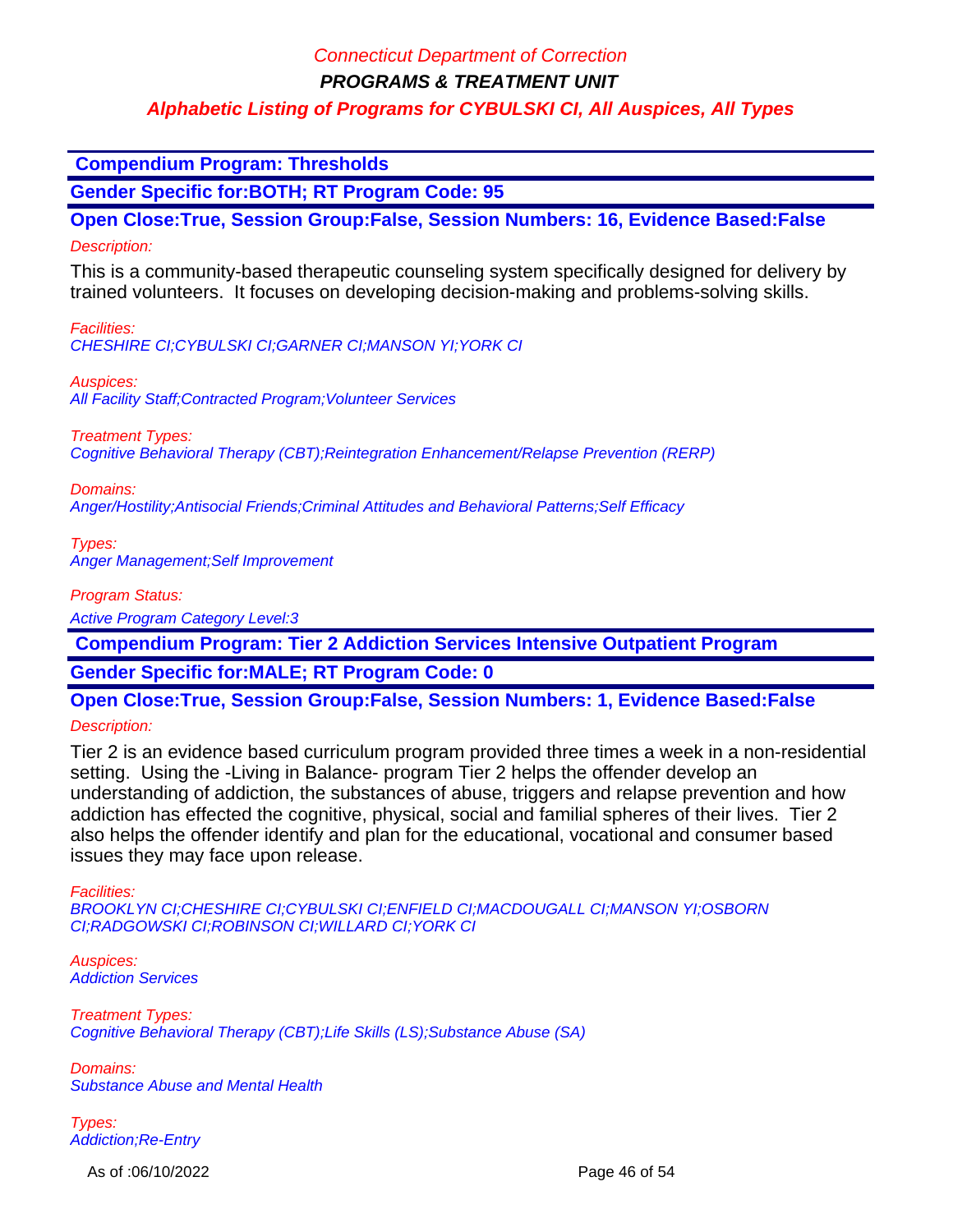Program Status:

Active Program Category Level:1

 **Compendium Program: Tier Two Addiction Services Intensive Outpatient Program Gender Specific for:BOTH; RT Program Code: 14**

**Open Close:True, Session Group:False, Session Numbers: 30, Evidence Based:False**

#### Description:

The Tier Two Program is an intensive outpatient Addiction Services Program with 30 curriculum sessions for 10 weeks. Group components are held three times weekly and incorporate weekly fellowship meetings to lay the foundation of basic substance abuse information, promote personal identification with recovery, and motivate further treatment involvement. This program may also be held in Spanish for Spanish Speaking offenders.

Facilities:

BRIDGEPORT CC;BROOKLYN CI;CORRIGAN CI;CYBULSKI CI;ENFIELD CI;HARTFORD CC;MACDOUGALL CI;MANSON YI;NEW HAVEN CC;OSBORN CI;RADGOWSKI CI;ROBINSON CI;WALKER RC;WILLARD CI;YORK CI

Auspices: Addiction Services

Treatment Types: Cognitive Behavioral Therapy (CBT);Substance Abuse (SA)

Domains:

Criminal Attitudes and Behavioral Patterns;Substance Abuse;Substance Abuse and Mental Health

Types: **Addiction** 

Program Status:

Active Program Category Level:1

 **Compendium Program: Transitional Case Management (TCM)**

**Gender Specific for:BOTH; RT Program Code: MC**

**Open Close:True, Session Group:False, Session Numbers: 1, Evidence Based:False**

Description:

The Transitional Case Management (TCM) program is designed to help ensure individuals a successful transition from incarceration back to the community through comprehensive case management, encouragement and support as well as addiction service treatment. Weekly individual and group therapy sessions are held with clients from three months prior to release and up to four months afterwards for transition planning. TCM clinicians focus during this period on issues such as employment, housing, insurance, transportation and education as they improve confidence in themselves an their ability to succeed.

Facilities: CYBULSKI CI;OSBORN CI;RADGOWSKI CI;ROBINSON CI;WILLARD CI;YORK CI

Auspices: Community Addiction Services;Contracted Program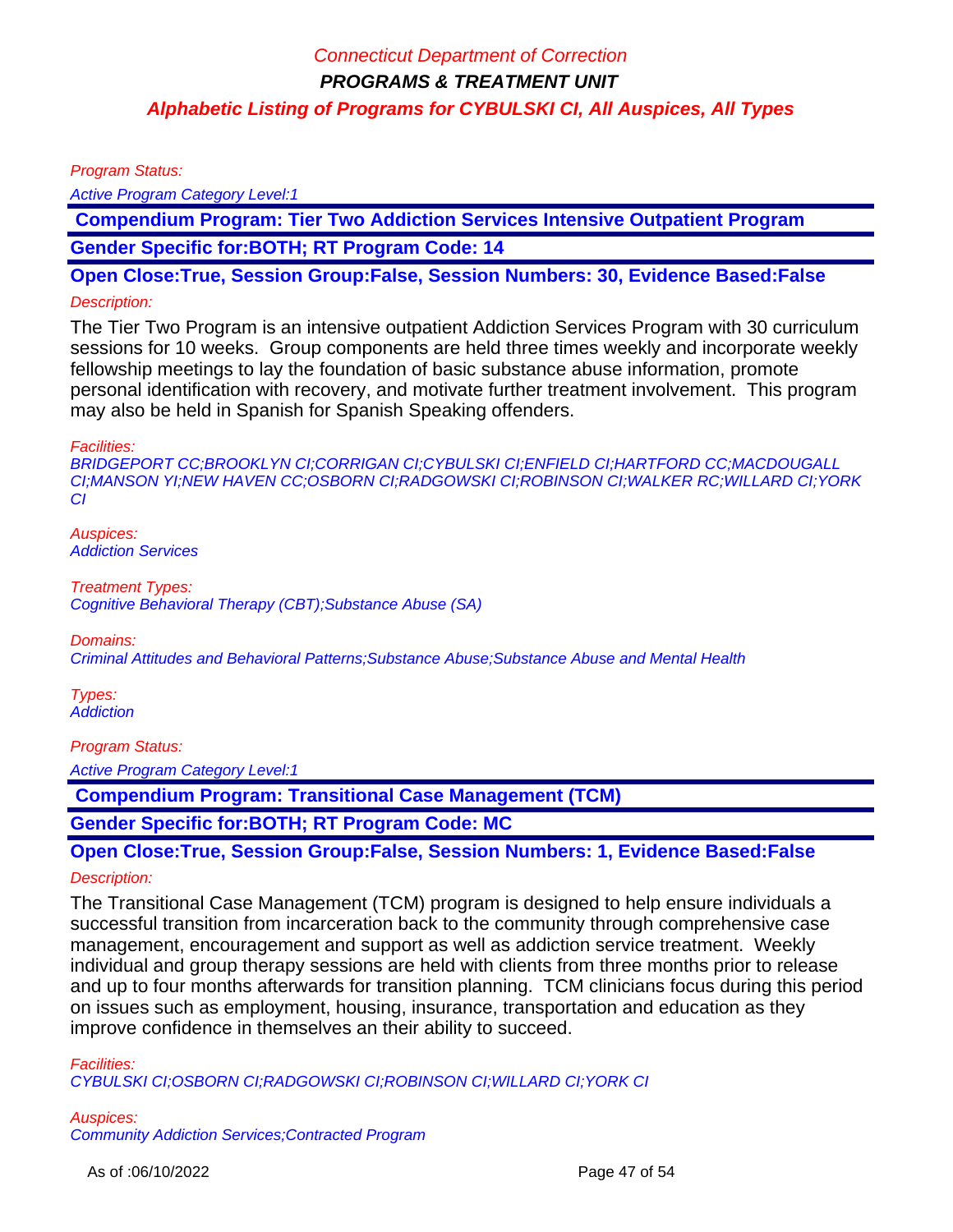**PROGRAMS & TREATMENT UNIT**

**Alphabetic Listing of Programs for CYBULSKI CI, All Auspices, All Types**

Treatment Types:

Life Skills (LS);Reintegration Enhancement/Relapse Prevention (RERP);Substance Abuse (SA)

Domains:

Education;Employment/Financial;Housing Safety;Mental Health;Self Efficacy;Substance Abuse;Substance Abuse and Mental Health

Types: Re-Entry

Program Status:

Active Program Category Level:2

 **Compendium Program: USD#1 - DOC Re-entry Curriculum**

**Gender Specific for:BOTH; RT Program Code: 87**

**Open Close:True, Session Group:False, Session Numbers: 21, Evidence Based:False** Description:

This 21 day program prepares inmates for their transition back into society. The class provides a variety of interactive and personal activities to assist inmates with acquiring identification, building employment skills, encouraging sound educational and career goal setting, and taking responsibility. All inmates who complete the Re-entry Class will have developed an Individual Transition Plans of contacts, addresses, and phone numbers for the community area he/she will be returning to, based on his/her needs. In addition, the inmates receive a portfolio including DMV, DOL, Social Security, SAGA, continuing education, housing, clothing, and 211 Info-line information.

Facilities: CYBULSKI CI;ENFIELD CI;MANSON YI;OSBORN CI;YORK CI

Auspices: USD#1

Treatment Types: Education (Ed);Life Skills (LS);Reintegration Enhancement/Relapse Prevention (RERP)

Domains: Education;Education, Employment, and Financial Situation;Employment/Financial

Types: Re-Entry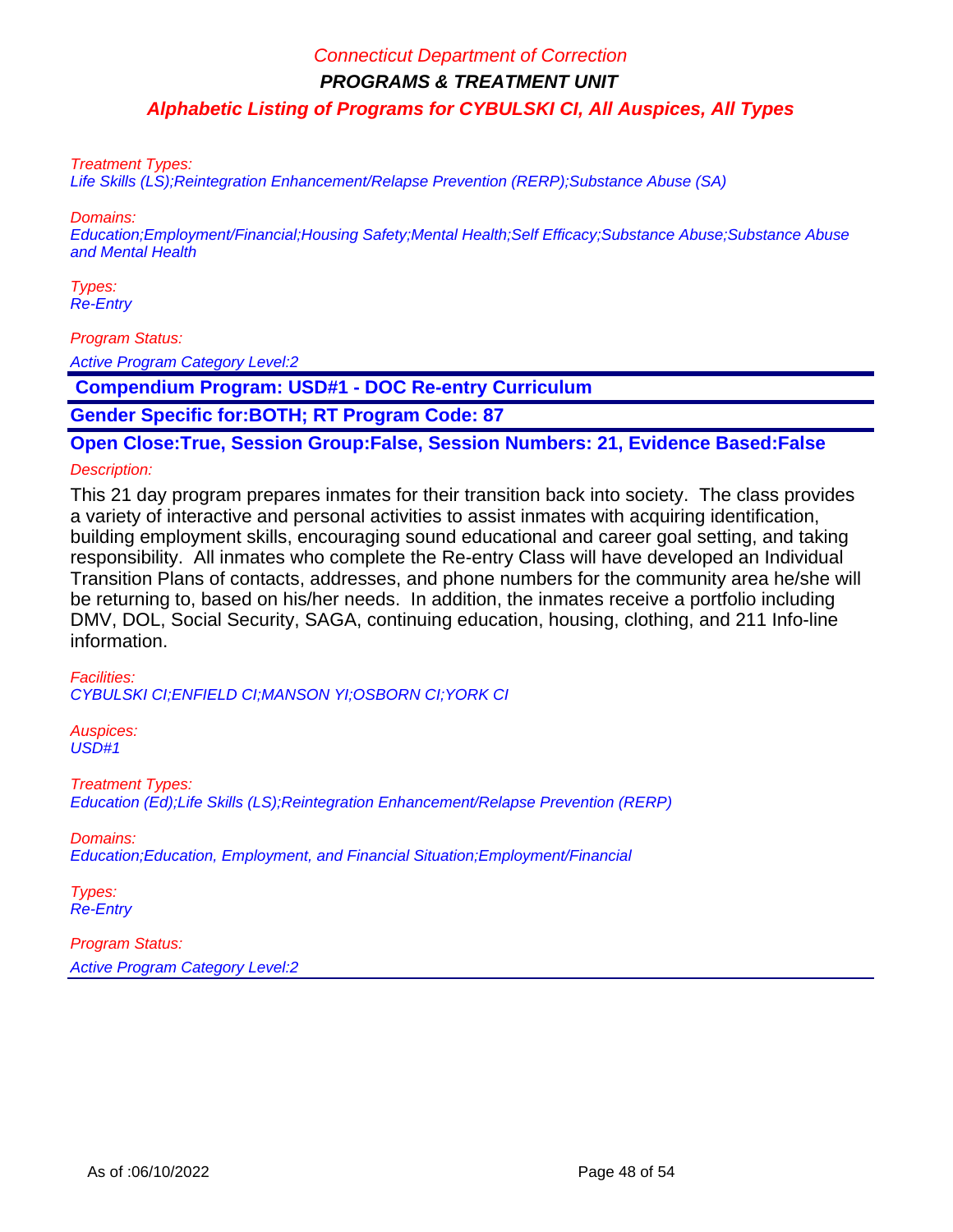**Compendium Program: USD#1 Adult Basic Education (GL 5-8)**

**Gender Specific for:BOTH; RT Program Code: 51**

**Open Close:True, Session Group:False, Session Numbers: 1, Evidence Based:False** Description:

ABE is a primary program of instruction designed to provide training in academic skills in the areas of reading, mathematics, language arts, general science and social studies. The program is directed toward increasing academic proficiency. ABE 2 is provided to individuals who have been assessed by the education unit with a 5-8 grade level.

Facilities:

BRIDGEPORT CC;BROOKLYN CI;CHESHIRE CI;CORRIGAN CI;CYBULSKI CI;ENFIELD CI;GARNER CI;HARTFORD CC;MACDOUGALL CI;MANSON YI;NEW HAVEN CC;NORTHERN CI;OSBORN CI;RADGOWSKI CI;ROBINSON CI;WILLARD CI;YORK CI

Auspices: USD#1

Treatment Types: Education (Ed)

Domains: Education;Education, Employment, and Financial Situation

Types: Academic Education

Program Status:

Active Program Category Level:1

 **Compendium Program: USD#1 Adult Basic Education (GL 9-12)**

**Gender Specific for:BOTH; RT Program Code: 52**

**Open Close:True, Session Group:False, Session Numbers: 1, Evidence Based:False**

Description:

ABE is the primary program of instruction designed to provide training in academic skills in the areas of reading, mathematics, language arts, general science and social studies. The program is directed toward increasing academic proficiency. ABE 3 is provided to individuals who have been assessed by the education unit with a 9-12 grade level.

Facilities:

BRIDGEPORT CC;BROOKLYN CI;CHESHIRE CI;CORRIGAN CI;CYBULSKI CI;ENFIELD CI;GARNER CI;HARTFORD CC;MACDOUGALL CI;MANSON YI;NEW HAVEN CC;NORTHERN CI;OSBORN CI;RADGOWSKI CI;ROBINSON CI;WALKER RC;WILLARD CI;YORK CI

Auspices:  $USD#1$ 

Treatment Types: Education (Ed)

Domains: Education;Education, Employment, and Financial Situation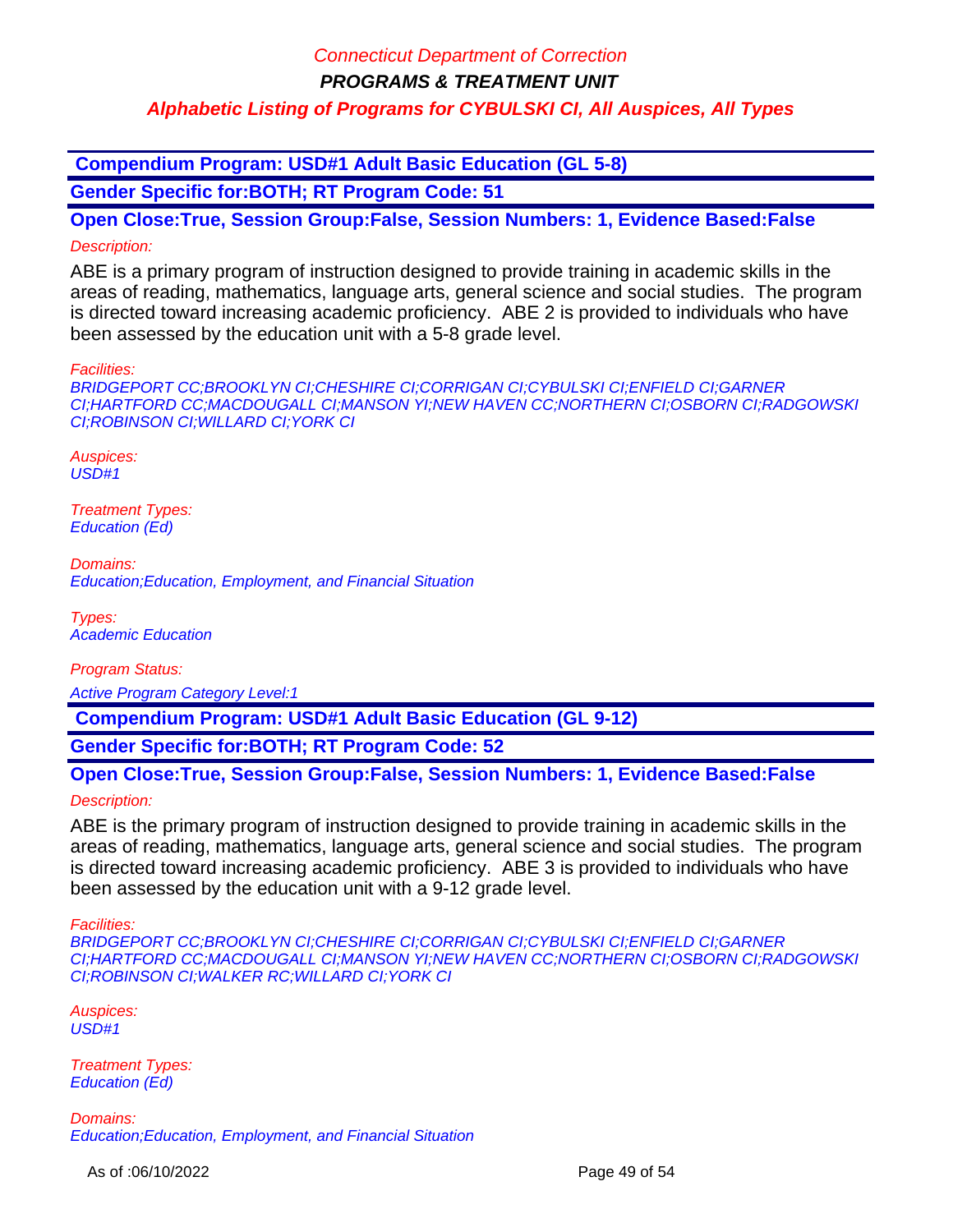Types: Academic Education

Program Status:

Active Program Category Level:1

 **Compendium Program: USD#1 Adult Basic Education 4 (GL 0-12)**

**Gender Specific for:BOTH; RT Program Code: 53**

**Open Close:True, Session Group:False, Session Numbers: 1, Evidence Based:False**

#### Description:

ABE is the primary program of instruction designed to provide training in academic skills in the areas of reading, mathematics, language arts, general science and social studies. the program is directed toward increasing academic proficiency. ABE 4 is provided to individuals who have been assessed by the education unit with a 0-12 grade level.

Facilities:

BRIDGEPORT CC;BROOKLYN CI;CENTRAL OFFICE ;CORRIGAN CI;CYBULSKI CI;ENFIELD CI;GARNER CI;HARTFORD CC;MACDOUGALL CI;MANSON YI;NEW HAVEN CC;NORTHERN CI;OSBORN CI;RADGOWSKI CI;ROBINSON CI;WILLARD CI;YORK CI

Auspices: USD#1

Treatment Types: Education (Ed)

Domains: Education;Education, Employment, and Financial Situation

Types: Academic Education

Program Status:

Active Program Category Level:1

 **Compendium Program: USD#1 Family Education & Parenting**

**Gender Specific for:BOTH; RT Program Code: 37**

**Open Close:True, Session Group:False, Session Numbers: 1, Evidence Based:False**

#### Description:

This program is designed to help inmates with children become responsible parents. Inmates have classes in parenting skills and in some cases read children's books into audio cassettes to send home to their children. Components of the parenting skills classes include parenting from a distance, discipline techniques, and communicating with children.

Facilities:

BROOKLYN CI;CYBULSKI CI;ENFIELD CI;MANSON YI;OSBORN CI;WILLARD CI;YORK CI

Auspices: **All Facility Staff; USD#1** 

Treatment Types:

As of :06/10/2022 **Page 50 of 54**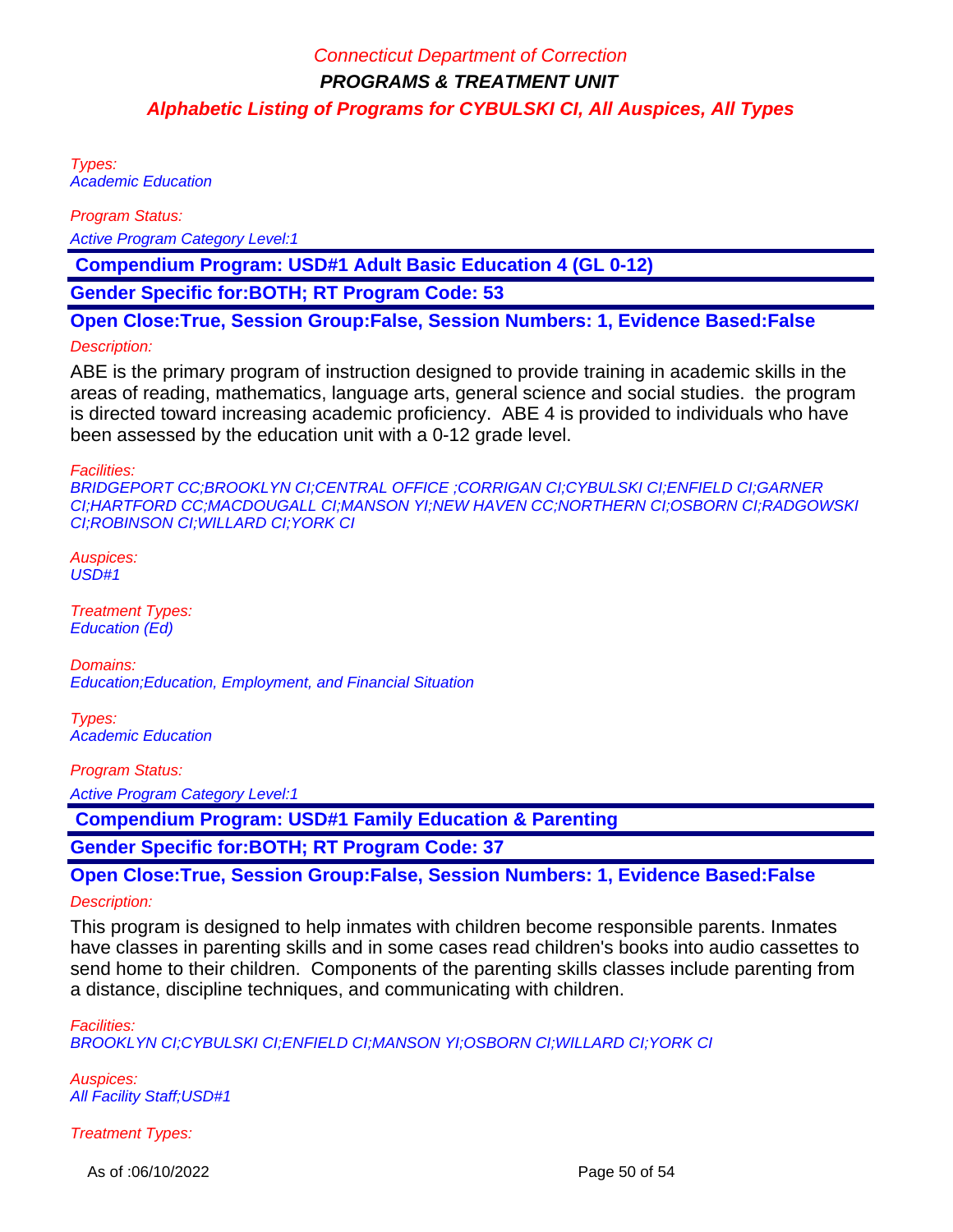Education (Ed);Family Support (FS)

Domains:

Education;Education, Employment, and Financial Situation;Family;Family and Social Support;Parenting

Types: Family;Self Improvement

Program Status:

Active Program Category Level:2

 **Compendium Program: USD#1 GED/High School Diploma**

**Gender Specific for:BOTH; RT Program Code: 86**

**Open Close:True, Session Group:False, Session Numbers: 1, Evidence Based:False**

#### Description:

The GED is the primary program of instruction for students functioning above an eighth grade level who wish to earn a State of Connecticut high school diploma through the examination process. GED Tutors and volunteers assist Department teachers by helping inmates prepare for the GED Exam and/or by helping to teach basic language skills.

Facilities:

BRIDGEPORT CC;BROOKLYN CI;CHESHIRE CI;CORRIGAN CI;CYBULSKI CI;ENFIELD CI;GARNER CI;HARTFORD CC;MACDOUGALL CI;MANSON YI;NEW HAVEN CC;OSBORN CI;RADGOWSKI CI;ROBINSON CI;WILLARD CI;YORK CI

Auspices:  $USD#1$ 

Treatment Types: Education (Ed)

Domains: Education;Education, Employment, and Financial Situation

Types: Academic Education

Program Status:

Active Program Category Level:1

 **Compendium Program: USD#1 Voc. Ed: Business Education**

**Gender Specific for:BOTH; RT Program Code: 63**

**Open Close:True, Session Group:False, Session Numbers: 1, Evidence Based:False** Description:

This program prepares students for entry-level employment requiring basic business skills.

Facilities: CHESHIRE CI;CYBULSKI CI;YORK CI

Auspices: USD#1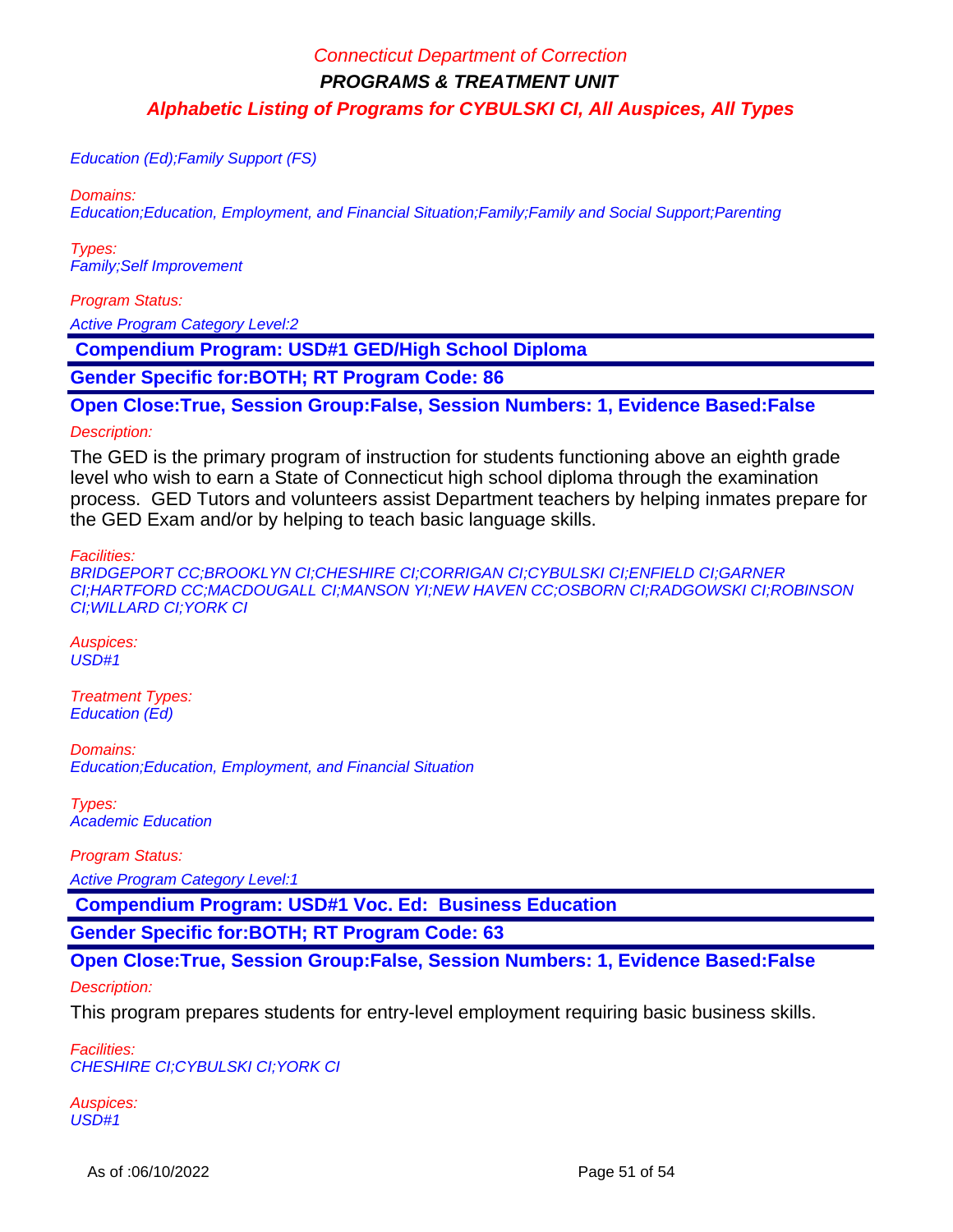Treatment Types: Education (Ed)

Domains:

Education;Education, Employment, and Financial Situation;Employment/Financial

Types: Career Technical Education;Re-Entry

#### Program Status:

Active Program Category Level:1

 **Compendium Program: USD#1 Voc. Ed: Computer Education**

**Gender Specific for:BOTH; RT Program Code: 67**

# **Open Close:True, Session Group:False, Session Numbers: 1, Evidence Based:False**

#### Description:

The Computer Software Application Technology course is designed to provide students with an introduction to computer operations and with the application of various software packages and programs. Students begin by learning simple software programs and then progress to more sophisticated packages as their individual skills develop. Software programs introduced include but are not limited to the following: Access, Visual Basic, Adobe PageMaker, Excel, MicroSoft Works, Power Point, Micro-Soft Word, Micro-Soft for Windows, and Adobe Indesign Adobe Illustrator. Students design and complete projects using this software.

Facilities:

CYBULSKI CI;ENFIELD CI;MACDOUGALL CI;ROBINSON CI;WILLARD CI;YORK CI

Auspices: USD#1

Treatment Types: Education (Ed)

Domains: Education;Education, Employment, and Financial Situation;Employment/Financial

Types: Career Technical Education;Re-Entry

Program Status:

Active Program Category Level:1

 **Compendium Program: Valid Photo Driver's License**

**Gender Specific for:BOTH; RT Program Code: I1**

# **Open Close:True, Session Group:False, Session Numbers: 1, Evidence Based:False**

Description:

\*\*\*\*

Facilities: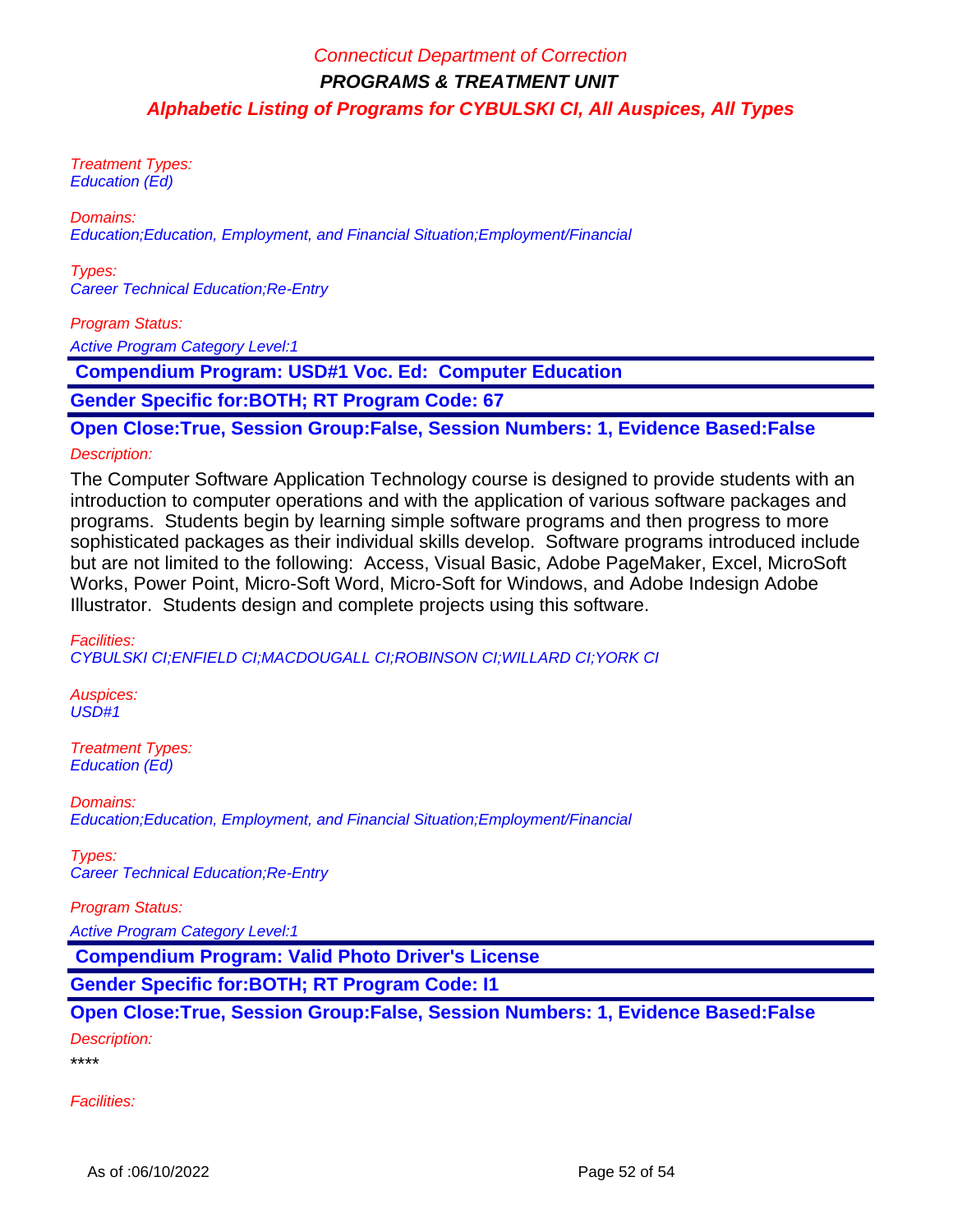BRIDGEPORT CC;BROOKLYN CI;CENTRAL OFFICE ;CHESHIRE CI;CORRIGAN CI;CYBULSKI CI;ENFIELD CI;GARNER CI;HARTFORD CC;MACDOUGALL CI;MANSON YI;NEW HAVEN CC;NORTHERN CI;OSBORN CI;RADGOWSKI CI;ROBINSON CI;WALKER RC;WILLARD CI;YORK CI

Auspices: Programs & Treatment Unit

Treatment Types: Reintegration Enhancement/Relapse Prevention (RERP)

Domains: Education, Employment, and Financial Situation;Employment/Financial

Types: Re-Entry

Program Status:

Active Program Category Level:3

 **Compendium Program: Veterans Service Unit**

**Gender Specific for:MALE; RT Program Code: VU**

**Open Close:True, Session Group:False, Session Numbers: 1, Evidence Based:False**

Description:

The Veterans Service Unit is designed to assist incarcerated veterans through a collaboration between the Connecticut Department of Correction, US and Connecticut State Department of Veterans Affairs, State Vet Centers, the Connecticut Department of Labor and other communitybased Veteran organizations to ensure the provision of centralized reentry services and integrated case management responsive to the needs of incarcerated veterans and to ensure a continuum of care from incarceration to release.

Facilities: CYBULSKI CI

Auspices: Programs & Treatment Unit

Treatment Types: Reintegration Enhancement/Relapse Prevention (RERP)

Domains:

Criminal Attitudes and Behavioral Patterns;Education, Employment, and Financial Situation;Family and Social Support;Neighborhood Problems;Peer Associations;Substance Abuse and Mental Health

Types: **Unknown**